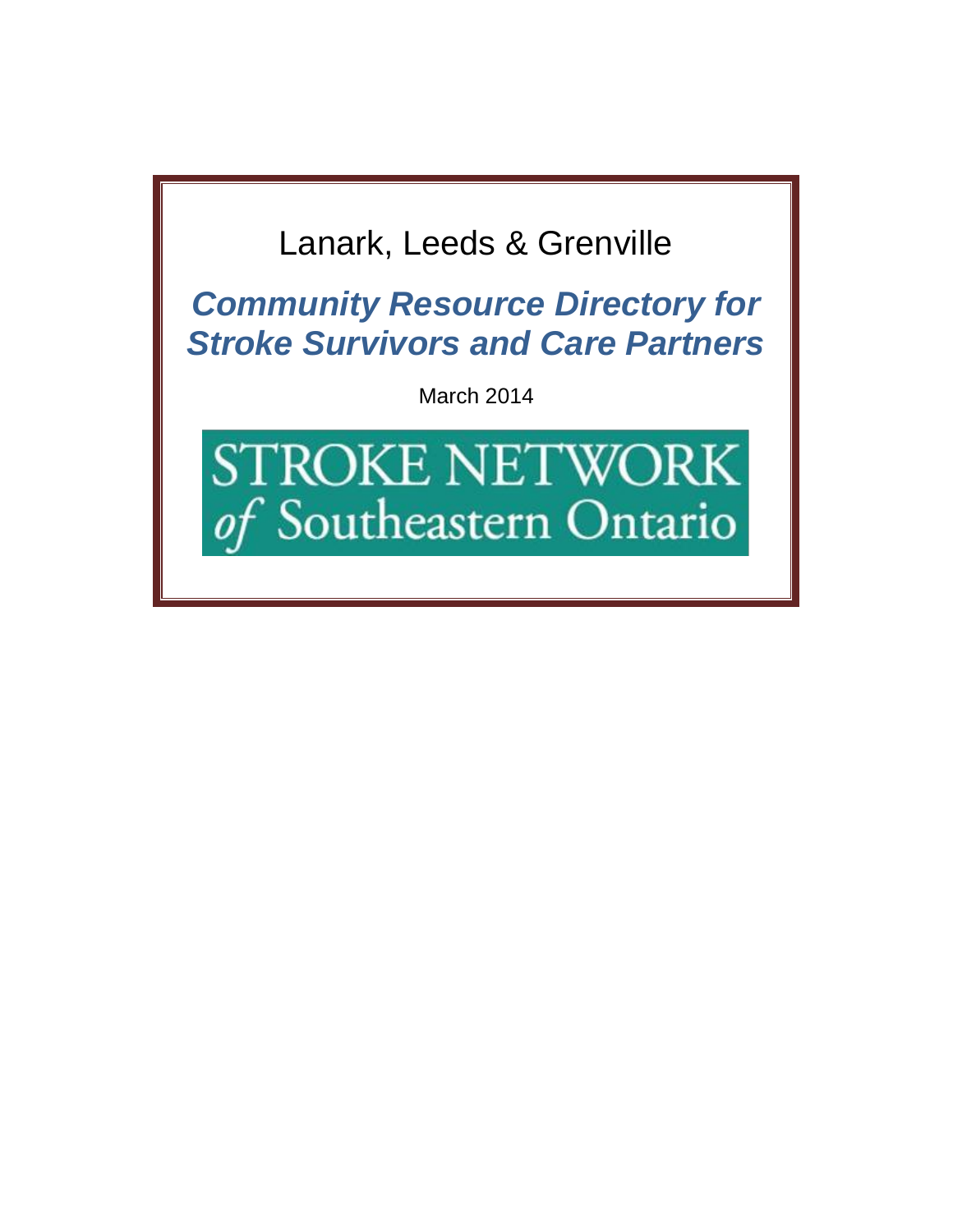### Table of Contents

| Funding and Support for Home and Vehicle Modification 16 |  |
|----------------------------------------------------------|--|
|                                                          |  |
| Funding Assistance for Prescription Medications20        |  |
|                                                          |  |
|                                                          |  |
|                                                          |  |
|                                                          |  |
|                                                          |  |
|                                                          |  |
|                                                          |  |
|                                                          |  |
|                                                          |  |
|                                                          |  |
|                                                          |  |
|                                                          |  |
|                                                          |  |
| Friendly Visiting and Telephone Reassurance Programs 41  |  |
|                                                          |  |
|                                                          |  |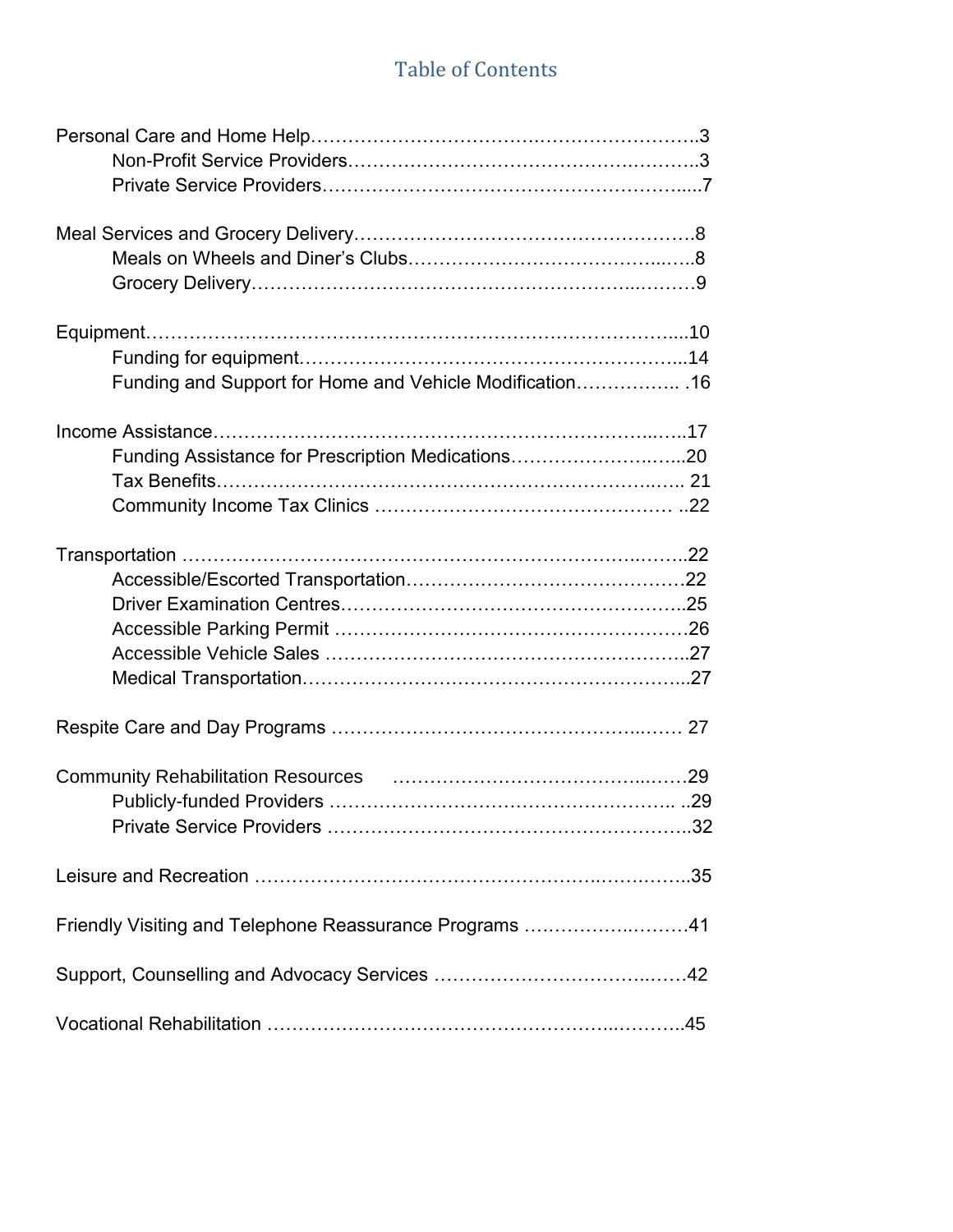| At-A-Glance Directory for Non-Profit Personal Care and Home Help Organizations |  |
|--------------------------------------------------------------------------------|--|

*The information in this directory is current as of March 2014. Please contact organizations directly for more up-to-date information.*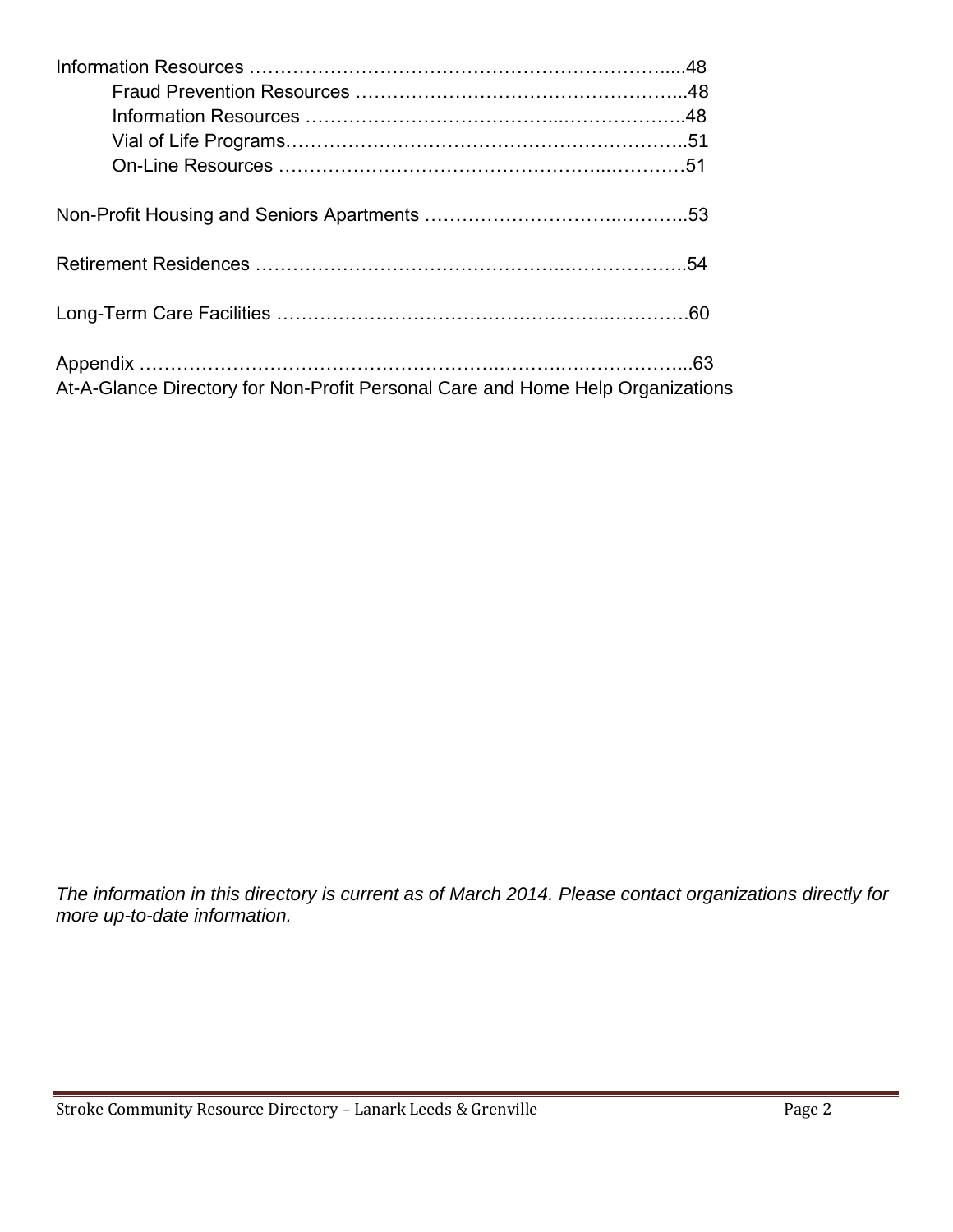# **Personal Care and Home Help**

The organizations listed below provide help with activities such as bathing, dressing, housekeeping, meal preparation, shopping and escorts to appointments. They may also have registered nursing staff that can provide nursing care or foot care. Some organizations provide other services that are listed in other sections of this directory. For a summary of non-profit services in this section, see the *at-aglance directory* on pages 61-64.

In some cases services are provided at no cost to the recipient. If you require personal care or home help, your first step is to call your local **Community Care Access Centre (CCAC)** to determine if you are eligible for services. If you or your spouse is a veteran, check with **Veteran's Affairs Canada** (see p. 20 for contact information) to find out if the services you need can be covered. If you have an extended health insurance plan, check with the company to see if your policy will cover any part of the cost for services you pay for. Remember to keep receipts for any care that you pay for; if you qualify for the *Disability Tax Credit* (see p. 21), you may be able to claim these expenses on your income tax.

### **Non-Profit Service Providers**

### **South-East Community Care Access Centre (CCAC)**

[www.se.ccac-ont.ca](http://www.se.ccac-ont.ca/) Regional Office: 1471 John Counter Blvd, Suite 200, Kingston, ON K7M 8S8 Brockville Office: 555 California Ave, Unit 1, Brockville, ON K6V 7K6 Smiths Falls Office: 52 Abbott St N, Unit 1, Smiths Falls, ON K7A 1W3 Intake for new referrals: **1-800-869-8828**

- Provides personal and medical care to help people of all ages to live independently
- Provides information and referral to community resources
- Referral to specialized services: nursing, social work, occupational therapy, physiotherapy, speech therapy
- No fee for individuals who qualify for services

### **Champlain Community Care Access Centre (CCAC)**

[www.ccac-ont.ca](http://www.ccac-ont.ca/) 545 McNeely Ave, Unit E1, Carleton Place, ON K7C 0A8 **613-253-9000** or **1-800-538-0520**

- Serves areas in Northern Lanark County (Champlain LHIN)
- Services same as South-East CCAC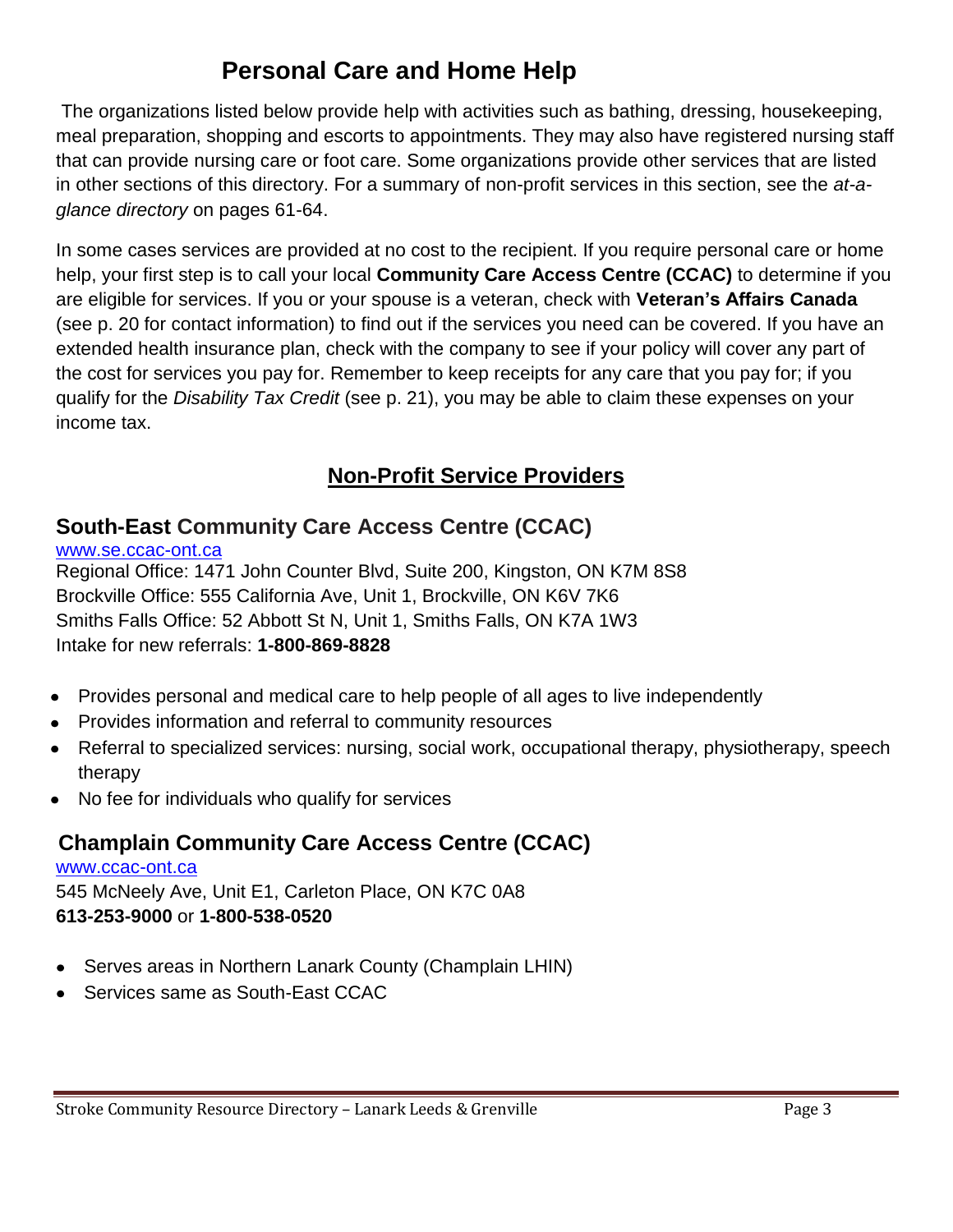### **Red Cross Care Partners**

[www.redcross.ca](http://www.redcross.ca/) 163 Ormund St. Unit B Brockville, ON K6V 2L2 **613-342-3528** or **1-800-668-0842**

- Provides personal care and home support services, including meal preparation, housecleaning, laundry, light yard work and caregiver respite
- Fee for service; financial assistance available

### **Community Home Support – Lanark County**

[www.chslc.ca](http://www.chslc.ca/) Lanark County Office: 40 Sunset Blvd, Ste D, Unit 100, Perth, ON K7H 2Y4 **613-267-6400** Lanark Highlands Office: 207 Robertson Dr., Lanark, ON K0G 1K0 **613-259-5412** Pakenham Office: 178 Five Arches Dr., Pakenham, ON K0A 2X0 **613-624-5647** Smiths Falls Office: 2 Gould St ., Smiths Falls, ON K7A 2S5 **613-283-6745**

- Home support program for seniors and adults with physical disabilities
- Programs include: Home Help/Home Maintenance, Friendly visiting, transportation to medical appointments, Meals on Wheels/Diner's Club, foot care clinics, telephone reassurance, income tax clinics
- Fees for some services

### **Community and Primary Health Care**

[www.cphcare.ca](http://www.cphcare.ca/) 2235 Parkedale Ave. Brockville, ON K6V 6B2 **613-342-1313** or **1-800-465-7646**

- Maintains a list of screened workers for home help and maintenance
- Services available include: light housekeeping, laundry, shopping and meal preparation, yard work, window cleaning, snow removal
- Fee for service; subsidy may be available for those who cannot afford the full fee
- Area served includes Lanark, Leeds and Grenville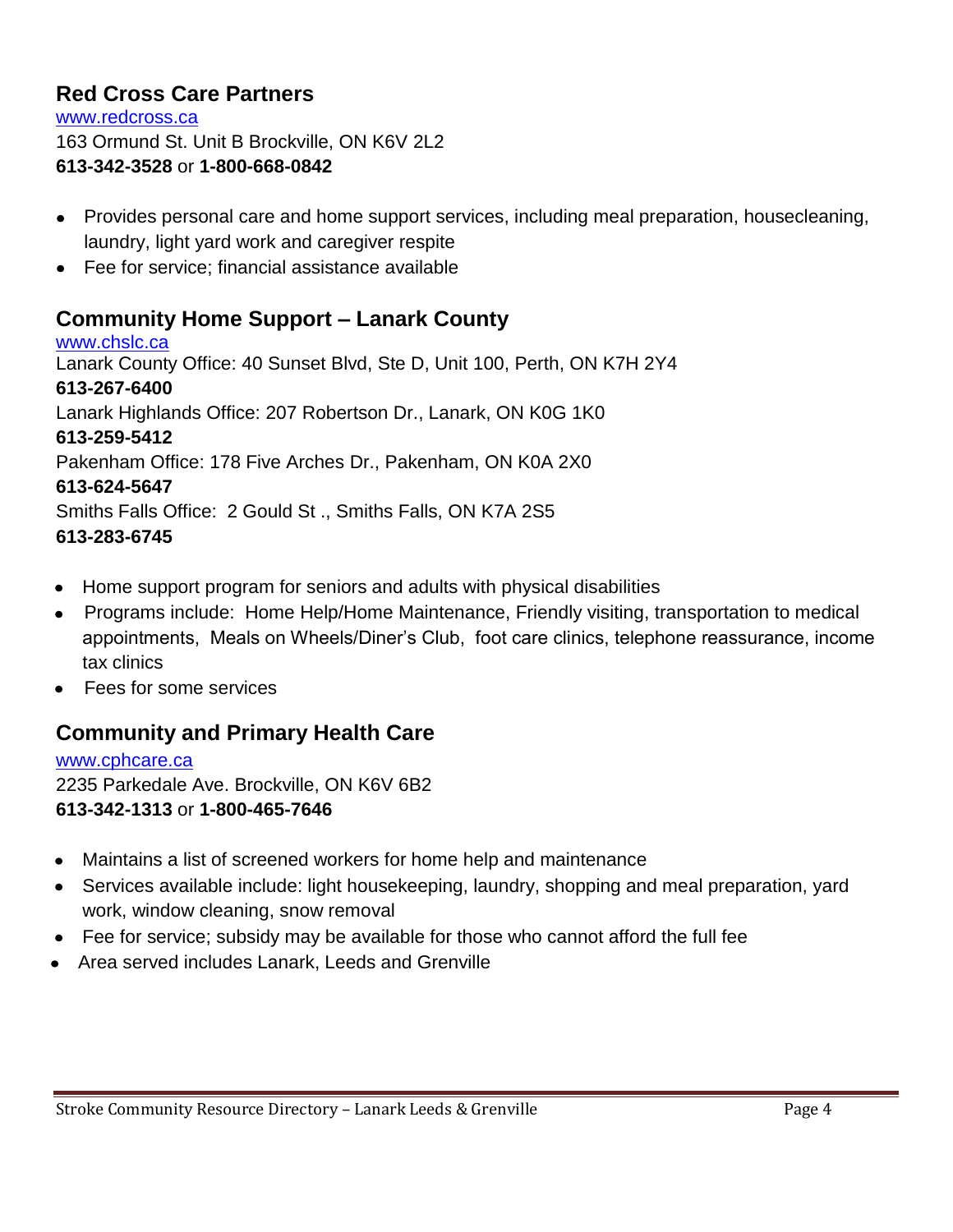### **Independent Living Centre Kingston**

### **Self Managed Attendant Services, Direct Funding Program**

[www.ilckingston.com](http://www.ilckingston.com/) 298 Concession St., Kingston, ON K7K 2C1 **613-542-8353** or **1-800-553-4572**

- Serves South-Eastern Ontario
- Program helps adults with physical disabilities to employ their own attendants to help with activities of daily living.
- The client is fully responsible for managing their own employees within a budget that is developed on an individual basis
- Application and interview are required

### **Kemptville and District Home Support**

#### [www.kdhsi.com](http://www.kdhsi.com/)

Raina's Northside Mall, 215 Sanders St, Ste 101, Kemptville, ON K0G 1J0 **613-258-3203**

- Serves North Grenville
- Referral program for workers who will do housekeeping, grass cutting and basic home repairs
- Services also include: drop in centre, Meals on Wheels, congregate dining, escorted transportation, friendly visiting, social and recreational programs, telephone reassurance, foot care clinics, home help, home maintenance, income tax preparation

### **Mills Community Support Corporation**

[http://mmcleodblog.wordpress.com](http://mmcleodblog.wordpress.com/) 67 Industrial Dr., Almonte, ON K0A 1A0 **613-256-1031**

- Serves Mississippi Mills Area
- Provides a range of home support services: Personal companions, housekeeping, minor home repairs, Meals on Wheels/dining club, wheelchair accessible transportation, friendly visiting, telephone reassurance, foot care clinics, information and referral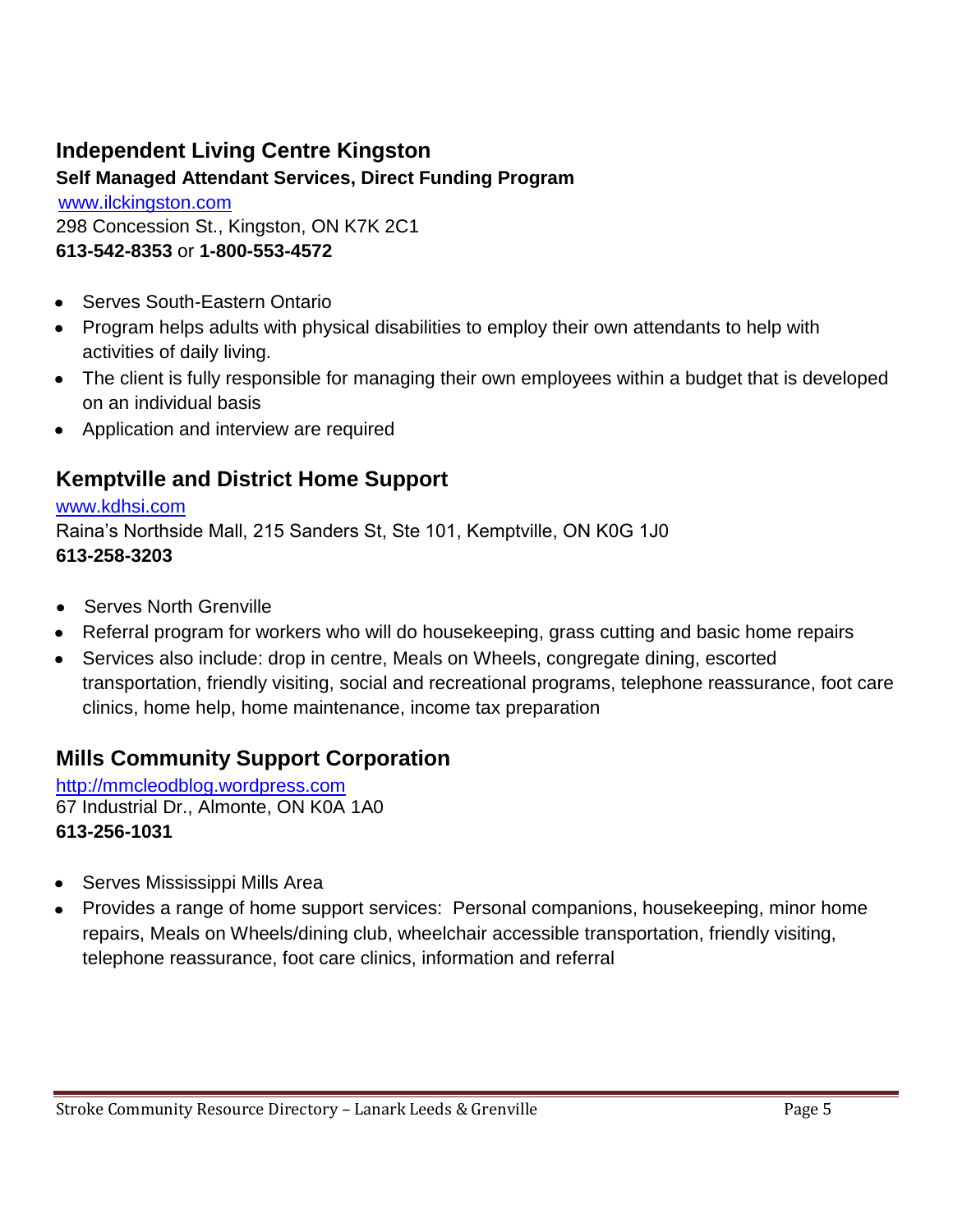### **Ontario March of Dimes**

**Brockville Region, Attendant Services** [www.marchofdimes.ca](http://www.marchofdimes.ca/) 6 Glenn Wood Pl, Unit 6, Brockville, ON K6V 2T3 **613-342-1935 or 1-888-252-9008**

- Provides individual help with daily activities such as: taking medication, personal care, transferring,  $\bullet$ toileting, range of motion exercises and communication
- Self/family/friend or doctor referral; contact the office for an application. Assessment is required.
- If funded hours are available there is no fee for this service; there funded hours are not available there is an option to pay for services.

### **St. Elizabeth Health Care**

#### [www.saintelizabeth.com](http://www.saintelizabeth.com/)

1471 John Counter Blvd., Suite 410, Kingston, ON K7M 8S8

#### **(613) 530-3400**

- Serves Lanark, Leeds & Grenville
- Provides in-home nursing and personal and home support services through CCAC and directly to clients
- Services can include transportation to appointments and other outings, meal planning and preparation, laundry, light housekeeping, social interaction
- Fee for service when not provided through CCAC

### **Victorian Order of Nurses Canada-Ontario Branch, South East Ontario Seniors Managing Independent Living Easily (SMILE) Program**

### [www.smileprogram.ca](http://www.smileprogram.ca/)

80 Division St, Suite 14, Trenton, ON K8V 6L7 **1-888-866-6647**

- Provides eligible seniors with services to do daily tasks such as meal preparation, housekeeping, laundry, shopping, respite, transportation, lawn cutting and snow removal
- Serves only seniors who could lose their independence without help with several daily activities
- Services are free to eligible seniors; service providers of client's choice may bill SMILE directly
- Contact a participating local Community Support Agency or the SMILE office to arrange an assessment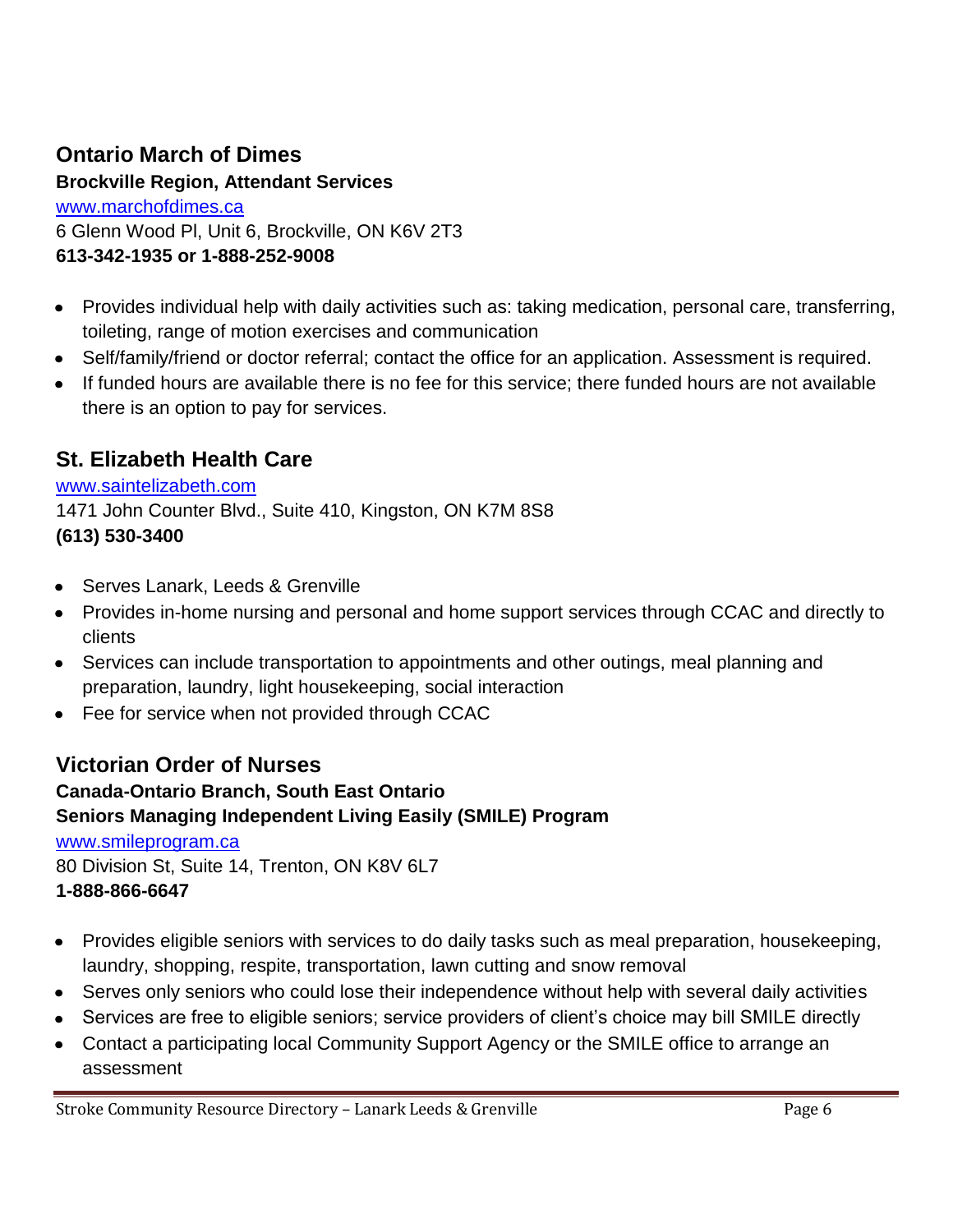### **Private Service Providers**

All private service providers charge a fee, which can vary widely between providers.

If you are hiring a health care service provider privately, you may wish to ask the following questions:

- 1. Ask if the health care agency is accredited with **Accreditation Canada**, which sets rigid national quality standards.
- 2. Ask if the health care agency is a member of the **Ontario Home Care Association (OHCA)**.
- 3. Ask if the health care agency's staff are bonded, insured, criminal record and referenced checked, and covered by the [Workplace Safety and Insurance Board \(WSIB\).](http://www.wsib.on.ca/)
- 4. Ask about staff qualifications and training. You may wish to see copies of certification.
- 5. Is there access to 24 hour service?

### **Bayshore Home Health**

[www.bayshore.ca](http://www.bayshore.ca/) Brockville Office: 555 California Ave, Unit 9, Brockville, ON K6V 5V5 **613-345-3371 or 1-866-227-3133** Smiths Falls Office: 94 Beckwith St N., Smiths Falls, ON K7A 2C1 **613-283-1400 or 1-888-227-4599** 

- Serves Leeds & Grenville counties
- Provides in-home services through CCAC or directly to private clients
- services include: personal care, home making, housekeeping, shopping and meal preparation, childcare, companionship, respite care, palliative care, foot care, continence assessment and training, live-in help, appointment accompaniment, nursing
- referrals can be made by self, family or caregiver  $\bullet$

### **Enriched Homecare**

[www.enrichedhomecare.com](http://www.enrichedhomecare.com/) 6545 New Dublin Rd, Addison, ON K0E 1A0 **613-340-7375 or 613-800-4935 (after hours)**

Services include personal care, housekeeping, transportation, companionship/respite  $\bullet$ 

### **Home Instead Senior Care**

[www.homeinstead.com/3010](http://www.homeinstead.com/3010) 260 Hearst Way, Suite 210, Ottawa, ON K2L 3H1 **613-599-6906 or 1-877-599-4472**

- Serves Lanark County and North Grenville
- Provides personal care and home support, including meal preparation, light housekeeping, transportation and respite care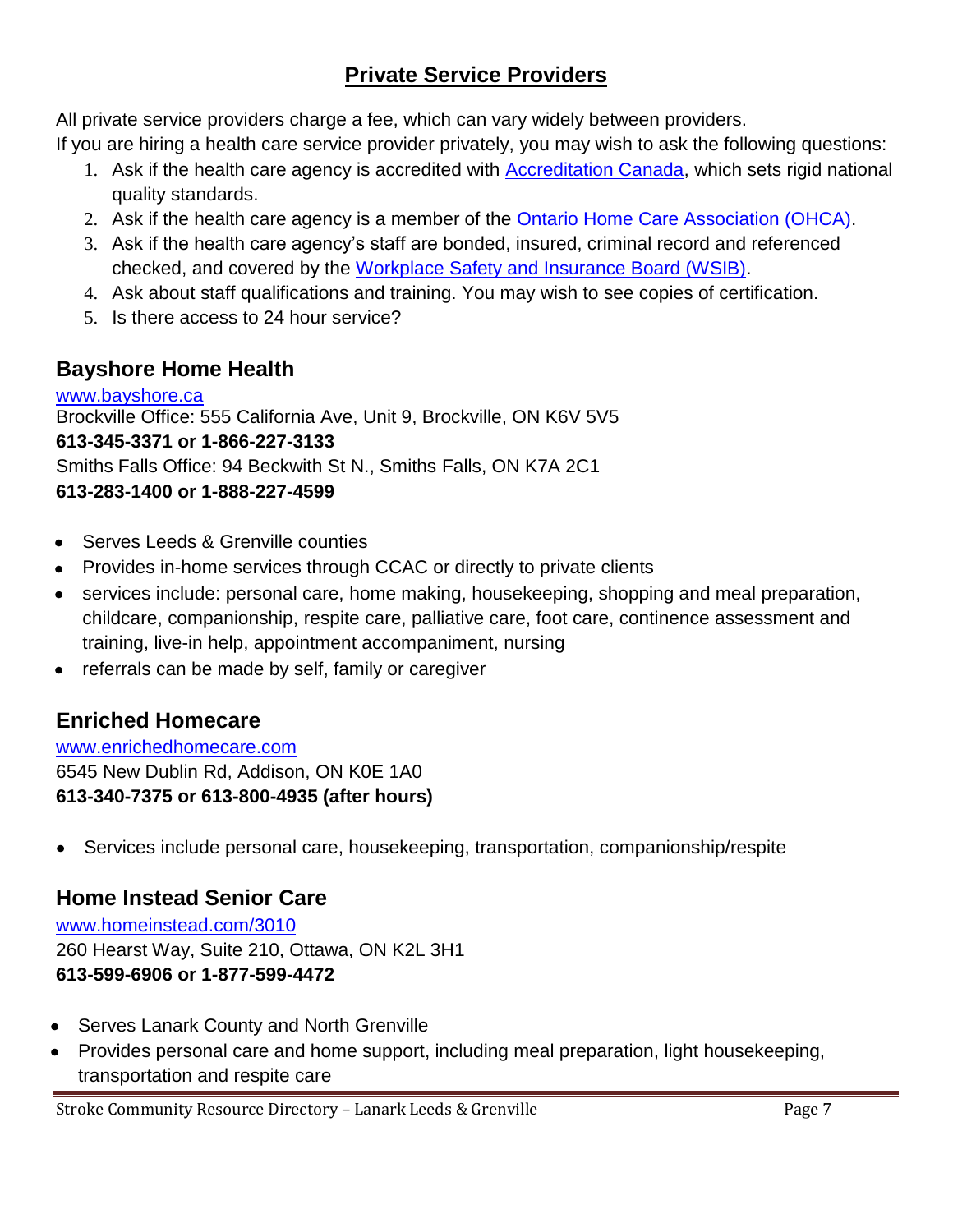### **L L & T (Lana's Love & Trust)**

[www.lanasloveandtrust.ca](http://www.lanasloveandtrust.ca/) 7284 Dixon Rd. Brockville, ON K7A 5L3 **613-926-1757**

Services include housework, meal preparation, companionship, respite care, Life line  $\bullet$ 

#### **Premier Homecare Services**

[www.premierhomecareservices.com](http://www.premierhomecareservices.com/) 2377 Isle of Man Road, RR #6 Kingston, ON K7I 4V3 **(613) 531-0931** 

- Serves Brockville
- Provides a range of personal care and home support services, including housekeeping, shopping, meal preparation, driving, and respite care

### **Meal Services and Grocery Delivery**

In general, there are two kinds of programs that provide meals: community support organizations may deliver hot or frozen meals to your home or you can attend a group dining program that provides a healthy meal and social activity on a pre-arranged day. Some community support and private home support organizations will provide meal preparation and grocery shopping services for a fee – see section on *Personal Care and Home Help* (p. 4-8) for a complete listing. If you are a Veteran, you may qualify for funding assistance for these services through **Veterans Affairs Canada** (see p.20 for contact information).

### **Meals on Wheels and Diner's Clubs**

#### **Community & Primary Health Care**

[www.cphcare.ca](http://www.cphcare.ca/) 2235 Parkedale Ave. Brockville, ON K6V 6B2 **613-342-1313 or 1-800-465-7646** 740 King St.W. Gananoque, ON K7G 2H5 **613-382-1175 or 1-800-561-8024**

- Services available in Brockville, Gananoque, Lansdowne, Mallorytown, Seeleys Bay  $\bullet$
- Call for dates and locations of Diner's Clubs; rides are available  $\bullet$
- Hot or frozen meals delivered at noon
- Special diets available  $\bullet$
- Fee for service; financial assistance available  $\bullet$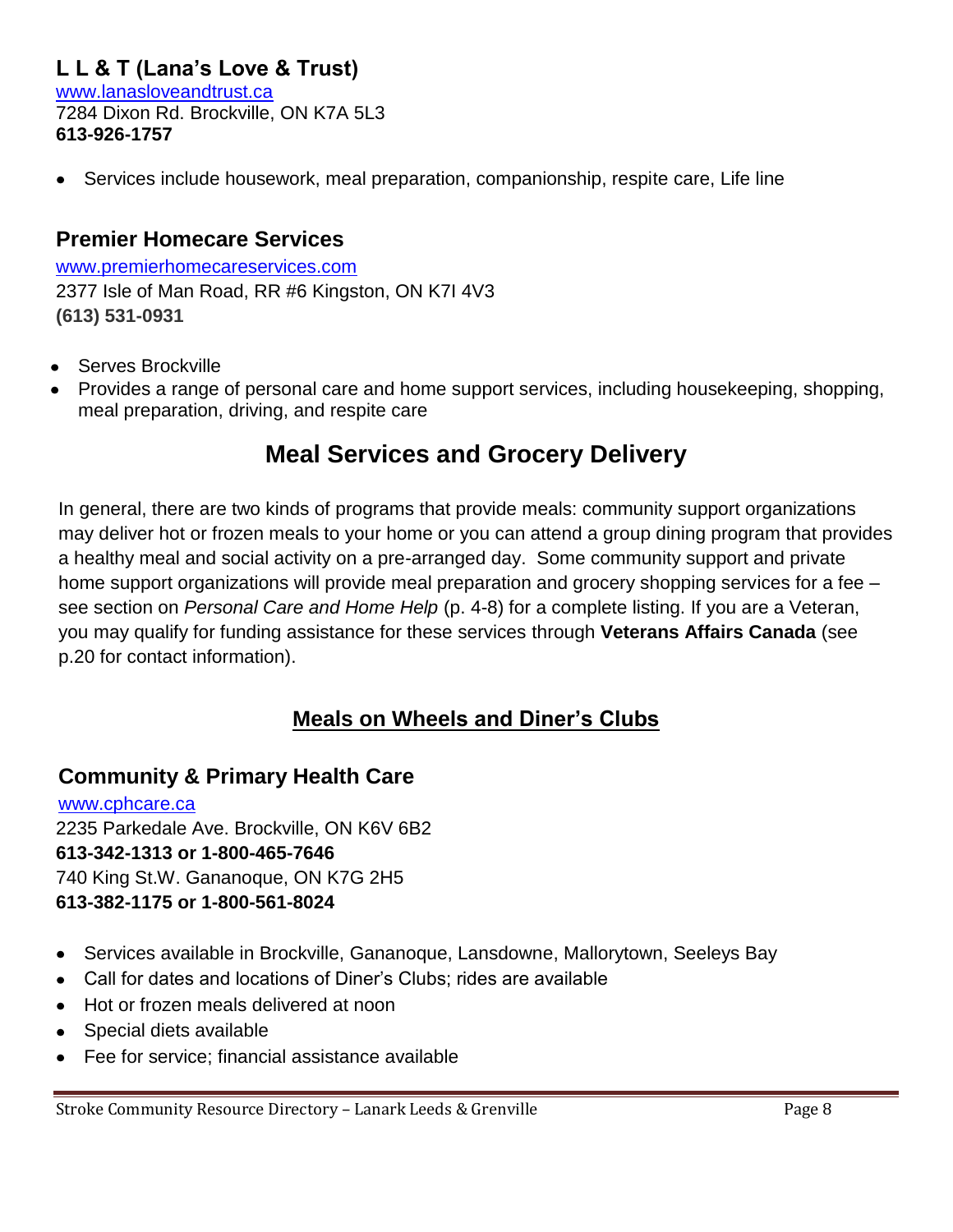### **Community Home Support – Lanark County**

[www.chslc.ca](http://www.chslc.ca/) Lanark County Offic*e*: 40 Sunset Blvd, Ste D, Unit 100, Perth, ON K7H 2Y4 **613-267-6400** Lanark Highlands Office: 207 Robertson Dr, Lanark, ON K0G 1K0 **613-259-5412** Pakenham Office*:* 178 Five Arches Dr., Pakenham, ON K0A 2X0 **613-624-5647** Smiths Falls Office: 2 Gould St. Smith Falls ON K7A 2S5 **613-283-6745**

Fee for Service

### **Kemptville and District Home Support**

# [www.kdhsi.com](http://www.kdhsi.com/)

Raina's Northside Mall, 215 Sanders St, Ste 101, Kemptville, ON K0G 1J0 **613-258-3203**

- A weekly meal is served at the Centre
- Hot or frozen meals are delivered weekdays
- Special diets available
- Fee for service

### **Mills Community Support Corporation**

[www.themills.on.ca](http://www.themills.on.ca/) 67 Industrial Dr., Almonte, ON K0A 1A0 **613-256-4700**

Serves Mississippi Mills Area

### **Grocery Delivery**

#### **Your Independent Grocer**

#### **O'Reilly's, Prescott**

150 Prescott Centre Dr., Prescott, ON K0E 1T0

#### **613-925-4625**

- offers weekly grocery delivery to local, home-bound seniors and disabled adults
- $\bullet$ Delivery in Prescott area – charge is for one-way taxi

Stroke Community Resource Directory - Lanark Leeds & Grenville Page 9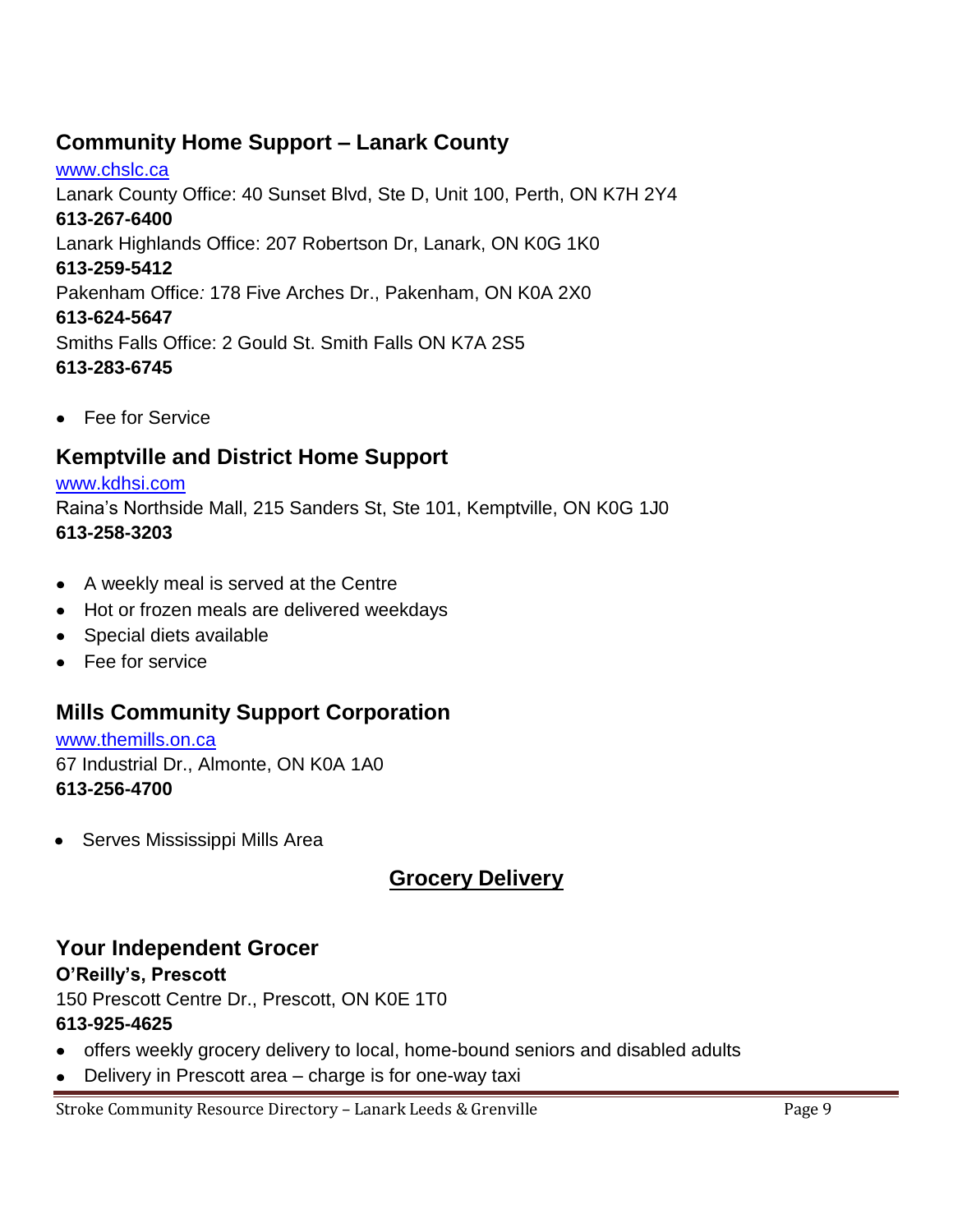**Valu-mart Brockville** 125 Stewart Blvd., Brockville, ON K6V 4W4 **613-498-0622**

- Services available to seniors age 65+
- Delivery within town limits charge for shopping and delivery is \$6
- On Tuesdays the grocery store gives seniors who shop at their store \$2 towards a cab ride home, or a bus voucher.

# **Equipment**

Special equipment can be borrowed, rented or purchased, new or used. Some non-profit organizations loan or give away used equipment. It is important that equipment meets the specific needs of the person using it. For assistive devices (e.g. walkers and wheelchairs), that are required on a long-term basis, an assessment by a physiotherapist or occupational therapist is recommended and may enable you to access government funding (through the *Assistive Devices Program* – Ministry of Health and Long Term Care) for the purchase of equipment. Funding for equipment may be available; Refer to funding resources listed at the end of this section. Call your local **Community Care Access Centre** (see p. 3) to inquire if you qualify for CCAC services and short-term equipment rentals.

### **Adaptive Clothing by Silvert's**

[www.silverts.com](http://www.silverts.com/) 18-3280 Steeles Ave W., Concord, ON L4K 2Y2 **1-800-387-7088**

- Supplies clothing and footwear designed for people with physical disabilities.  $\bullet$
- Order through catalogue or on-line; retail store in Concord.

# **Bell Canada**

[www.bell.ca](http://www.bell.ca/) **1-800-268-9243**

Provides a list of suppliers of adaptive telephone equipment e.g. special handsets $\bullet$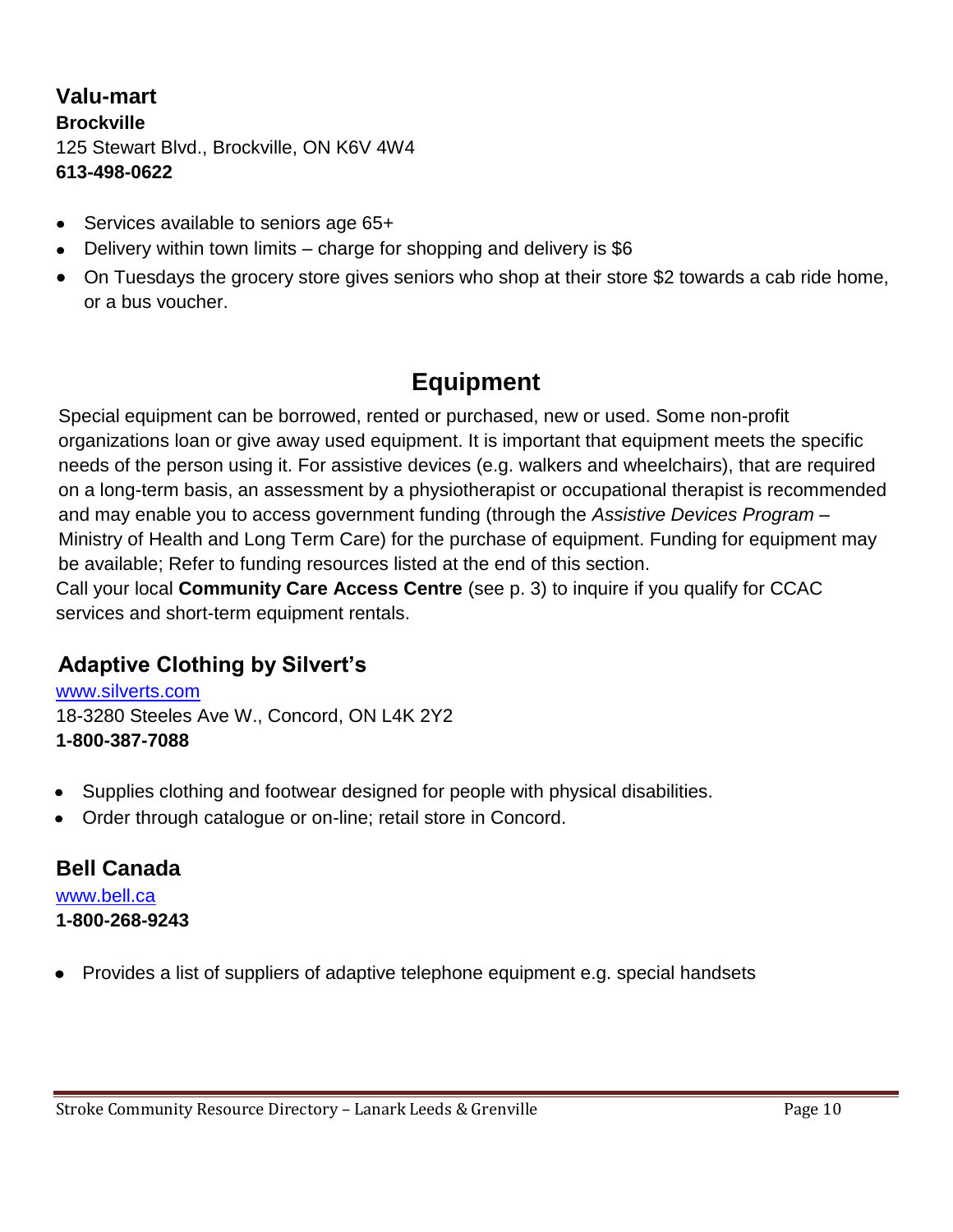### **Canadian MedicAlert Foundation**

[www.medicalert.ca](http://www.medicalert.ca/) 2005 Sheppard Ave E, Suite 800, Toronto, ON M2J 5B4 **1-800-668-1507** 

- A registered charity that provides emergency responders with 24-hour immediate access to members' medical information
- Membership provides a custom-engraved bracelet or necklet and a membership card that outlines additional vital medical information and emergency contacts
- Register on-line or obtain a registration form from a doctor's office, hospital, pharmacy or by calling the toll-free number.
- There is a one-time registration fee and annual membership fee. Cost depends on the level of membership purchased as well as the cost of the bracelet or necklet. Fee assistance available for eligible applicants through the Member Assistance Program.

### **Canadian Red Cross**

#### **Brockville Branch, Health Equipment Loan Program**

[www.redcross.ca](http://www.redcross.ca/) 80 Charles St., Brockville, ON K6V 1T3 **613-342-3523 ext.7225 or 1-888-428-6384**

- Serves Leeds & Grenville
- Home health equipment (e.g. wheelchairs, walkers, crutches, bath benches, commodes etc.) available for short-term loan
- A doctor's note or prescription is required before items can be rented
- Fee for service

### **2Care4 Medical Limited**

### [www.2care4medical.com](http://www.2care4medical.com/)

88 Cornelia St W, Unit F, Smiths Falls, ON K7A 5K9 **613-284-1058**

- Sells a wide range of equipment, including therapy supplies, mobility aids and Lifecall personal alarm system
- Registered ADP vendor
- Fee for equipment, services, installation and consultation
- On-line ordering available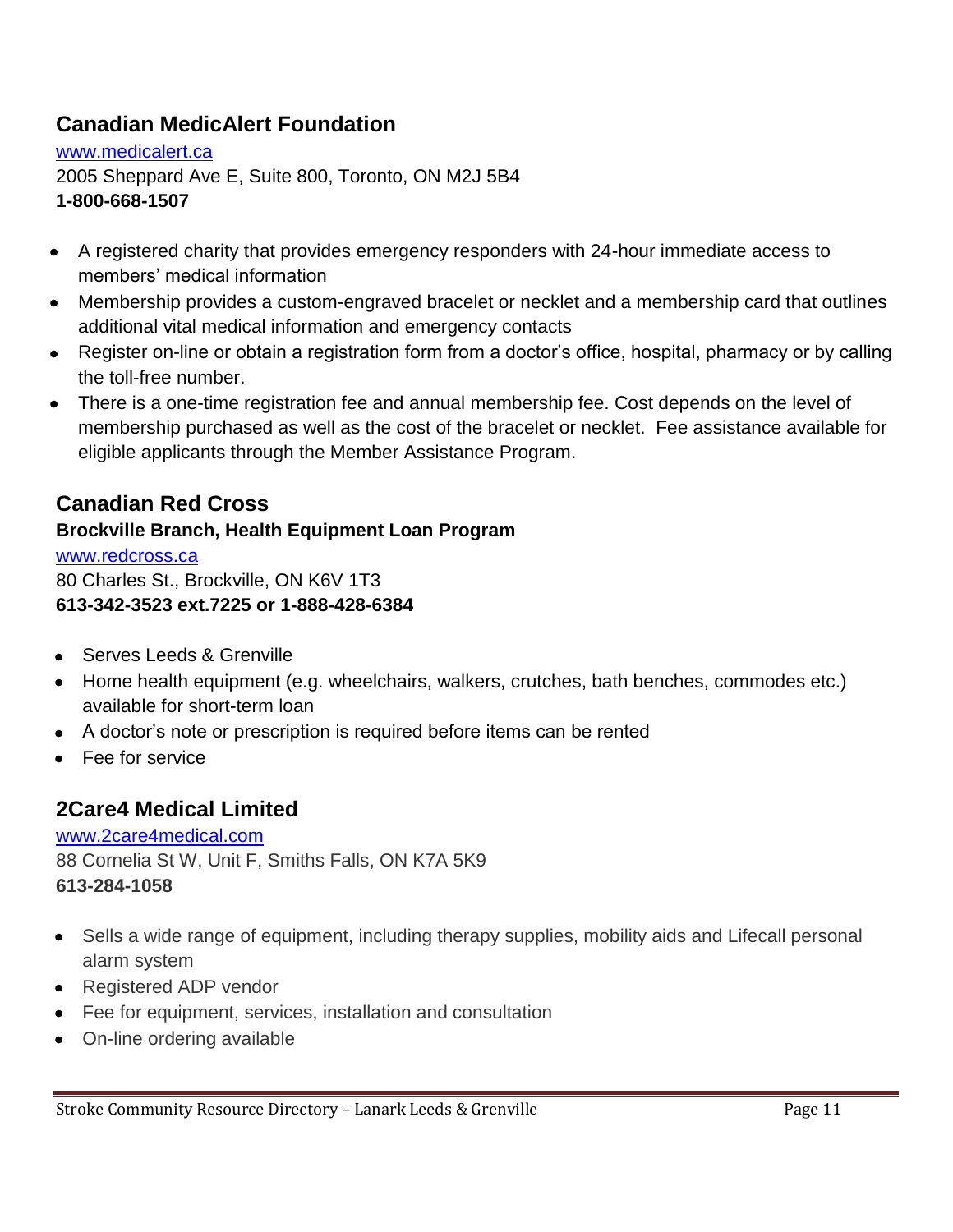### **Civitan Club: Almonte**

[www.almontecivitan.com](http://www.almontecivitan.com/) 500 Almonte St., Almonte, ON K0A 1A0 **613-256-6234**

- Serves Lanark County  $\bullet$
- Loans used wheelchairs, walkers and other equipment

#### **Civitan Club: Perth**

[www.perthcivitan.org](http://www.perthcivitan.org/) 6787 County Rd. 43, Perth, ON K7H 1B0 **613-267-2180**

- Loans out wheelchairs, beds, mattresses  $\bullet$
- Membership fee

### **Community & Primary Health Care: Lifeline**

[www.cphcare.ca](http://www.cphcare.ca/) 42 Garden St., Brockville, ON K6V 2C3 **613-342-9991 or 1-877-565-0008**

- Serves Lanark, Leeds & Grenville
- Lifeline is a personal response system that is available and easy to use, 24 hours a day. Users have a device attached to their phone and wear a button on a cord around their necks or on their wrists which allows them to call for help.
- Installation and monthly monitoring fees ; Fee assistance available

### **Gananoque Loan Library – Medical Equipment**

153 North St. Gananoque, ON K7G 1L7 **613-382-7601**

Loans wheelchairs, walkers, commodes, bathtub seats, grab bars, raised toilet seats, scooters,  $\bullet$ canes, beds

#### **Medigas**

#### [www.medigas.com](http://www.medigas.com/)

333 California Ave, Unit 14, Brockville, ON K6V 5Y6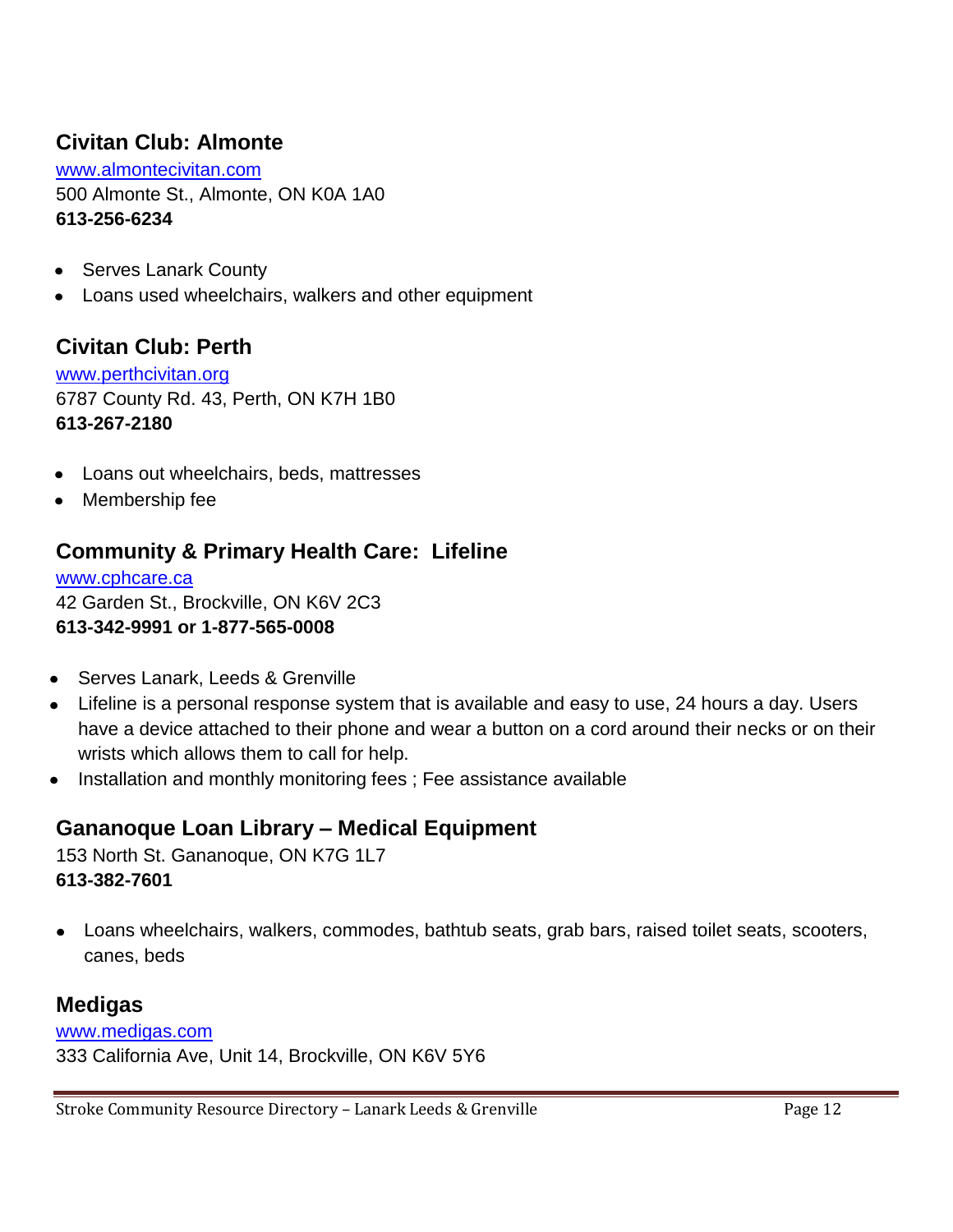#### **613-498-3057 or 1-866-446-6302**

- Serves Leeds & Grenville
- Sells home medical supplies and equipment

#### **MediChair**

[www.medichair.com](http://www.medichair.com/) 260 Lombard St. Smith Falls, ON K7A 4T6 613-283-5700 or 1-866-303-1023

- Authorized dealer for ADP, ODSP, WSIB, and VAC  $\bullet$
- Also offers sales and service of accessible vehicles

#### **Mobility Care Co.**

[www.mobilitycare.ca](http://www.mobilitycare.ca/) 1 Harris Street South, Perth K7H 2X8 **613-264-2969**

- Sells home health care and wheelchairs
- ADP registered supplier of mobility equipment

#### **Ontario March of Dimes DesignAbility® Program**

[www.marchofdimes.ca](http://www.marchofdimes.ca/) 291 Kings St. 3<sup>rd</sup> floor, London ON N6B 1R8 **1-866-765-7237**

- $\bullet$ DesignAbility® matches skilled volunteers with consumers facing unique barriers in order to create or modify devices to increase independence.
- There is no charge except the expense of the materials involved.  $\bullet$
- Fill out a request for assistance form available on the website and return by fax or mail

### **Ontario Medical Supply Limited**

[www.oms.ca](http://www.oms.ca/) 1100 Algoma Rd., Ottawa, ON K1B 0A3 **613-244-8620 or 1-800-267-1069**

Store that sells home health care, medical supplies, equipment, and mobility aids

### **Pharmasave – Home Health Care Products**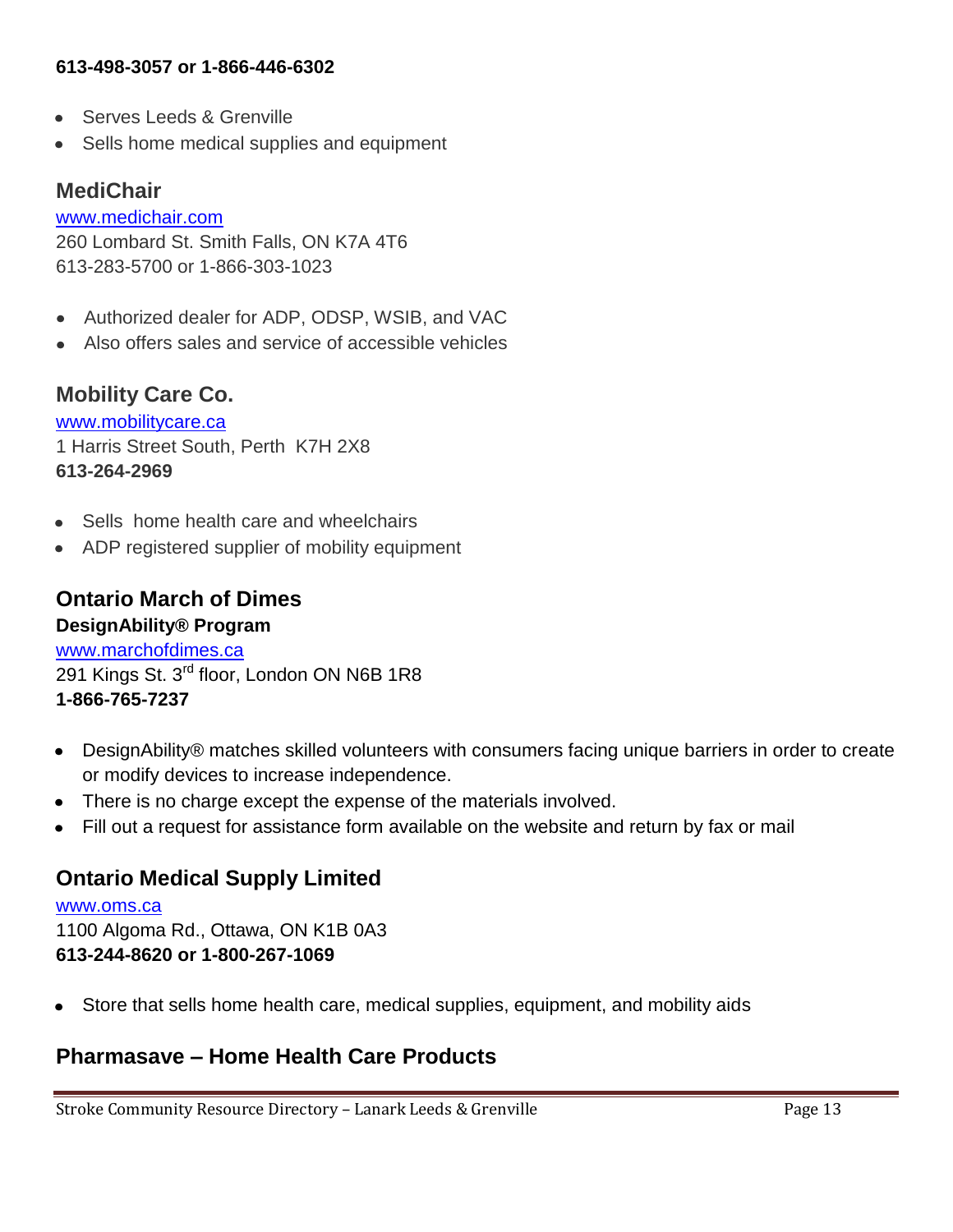[www.pharmasave.com](http://www.pharmasave.com/) 173 King St. W. Brockville, ON K6V 3R6 **613-345-3030**

- Daily living and mobility aids available  $\bullet$
- Products for rental or purchase
- Registered vendor with Assistive Devices Program (ADP)

#### **Pharmasave – Home Health Care Products**

[www.pharmasave.com](http://www.pharmasave.com/) 25 Mill St. Gananoque, ON K7G 2L5 **613-382-3535**

- Daily living and mobility aids available
- Products for rental or purchase
- Registered vendor with Assistive Devices Program (ADP)

### **Funding for Equipment Needs**

- There is funding in Ontario to help purchase certain types of equipment through the **Ministry of Health and Long Term Care's Assistive Devices Program;** information listed below
- Remember to check your personal health insurance policy for funding for rehabilitation and equipment needs.
- If you are employed, check with your employer about workplace disability insurance program and equipment purchase through your insurance.
- If you are a veteran, contact the **Department of Veterans Affairs** for possible assistance: **1-866- 522-2122**.
- If you are receiving disability benefits through a government program (i.e. CPP, ODSP), check with the program to see if your equipment needs are covered.

### **Ministry of Health and Long-Term Care, Assistive Devices Program**

[http://www.health.gov.on.ca/english/public/program/adp/adp\\_mn.html](http://www.health.gov.on.ca/english/public/program/adp/adp_mn.html) 5700 Yonge Street, 7<sup>th</sup> Floor, Toronto, Ontario, M2M 4K5 **1-800-268-6021**

Funds up to 75% of the cost of necessary equipment and supplies for people with physical disabilities, regardless of income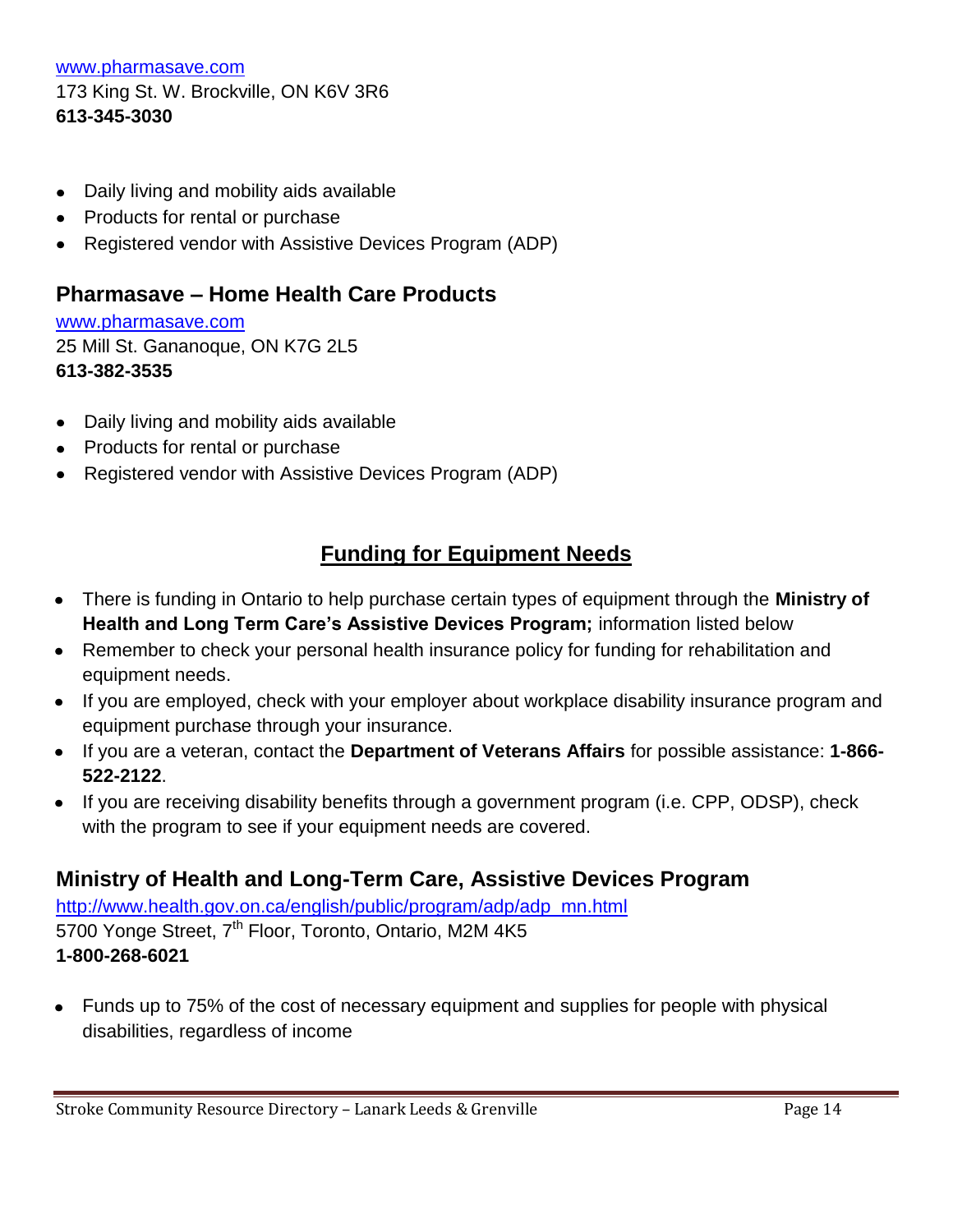- Applicants must have had a physical disability for at least six months and be assessed by a physiotherapist or occupational therapist.
- You must be approved before you can purchase equipment from an ADP Registered Vendor.

### **Ontario March of Dimes: Assistive Devices Program**

<http://www.marchofdimes.ca/EN/programs/adp/Pages/Adp.aspx> 291 King St. 3<sup>rd</sup> floor, London ON N6B 1R8 **1-866-765-7237**

- Provides partial funding for the purchase and maintenance of specified equipment  $\bullet$
- Eligibility is based on income as well as the impact the device will have on a person's independence
- Application form can be downloaded from the MOD website

### **Almonte Community Coordinators: The Hub**

**[www.thehubalmonte.com](http://www.thehubalmonte.com/)** 118 Mill St., Almonte, ON K0A 1A0 **613-256-5225**

- A charity that will consider applications for financial assistance related to medical needs
- Apply in writing to the President

### **Lanark & District Civitan Club**

[www.civitancanada.org/clubs.htm](http://www.civitancanada.org/clubs.htm) 2144 Pine Grove Rd., PO Box 189, Lanark, ON K0G 1K0 Hall **613-259-3216** or **613-267-2491** Freda Fournier, President

### **Perth Civitan Club**

[www.perthcivitan.org](http://www.perthcivitan.org/) 6787 County Rd 43, PO Box 331, Perth, ON K7H 1B0 **613-267-2181 or 613-812-3095** Ken Fournier, President

### **Smiths Falls Civitan Club**

[www.civitan.net/smithsfalls/](http://www.civitan.net/smithsfalls/) 12468 Highway 15 N, PO Box 426, Smiths Falls, ON K7A 4T4 **613-283-7957** Bonnie Laming, President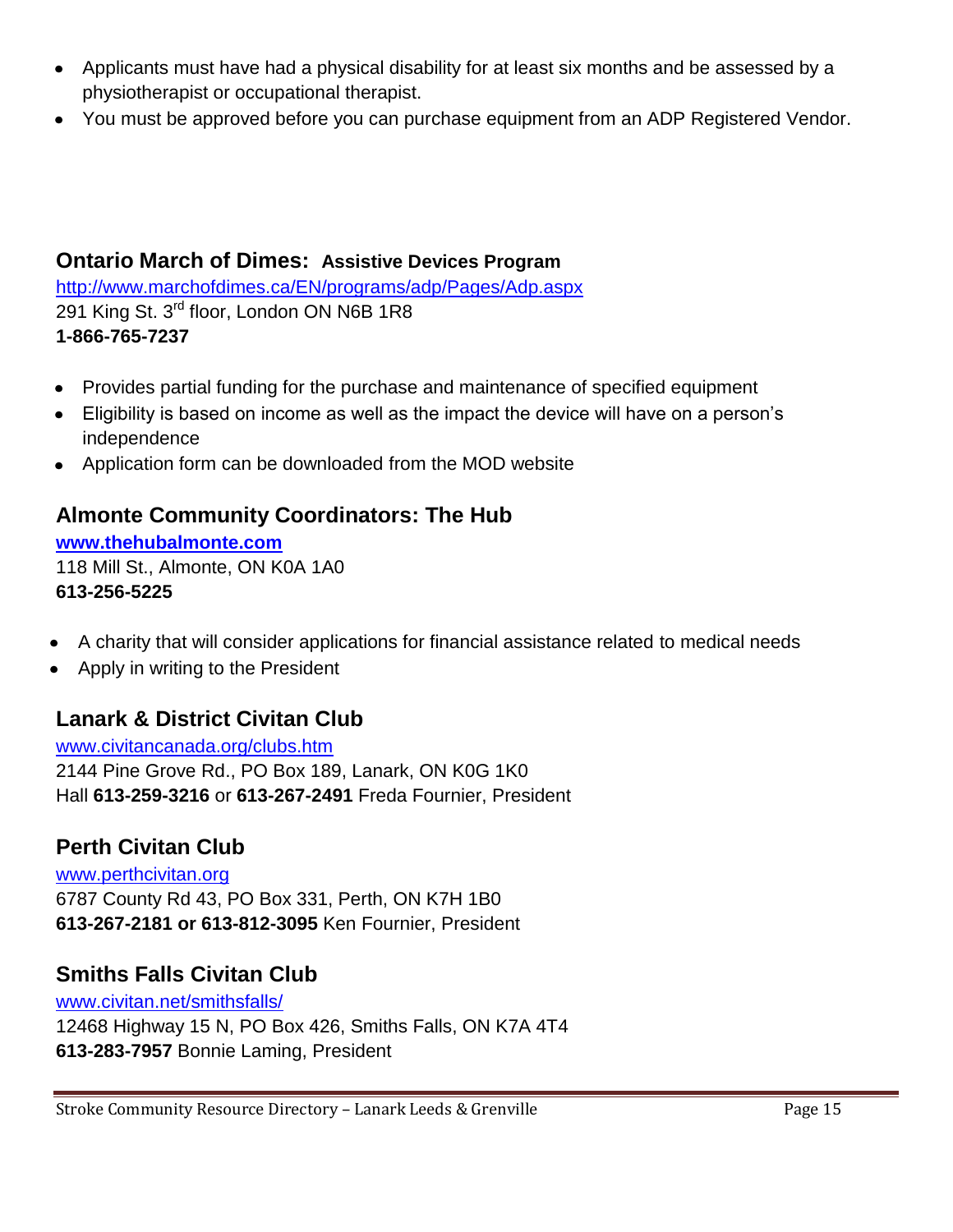- Considers funding requests for individuals who require assistive devices
- Requests for assistance should be written by a social worker, doctor or other relevant person; takes about one month for decision

### **Funding and Support for Home or Vehicle Adaptations**

### **Canada Revenue Agency**

#### [www.cra-arc.gc.ca](http://www.cra-arc.gc.ca/)

#### **1-800-959-8281 general inquires or to book an appointment**

- Offices in Kingston and Ottawa
- Service by appointment only
- Cost of home renovation, purchase of an adapted vehicle or vehicle modification may qualify as medical expenses on your income tax return
- See p. 21 for more information about disability-related tax credits and deductions

### **Education for Quality Accessibility (Canada)**

#### **Brockville Chapter**

[www.eqa4accessibility.ca](http://www.eqa4accessibility.ca/) 51 King St. E, Suite 107, Brockville, ON K6V 5W1 **613-345-2038**

- Serves Leeds & Grenville
- EQA offers free information, inspections and assessments on a variety of accessibility projects
- A guide (available on website) provides assistance to people thinking about accessibility improvements to their home or building

#### **Canada Mortgage and Housing Corporation Home Accessibility Assistance Programs**

[www.cmhc.ca](http://www.cmhc.ca/) 100 Sheppard Ave E, Suite 300, Toronto, ON M2N 6Z1 **1-800-668-2642**

RRAP FOR PERSONS WITH DISABILITIES (RRAP-D): Financial assistance to modify the home for people with disabilities HOME ADAPTATIONS FOR SENIORS' INDEPENDENCE (HASI): Financial assistance for minor changes to the home for older people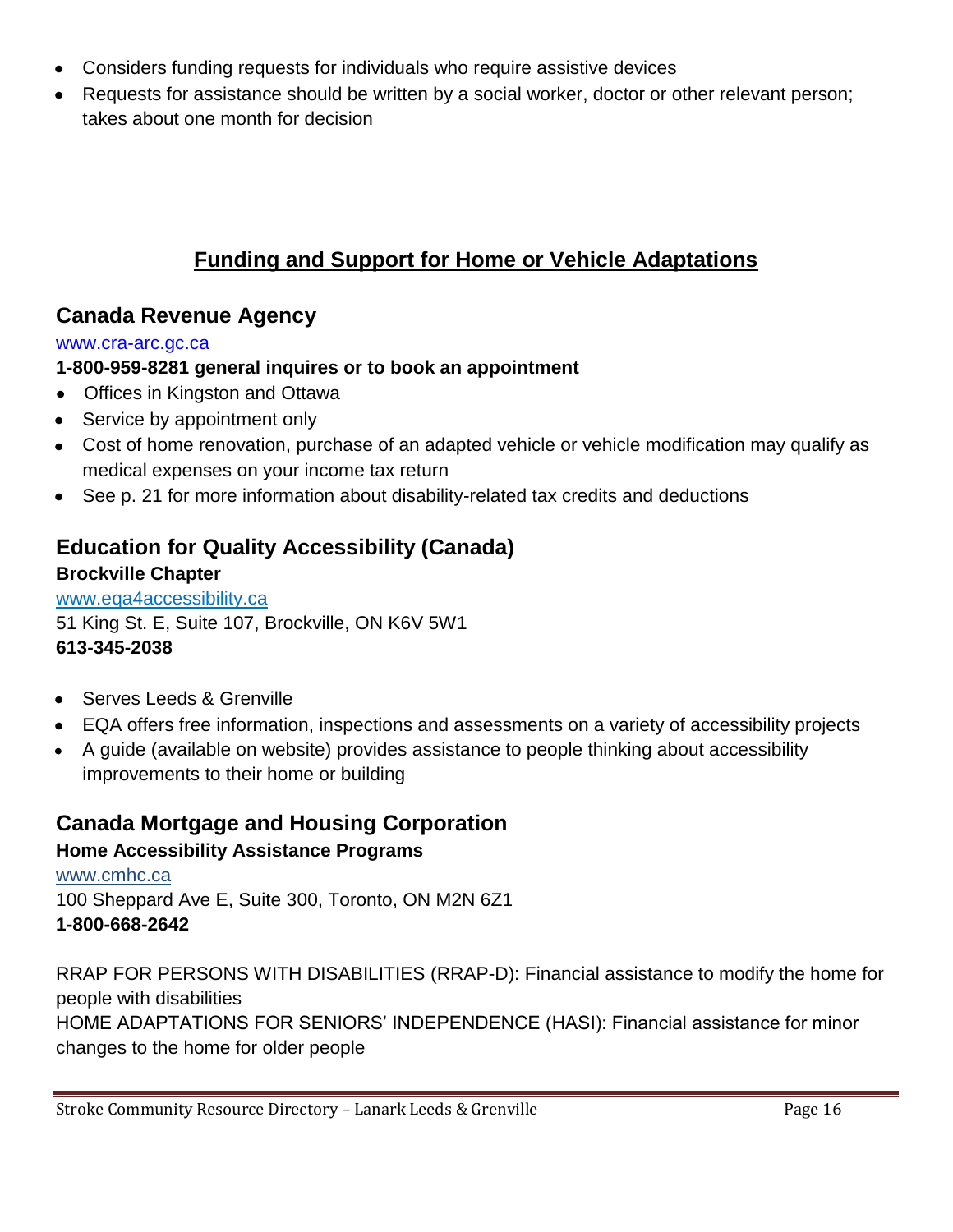HOMEOWNER RESIDENTIAL REHABILITATION ASSISTANCE PROGRAM (Homeowner RRAP): Financial assistance to low-income homeowners for essential home repairs.

- Financial assistance in the form of a loan, which does not have to be repaid if the person stays in their home for the term of the loan
- Homeowners or landlords may apply  $\bullet$
- Eligibility depends on the income/house value of the tenant or homeowner  $\bullet$
- Pre-application tool is available on-line

**Ontario March of Dimes Home and Vehicle Modification Program** [www.marchofdimes.ca](http://www.marchofdimes.ca/) **1-877-369-4867**, press "2" to speak with an Intake Counsellor

- One-time grants of up to \$15,000 for basic home modifications and up to \$15,000 every ten years for vehicle modifications
- Complete Applicant Assessment form on-line or request by telephone

# **Income Assistance**

Financial assistance is delivered by different levels of government. Federal and provincial governments have service centres to provide one-stop access to information and applications for assistance, in addition to other government programs.

### **Service Canada**

**Canada Pension Plan (CPP), Toronto and Area Office Old Age Security (OAS) Programs Guaranteed Income Supplement** [www.hrsdc.gc.ca/eng/oas-cpp](http://www.hrsdc.gc.ca/eng/oas-cpp) PO Box 5100, Station D, Scarborough, ON M1R 5C8 **1-800-277-9914** (basic recorded information 24/7; Press "0" to speak to an agent)

- **CPP** is a monthly retirement pension available at 65 years (or between 60 and 64 years if earning requirements met during initial qualifying period) \* CPP disability benefits for under 65, plus allowance for dependent children
- **Old Age Security (OAS)** Monthly pension to persons 65 or over regardless of income \* must be a legal resident of Canada for at least 40 years to receive full pension or meet other requirements for residency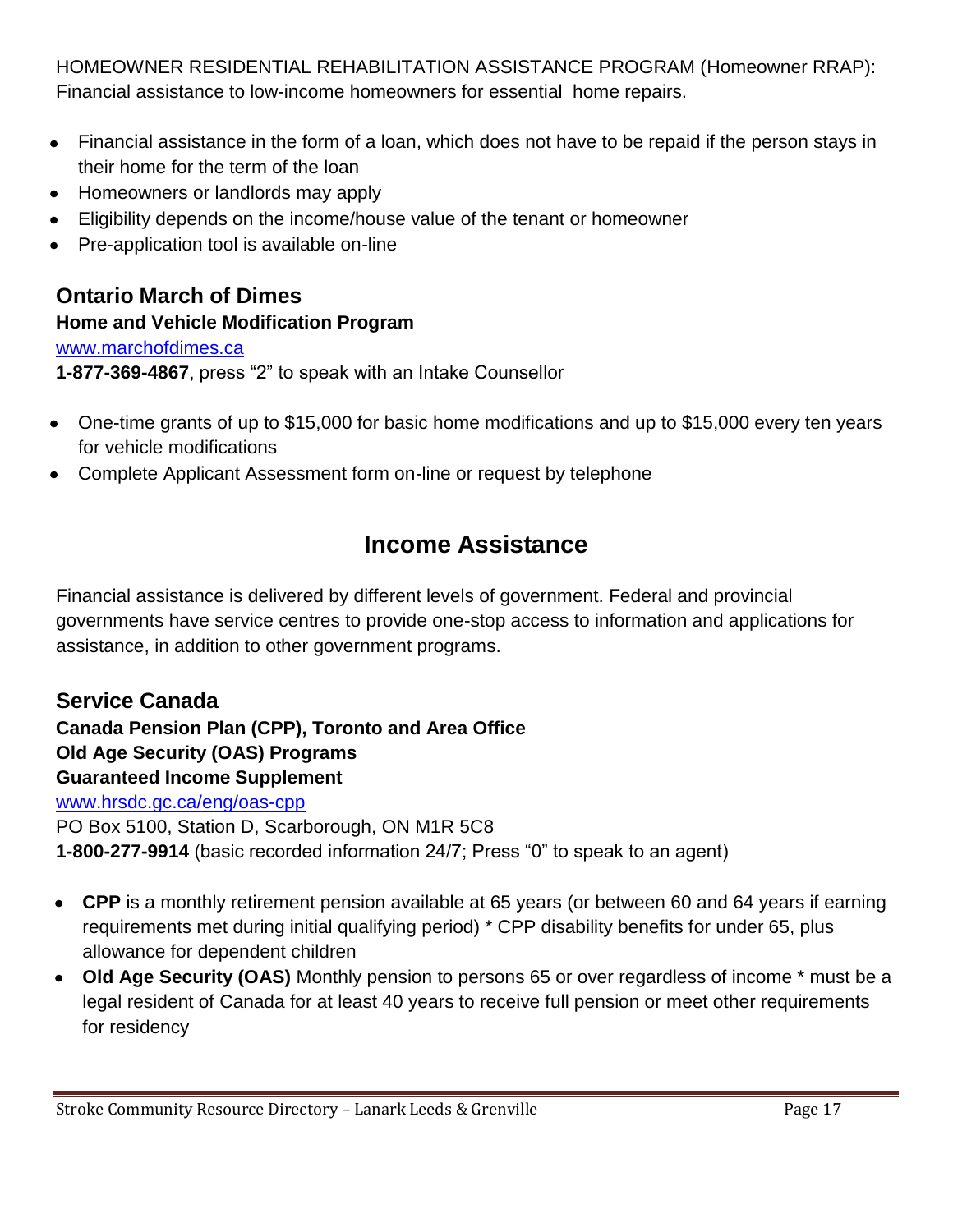- **Guaranteed Income Supplement (GIS)** is added monthly to Old Age Security for those with limited or no income \* amount of supplement is adjusted quarterly \* reapply when income taxes are filed (end of April) \* not payable outside Canada beyond a period of 6 months
- Apply 6 months before becoming eligible (not automatic) \* application forms available online, by  $\bullet$ phone or in person at Service Canada sites

### **Employment Insurance**

[www.servicecanada.gc.ca/eng/sc/ei](http://www.servicecanada.gc.ca/eng/sc/ei) **1-800-206-7218**

- Temporary financial assistance due to unemployment for specific reasons, including illness  $\bullet$
- Claimants must have worked a minimum number of hours in a specified time frame to qualify for benefits
- Benefit rate is a percentage of maximum insurable earnings
- Records of Employment from previous employers should be submitted immediately after employment has ended \* the first 2 weeks of the claim are a waiting period for which no benefits are paid
- Application forms available online, by phone or in person at Service Canada sites  $\bullet$

#### **Brockville Service Canada Centre**

Fuller Building, 14 Court House Ave, Brockville, ON K6V 4T1 **613-342-4487 or 1-800-277-9914**

Area Served: Athens ; Brockville ; Elizabethtown-Kitley – part (formerly Elizabethtown); Front of Yonge ; Leeds and the Thousand Islands – part (formerly Front of Escott)

#### **Carleton Place Service Canada Centre**

46 Lansdowne Ave, Carleton Place, ON K7C 3S9 **613-257-3344 or 1-800-622-6232** 

Area served: Beckwith; Carleton Place; Lanark Highlands – (formerly Darling Twp); Mississippi Mills

#### **Gananoque Service Canada Centre**

5 Charles St S., Gananoque, ON K7G 1V9 **613-382-2124 or 1-800-622-6232**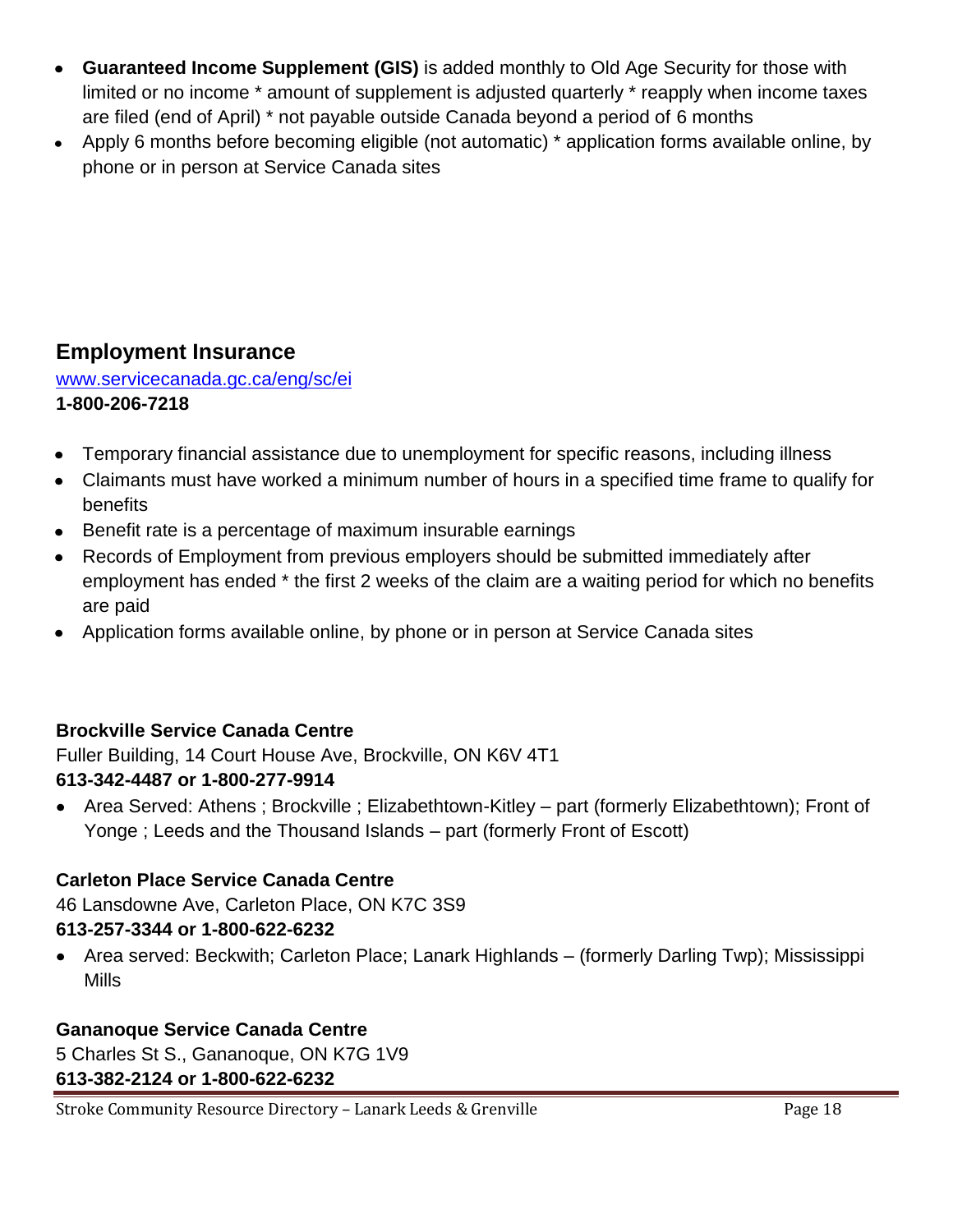Area served: Front of Yonge ; Gananoque ; Lansdowne ; Leeds and the Thousand Islands  $\bullet$ 

#### **Kemptville - Scheduled Outreach Site**

North Grenville Municipal Centre, 285 County Road 44, Kemptville, ON K0G 1J0 **1-800-622-6232**

- Serves North Grenville
- Fourth Wednesday of the month 9 am-12 noon, 1 pm-3 pm

#### **Perth Service Canada Centre**

40 Sunset Blvd., Perth, ON K7H 2Y4 **613-267-1921 or 1-800-622-6232**

Area served: Drummond-North Elmsley; Lanark Highlands – part (former Village of Lanark, Lanark Twp, Lavant, Dalhousie and N Sherbrooke); Perth; Rideau Lakes – part (former North Crosby, Newboro); Tay Valley – Bathurst, Burgess, Sherbrooke; Westport

#### **Prescott Service Canada Centre**

292 Centre St, 2<sup>nd</sup> Floor, Prescott, ON K0E 1T0 **613-925-2808 or 1-800-622-6232**

Area served: Augusta; Edwardsburgh-Cardinal; North Grenville; Prescott

#### **Smiths Falls Service Canada Centre**

91 Cornelia St W, Suite 115, Smiths Falls, ON K7A 5L3

#### **613-283-4790 or 1-800-622-6232**

Area served: Elizabethtown-Kitley – part (former Kitley); Merrickville-Wolford; Montague; Rideau Lakes – part (wards of: South Crosby, South Elmsley, Bastard and Burgess); Smiths Falls

### **Ontario. Ministry of Community and Social Services Ontario Disability Support Program (ODSP) Ontario Works (OW)**

[www.mcss.gov.on.ca](http://www.mcss.gov.on.ca/)

- ODSP provides Income and Employment support to persons with disabilities. Income support is for adults who are in financial need and have also been determined to be disabled under the Ontario Disability Support Program Act. Eligible persons receive a monthly living allowance, drug, dental and other basic benefits.
- Apply by phone, letter or in person \* applications for Employment Support are also available on web site \* persons in need of immediate financial assistance should apply for Ontario Works.
- Financial interview with ODSP or Ontario Works will submit referral to Disability Adjudication Unit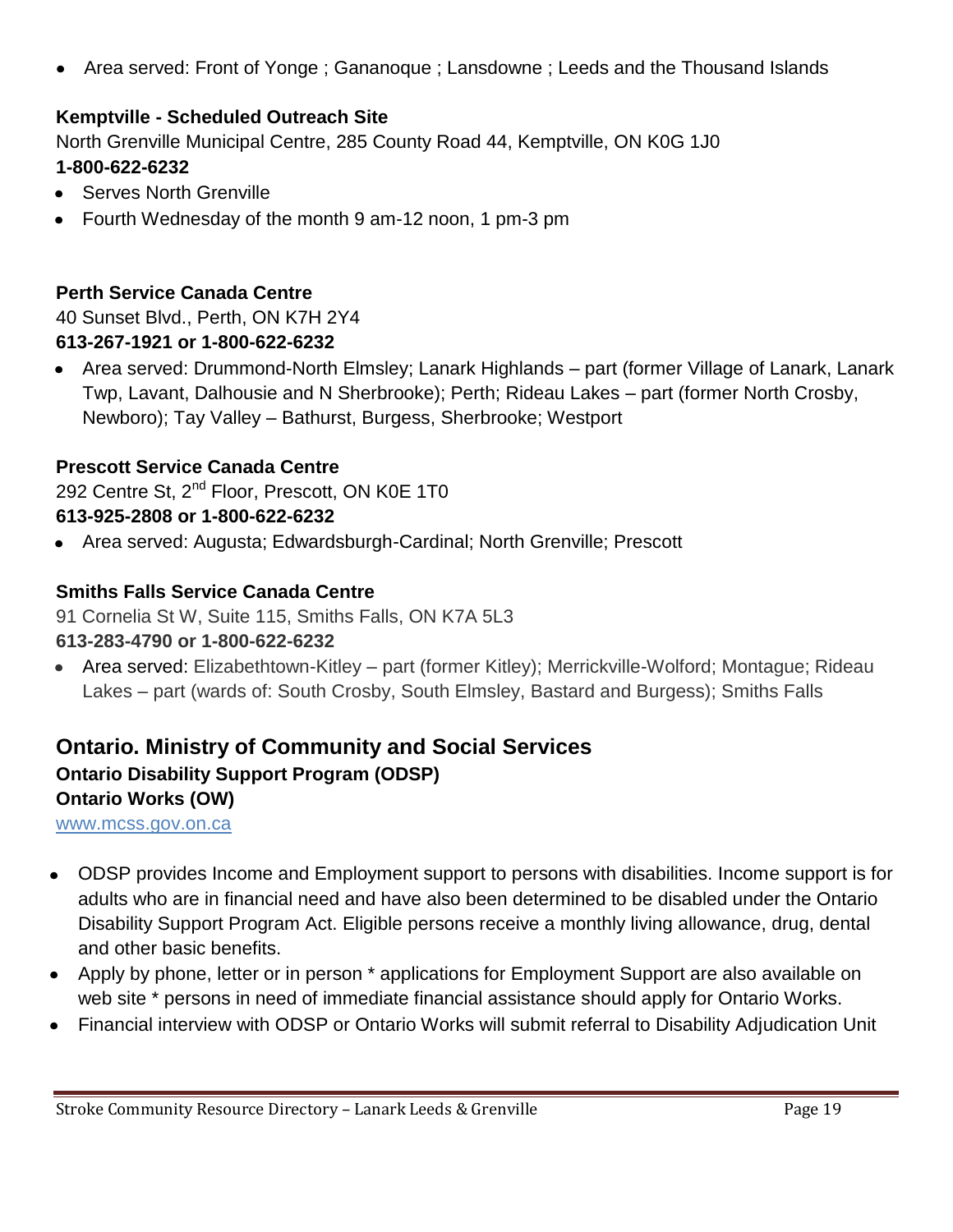#### **Brockville Office**

100 Strowger Blvd, Suite 105, Brockville, ON K6V 5J9 **613-345-1200 or 1-800-267-0834**

#### **Smiths Falls Office**

91 Cornelia St W, Suite A7, Smiths Falls, ON K7A 5L3 **613-283-1165 or 1-800-267-7911**

#### **Ontario. Ministry of Revenue**

**Client Accounts and Services Branch, Guaranteed Annual Income System**

[www.ontario.ca/revenue](http://www.ontario.ca/revenue) PO Box 624, 33 King St W., Oshawa, ON L1H 8H5 **1-866-668-8297**

- Open to seniors 65+ who qualify for both the Guaranteed Income Supplement (GIS) and the Old Age Security (OAS) Pension
- Seniors do not have to apply for GAINS benefits; if the OAS/GIS residency and other eligibility requirements are met, the senior will be automatically eligible for GAINS

### **Veterans Affairs Canada**

**Kingston District Office (Serving Leeds & Grenville)**  [www.vac-acc.gc.ca](http://www.vac-acc.gc.ca/) 61 Hyperion Ct. Unit 104, Kingston, ON K7K 7K7 **Ottawa District Office** 2323 Riverside Dr., Suite 1, 2<sup>ND</sup> Floor, Ottawa, ON K1A 0P5 **1-866-522-2122**

- Provides services to veterans and their dependents which include disability pensions, allowances, and health care
- Open to qualified Veterans, Canadian Forces members, serving and discharged members of the RCMP, certain civilians; and their families
- Assessment required for some benefits

### **Funding Assistance for Prescription Medications**

#### **Ontario. Ministry of Health and Long-Term Care Ontario Drug Benefits (ODB) Program**

[www.health.gov.on.ca](http://www.health.gov.on.ca/) 5700 Yonge St, 3<sup>rd</sup> floor, Toronto, ON M2M 4K5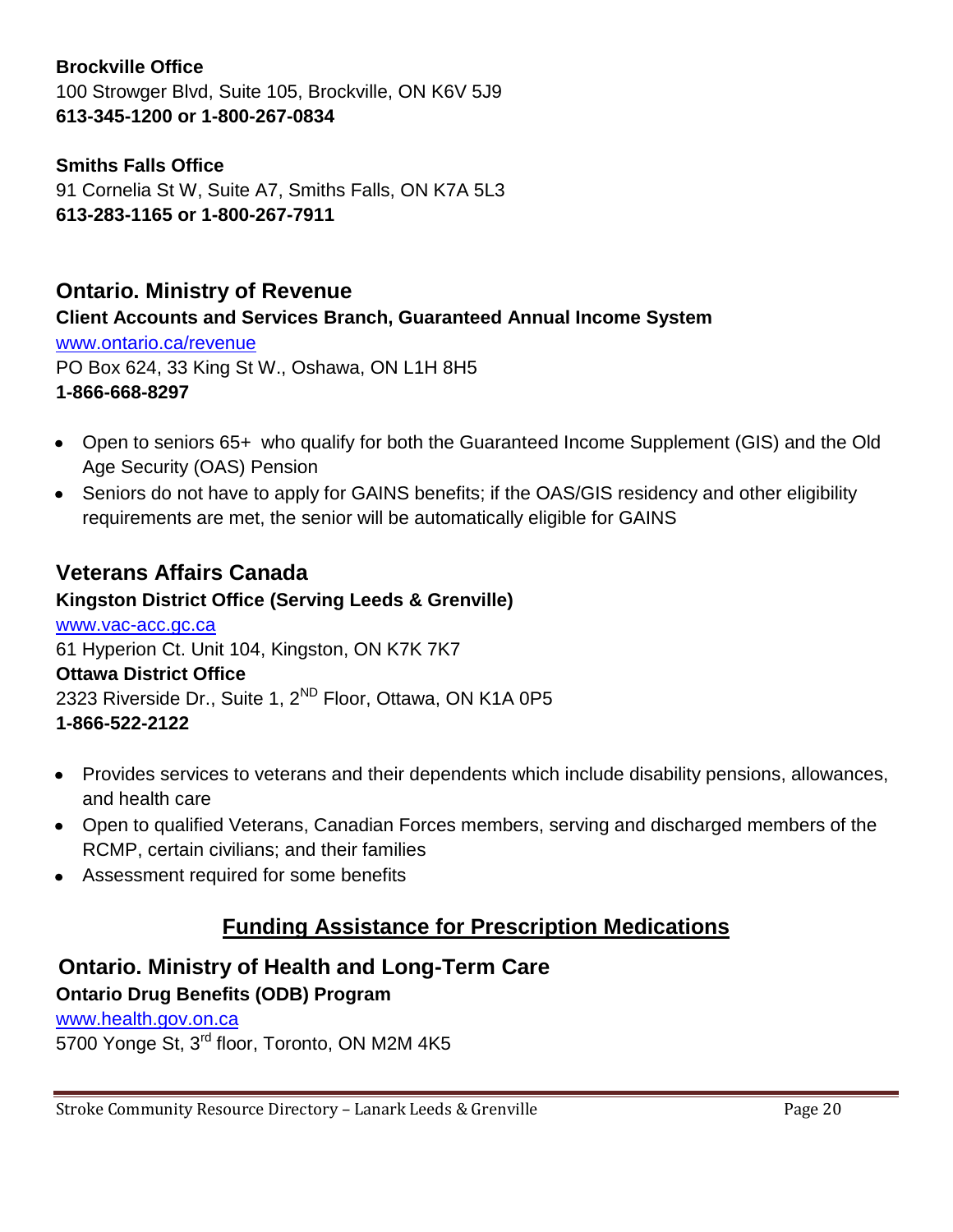#### General Information: **1-866-811-9893** Seniors Information Line: **1-888-405-0405**

- Financial assistance for approved drug products, some nutrition products, diabetic testing agents,  $\bullet$ certain allergy products \* items must be prescribed by an authorized prescriber \* see website for list of items
- Open to Ontario residents with a valid Ontario Health Card and belong to one of the following groups:
	- \* people 65 years of age and older
	- \* residents of long-term care facilities
	- \* people receiving professional services under the Home Care program
	- \* social assistance recipients (Ontario Works or Ontario Disability Support Program)
- Seniors do not need to apply for this benefit. With receipts, they can be reimbursed for any listed  $\bullet$ drug expenses as of that date (not including the co-payment fees). Others who meet the conditions can apply but are NOT AUTOMATICALLY slotted into the \$2 co-payment plan. Forms are available at local pharmacies.

### **Ontario. Ministry of Health and Long-Term Care**

#### **Trillium Drug Program**

#### [www.health.gov.on.ca](http://www.health.gov.on.ca/)

#### **1-800-575-5386**

- People who are not otherwise eligible for the Ontario Drug Benefits (ODB) program and who have high drug costs in relation to their income may qualify to receive Ontario drug benefits through this program \* applicants pay an annual deductible (paid in quarterly instalments) based on their household net income and number of household members before becoming eligible, and then pay up to \$2 per prescription.
- Open to people who: A) have a valid Ontario Health Card, B) do not have an insurance plan that covers prescription drugs or does not cover all of their prescription drugs AND C) spend a large part of their income on prescription drugs
- Application forms are available at local pharmacies or online

## **Tax Benefits**

You may qualify for non-refundable tax credits or deductions due to a disability. You must have your doctor complete a form to apply for the *Disability Tax Credit***.** If you are deemed eligible, you may be able to claim attendant care and other medical expenses that require certification. In addition, a family caregiver may qualify for the *Caregiver Tax Credit.* Detailed information is available in Revenue Canada's (CRA) "Medical and Disability-Related Information" guide that includes the Disability Tax Form at:

<http://www.cra-arc.gc.ca/tx/ndvdls/sgmnts/dsblts/menu-eng.html>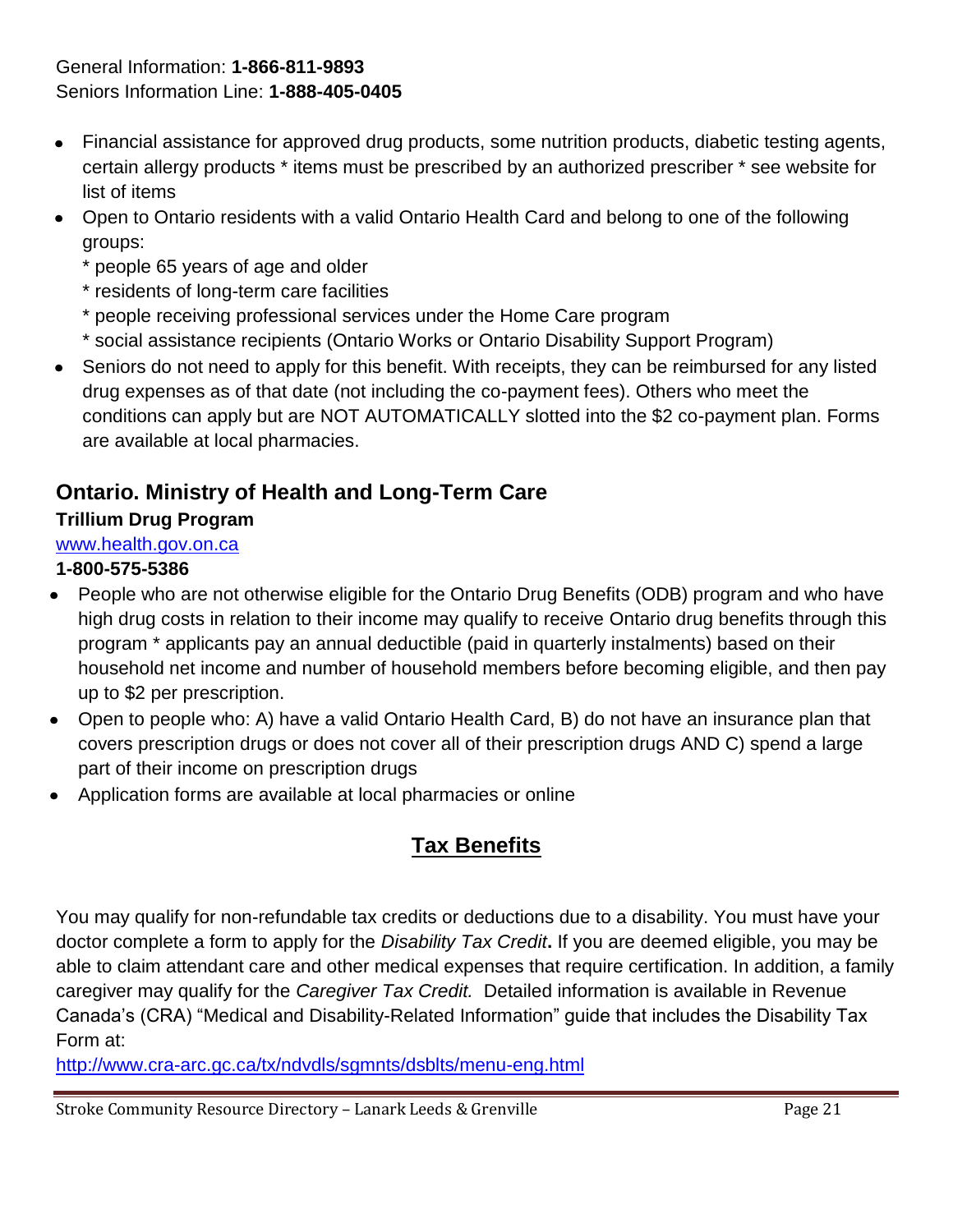### **Canada Revenue Agency**

[www.cra-arc.gc.ca](http://www.cra-arc.gc.ca/) **Kingston Tax Services Office (Serving Leeds & Grenville)**  31 Hyperion Crt., Kingston, ON K7L 5P3 **Ottawa Tax Services Office**  Ottawa Technology Centre, 875 Heron Road, Ottawa ON K1A 1A2 Service by appointment only **1-800-959-8281 for general inquiries and to book an appointment**

### **Community Income Tax Clinics**

Trained volunteers assist low-income households with their income tax return during tax season. Appointments are required. There is no fee for the service, but donations are accepted.

### **Mills Community Support Corporation**

w[ww.themills.on.ca](http://www.themills.on.ca/) 67 Industrial Dr., Almonte, ON K0A 1A0 **613-256-4700**

• Serves Mississippi Mills Area

#### **Volunteer Bureau of Leeds and Grenville**

[www.volunteerleedsgrenville.com](http://www.volunteerleedsgrenville.com/) United Way Building, 42 George St., Brockville, ON K6V 6K8 **613-345-7000 or 1-866-269-0200**

Serves Leeds & Grenville

## **Transportation**

Accessible/Escorted Transportation

### **Brockville Transportation Services: Synfast Corporation**

[www.city.brockville.on.ca](http://www.city.brockville.on.ca/) **1909 Parkedale Ave. Brockville ON K6V 5T2 613-345-7272, 613-342-7739 or 613-342-8772 ext 8225** Valerie Harvey, City of Brockville

Serves City of Brockville

Stroke Community Resource Directory - Lanark Leeds & Grenville Page 22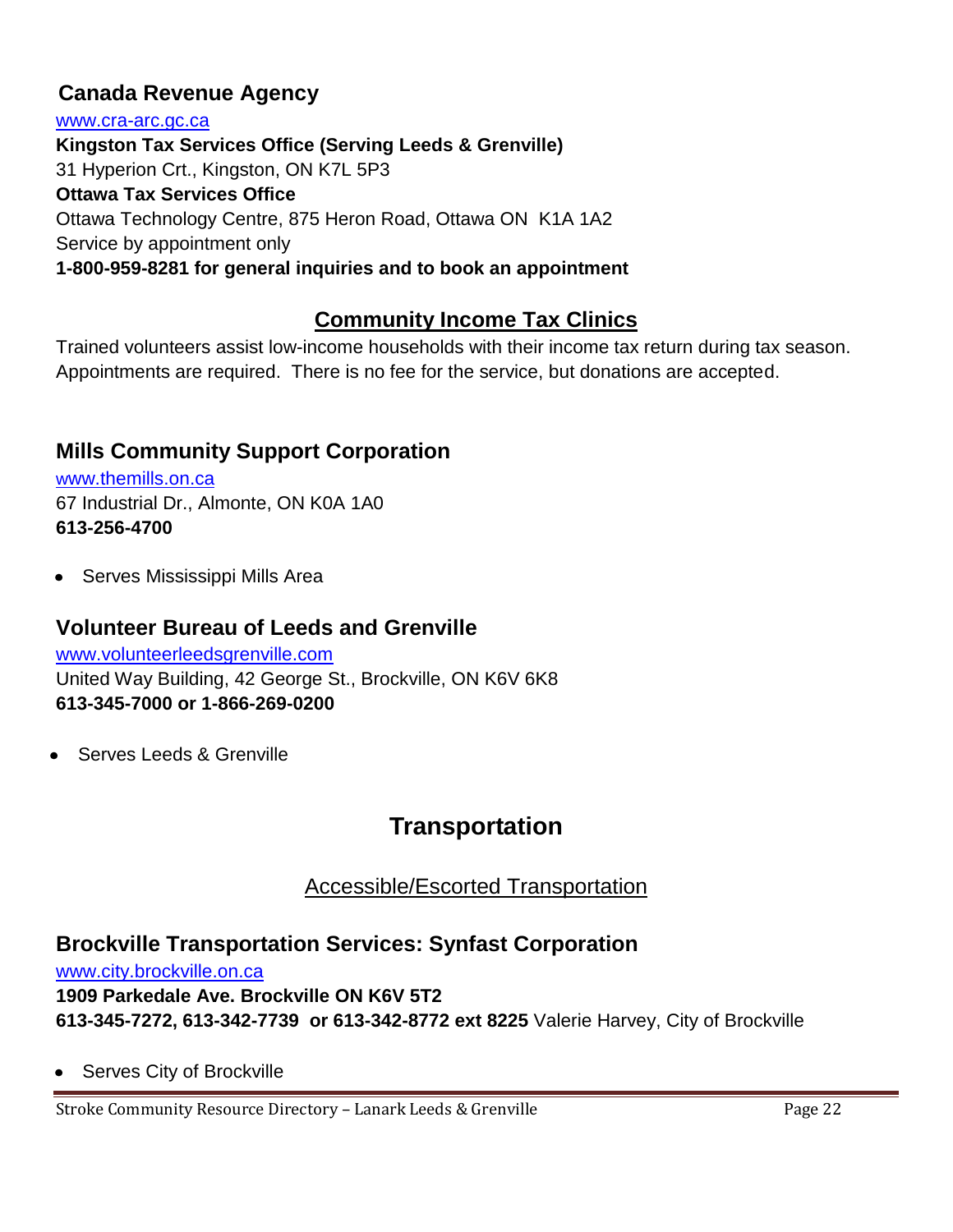- Wheelchair accessible public transportation service
- Available to individuals regardless of age who, due to a mobility or cognitive impairment, are unable to board conventional transit facilities
- Application form must be completed by a registered health professional; forms available on-line or by phone.
- Must book ride at least 24 hours in advance

### **Care Mobility**

[www.ocrehab.ca](http://www.ocrehab.ca/) PO Box 35, Carleton Place, ON K7C 3P3 **613-253-2100 or 1-800-684-3378**

- Attendant worker available should the client require additional assistance. An attendant or family member can travel at no charge.
- Sliding scale fees, call for a quote; for clients outside of the Ottawa region, flat rate or per km billing is offered.

### **Community & Primary Health Care**

[www.cphcare.ca](http://www.cphcare.ca/) 2235 Parkedale Ave. Brockville, ON K6V 6B2 **613-342-1313 or 1-800-465-7646**

- Serves Lanark, Leeds & Grenville
- Volunteers provide escorted transportation to essential services such as medical appointments, Adult Day Programs, grocery shopping, visit a loved one in hospital or nursing home, etc. \* local and long-distance rides are available
- Fee for service: financial assistance available

### **Community Home Support – Lanark Transportation Association (LTA)**

[www.chslc.ca](http://www.chslc.ca/) Lanark County Office: 40 Sunset Blvd, Ste D, Unit 100, Perth, ON K7H 2Y4 **613-267-8256 or 1-877-445-5777** Lanark Highlands Office: 207 Robertson Dr., Lanark, ON K0G 1K0 **613-259-5412** Pakenham Office: 178 Five Arches Dr., Pakenham, ON K0A 2X0 **613-624-5647**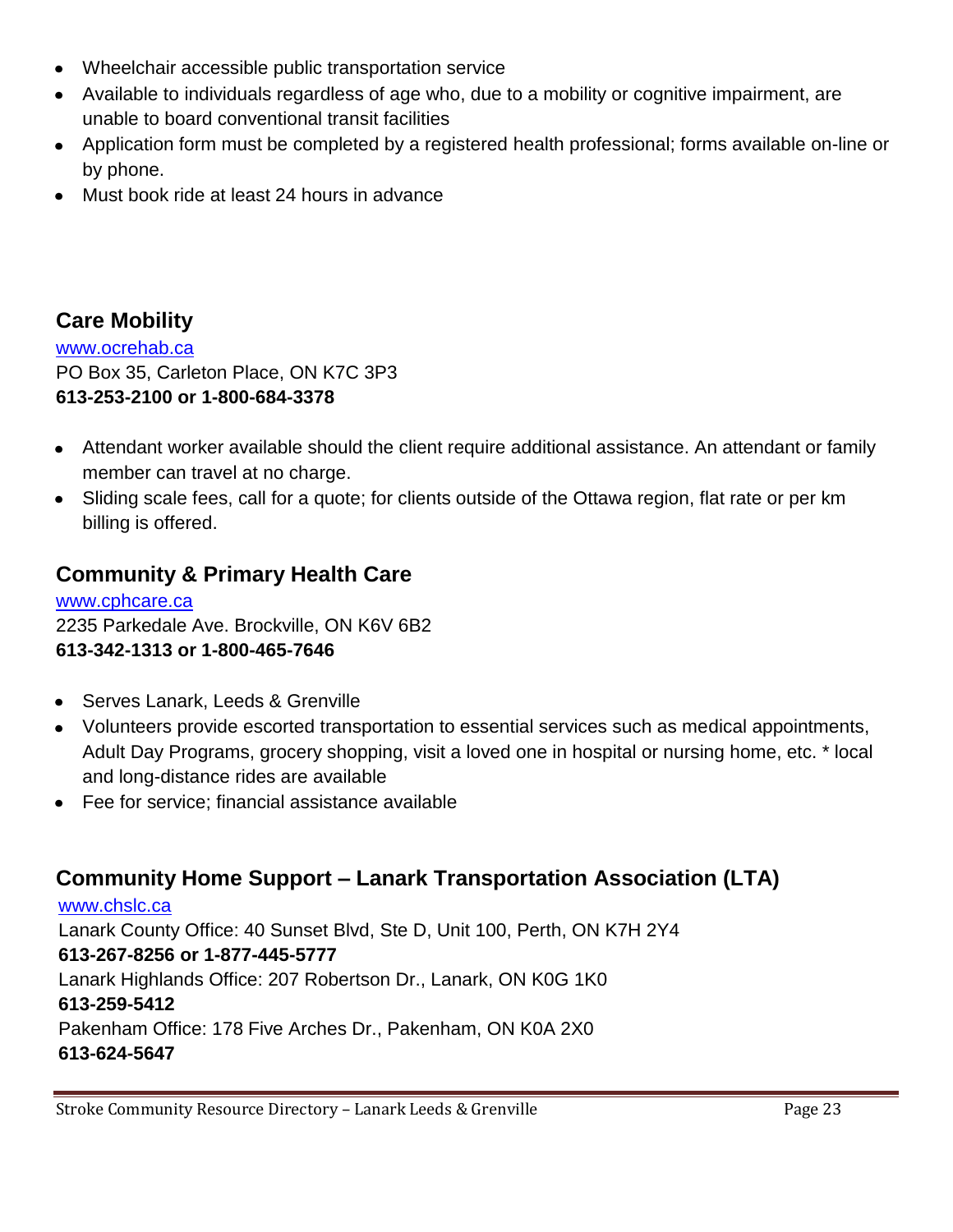Drummond-North Elmsley; Elizabethtown-Kitley; Merrickville-Wolford ; Montague ; Rideau Lakes – South Elmsley area Office: 4 George St S., Smiths Falls, ON K7A 1X4 **613-283-6745**

- Transportation to medical appointments  $\bullet$
- Fee for service

### **Gananoque Wheels of Care**

Carveth Care Centre, 375 James St., Gananoque, ON K7G 2Z1 **613-382-4831 or 1-877-215-7433**

- Serves Gananoque area including: Brockville, Elgin, Kingston, Lansdowne, Lyndhurst, Mallorytown, Rockport and Seeley's Bay
- Local transportation service \* offers bus transportation to doctor or clinic appointments, banking or shopping etc.\* bus has space for three wheelchair and seats for six people; wheelchairs or persons requiring help must have an assistant
- Fee for service ; discount available to frequent users

### **Kemptville and District Home Support**

[www.kdhsi.com](http://www.kdhsi.com/) Raina's Northside Mall, 215 Sanders St, Ste 101, Kemptville, ON K0G 1J0 **613-258-3203**

- Serves North Grenville
- Volunteer drivers provide escorted local and long distance transportation
- Fee for service

### **Mills Community Support Corporation**

[www.themills.on.ca](http://www.themills.on.ca/) 67 Industrial Dr., Almonte, ON K0A 1A0 **613-256-4700**

- Serves Mississippi Mills Area
- Escorted transportation to medical appointments
- Wheelchair accessible bus for medical & social outings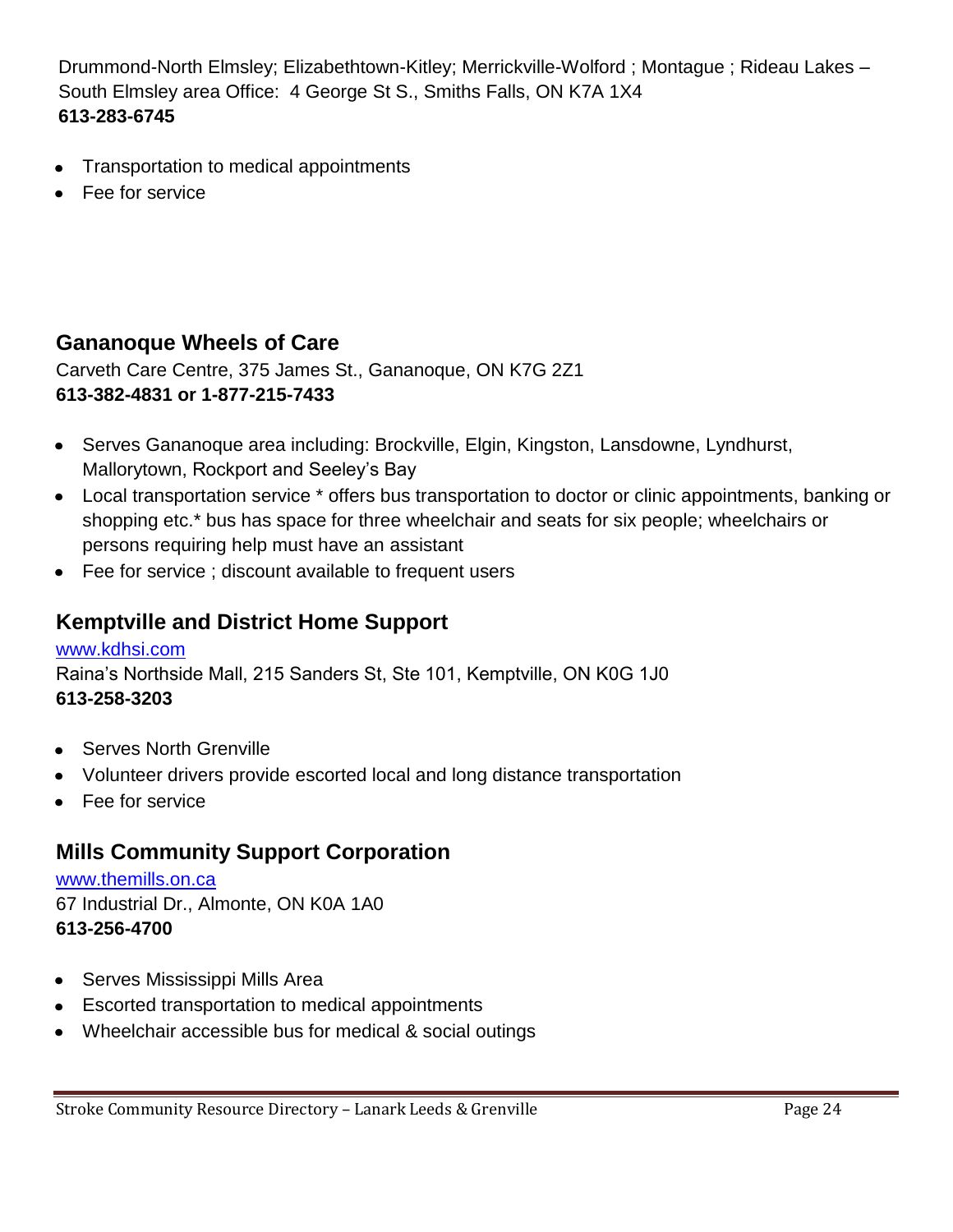### **North Grenville Accessible Transportation**

PO Box 1696, Kemptville, ON K0G 1J0 **613-258-6600**

- Serves North Grenville  $\bullet$
- Adapted vehicle provides equivalent of taxi service for wheelchairs, walkers and people with physical disabilities requiring assisted transportation; attendants can travel with client
- Fares depend on distance; fee assistance available.

### **Via Rail Canada Inc**

[www.viarail.ca](http://www.viarail.ca/) Tickets and Information: **1-888-842-7245**

- Offers special services for travellers with disabilities, including priority boarding, staff assistance  $\bullet$ and in certain circumstances, free travel for a companion.
- Must call train station 24 hours in advance to book use of a Via Rail wheelchair  $\bullet$

### **Westport Lion's Club**

[www.westportlions.ca](http://www.westportlions.ca/) Mountain Rd., Westport, ON K0G 1X0 **613-273-8677**

- Serves Westport and North Crosby
- Provides transportation by wheelchair-accessible van to medical appointments  $\bullet$
- Eligibility determined on a case by case basis; service is free  $\bullet$
- 

### **Driver Examination Centres**

If your driver's licence was suspended for medical reasons and you want to get it back, you must follow the instructions in the letter that the Ministry of Transportation (MTO) sent to you. This could involve either submitting an updated Medical Report or being re-examined in order to have your licence reinstated. If you need to take a driver's test, you must attend an MTO approved driver assessment centre. The cost of the driving evaluation is set by the assessment centre and ranges between \$500 and \$800, which is not covered by OHIP. Detailed information about the MTO's Medical Review Section and link to a list of approved driver assessment centres is available on-line at:<http://www.mto.gov.on.ca/english/dandv/driver/medical-review/faq.shtml>

#### **Centric Health Physiotherapy and Wellness**

[www.centrichealth.ca](http://www.centrichealth.ca/) 790 Blackburn Mews, Unit 12, Kingston, ON K7P 2N6 **613-389-2350 or 1-888-997-2298**

Stroke Community Resource Directory - Lanark Leeds & Grenville Page 25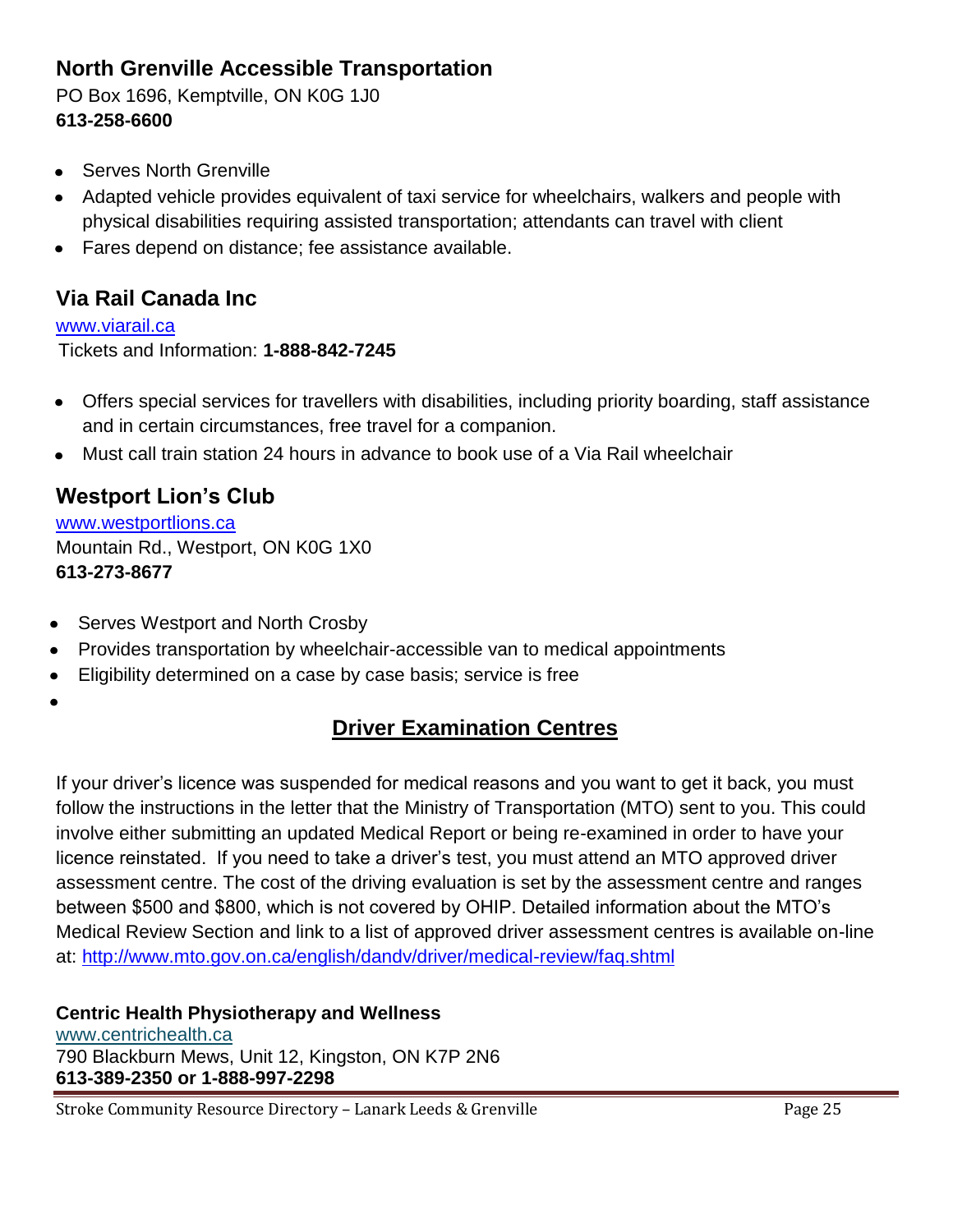- Medical Assessments  $\bullet$
- Vision Waiver Assessments

#### **DriveAble DAC Medical – Vision**

[www.dacmedicalvision.org](http://www.dacmedicalvision.org/) 101-11 Princess Street, Kingston, ON K7L 1A1 **613-544-0034 or 1-866-434-1122**

- Medical Assessments
- Vision Waiver Assessments

### **DriveAble DAC Medical - Vision**

[www.dacmedicalvision.org](http://www.dacmedicalvision.org/) 1F-275 Brockville St. Smiths Falls, ON K7A 4Z6 **613-283-1980 or 1-866-434-1122**

- Medical assessments
- Vision waiver assessments

#### **St. Elizabeth's Healthcare**

Driver Assessment & Training including DriveABLE [www.saintelizabeth.com](http://www.saintelizabeth.com/) 1471 John Counter Blvd, Suite 410, Kingston, ON K7M 8S8 **1-416-398-1035 or 1-877-397-1035**

Medical Assessments

### **Accessible Parking Permit**

#### **Ontario Ministry of Transportation Accessible Parking Permit Program**

[www.mto.gov.on.ca](http://www.mto.gov.on.ca/)

c/o ServiceOntario Licence Renewals Unit , PO Box 9800, Kingston, ON K7L 5N8 **1-800-387-3445**

- Individuals with a physical disability can obtain a special parking permit that can be used in any vehicle in which they are travelling. A health care professional (specified on application) must certify the applicant's condition.
- Applications can be downloaded from the website, picked up at any Driver and Vehicle Licence Issuing Office (see website for office addresses), or requested by mail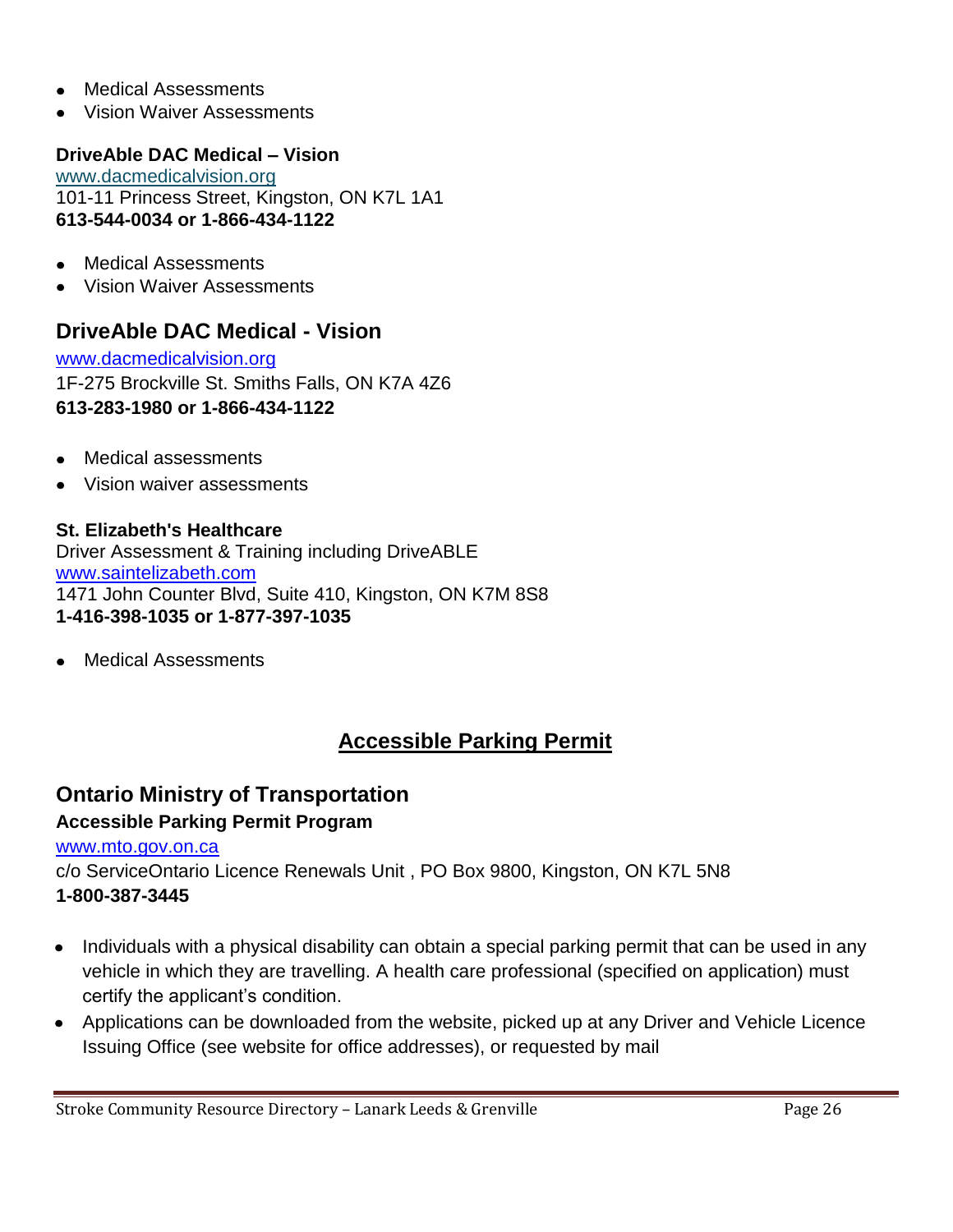### **Accessible Vehicle Sales**

### **Goldline Mobility**

[www.goldlinemobility.com](http://www.goldlinemobility.com/)

1738 Rutledge Rd. Perth Road, ON K0H 2L0

#### **613-376-3374 or 1-855-299-1395**

- Custom conversion vans, trucks, and mobility vehicles  $\bullet$
- $\bullet$ Sales, service and installations

### **Medical Transportation**

These companies provide non-emergency transportation by wheelchair or stretcher, and can monitor oxygen.

### **Advanced Patient NET Limited**

53 Kirkpatrick St. Kingston, ON K7K 2P3 **613-542-1441**

Serves Leeds & Grenville

### **Priority Patient Transfer Service**

#### [www.ppts.ca](http://www.ppts.ca/)

11 Bentley Ave., Ottawa, ON K2E 6T7

- **613-727-0168 or 1-866-561-7787** (24 hours)
- Serves Lanark, Leeds & Grenville  $\bullet$

# **Respite Care and Day Programs**

A number of Community support organizations and private home health companies offer respite care, which is intended to give caregivers a rest and time away from their caregiver responsibilities. Some respite programs, including day programs, provide additional benefits to the stroke survivor (or person with a disability) such as social and mental stimulation, physical exercise, meals/snacks or personal care. Respite care can be for a few hours, or include overnight care, in-home or in a longterm care or retirement home. Please refer to the sections in this guide that pertain to long-term care homes and retirement homes for information about these respite options.

The cost of respite care varies, and in some cases, services are provided at no cost to the recipient. If you require respite care, your first step is to call your local **Community Care Access Centre (CCAC) (**p. 3). CCAC will give you information and determine if you are eligible for in-home respite, short-stay respite in a long-term care home or a day program (CCAC referral is required for some day programs). If you or your spouse is a veteran, check with **Veteran's Affairs Canada** (see p.20 for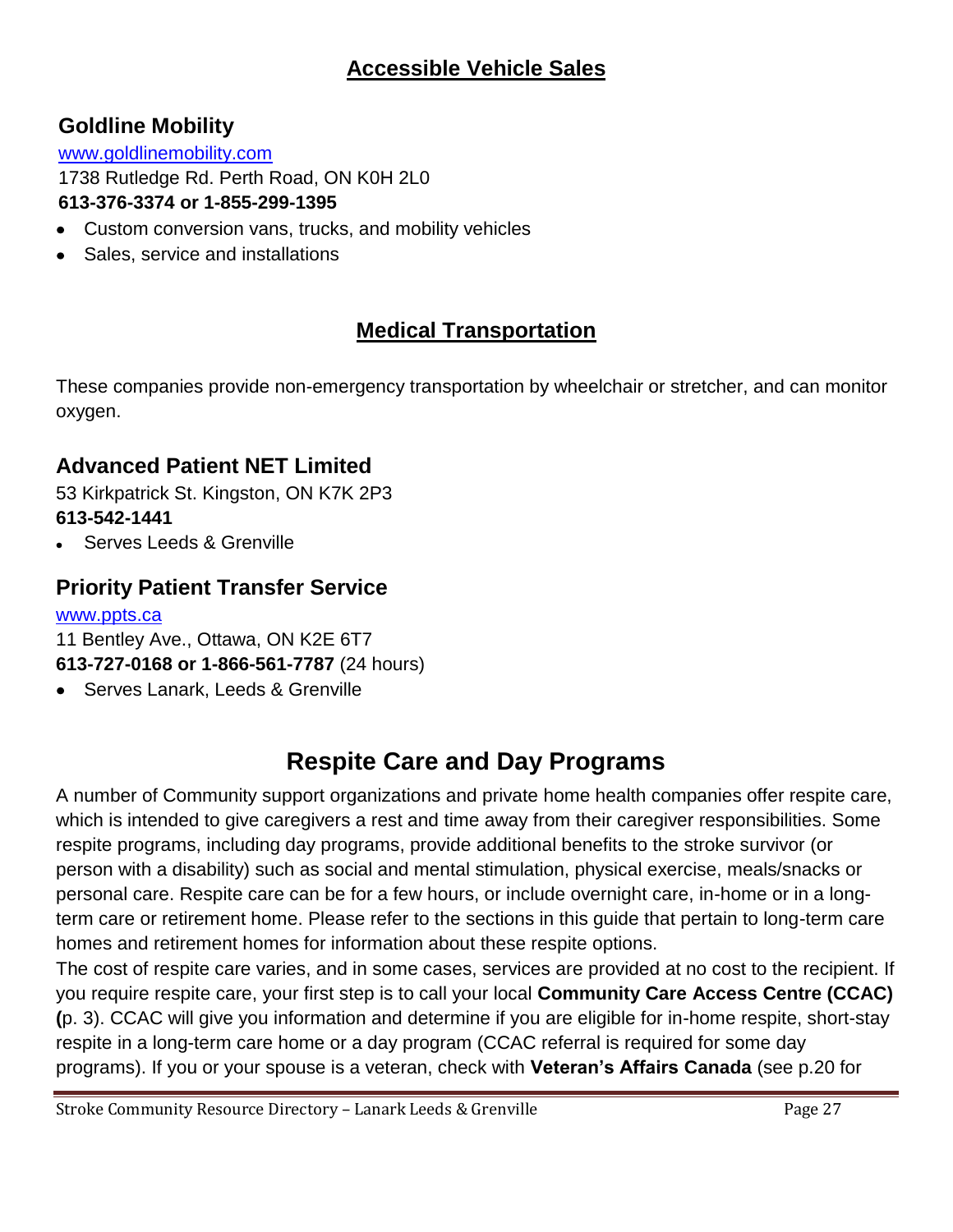contact information) to find out if the services you need can be covered. If you have an extended health insurance plan, check with the company to see if your policy will cover any part of the cost for services you pay for. Remember to keep receipts for any care that you pay for; if you qualify for the *Disability Tax Credit* (see p. 21), you may be able to claim these expenses on your income tax. For a listing of private service providers that provide respite care, refer to listing under *Personal Care and Home Help* p. 4-8.

### **Almonte General Hospital**

**Respite Care/Convalescent Care**

[www.almontegeneral.com](http://www.almontegeneral.com/) 75 Spring St., Almonte, ON K0A 1A0 **613-256-3113 ext.1**

- Serves Lanark County, Mississippi Mills, Renfrew County and Ottawa  $\bullet$
- Provides 24-hour respite care. Priority is caring for individuals who require complex continuing care.

### **Brockville General Hospital: Out of Home Respite Program**

[www.bgh-on.ca](http://www.bgh-on.ca/) 42 Garden St. Brockville, ON K6V 2C3 **613-345-5649 ext.4300**

- Respite available from minimum1 weeks to maximum 6 weeks except from May September when maximum stay is 3 weeks
- Dependent on bed availability
- Costs may be covered by insurance company
- Contact local CCAC for a referral

### **Community & Primary Health Care Adult Day Service**

#### [www.cphcare.ca](http://www.cphcare.ca/) 2235 Parkedale Ave. Brockville, ON K6V 6B2 **613-342-1313 Ext 242 or 1-800-465-7646**

- Serves Leeds & Grenville  $\bullet$
- An adult day program offering activities in a secure environment
- Staffed by a manager, recreation therapists and volunteers $\bullet$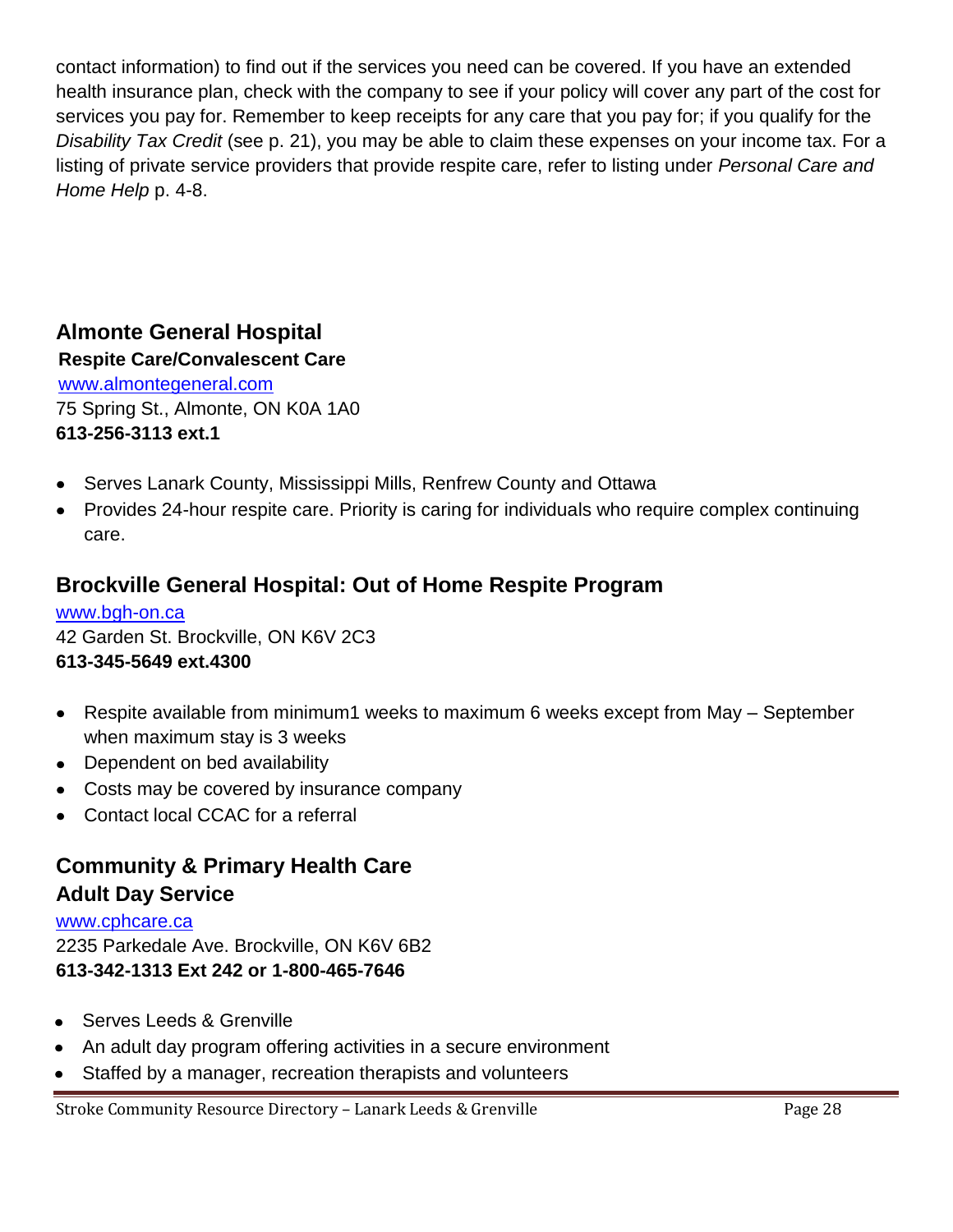- Highlights: hot lunch, pet therapy, entertainment, arts and crafts, exercise, mental aerobics, theme discussions and caregiver support
- Fee per day; assistance available
- Apply through the South East Community Care Access Centre 1-800-267-6041

### **Community & Primary Health Care In-Home Respite**

[www.cphcare.ca](http://www.cphcare.ca/) 2235 Parkedale Ave. Brockville, ON K6V 6B2 **613-342-1313 or 1-800-465-7646**

- Serves Lanark, Leeds & Grenville
- Service may include homemaking and personal care
- No fee. Paid respite is also available.  $\bullet$

# **Community Rehabilitation Resources**

Rehabilitation services may be covered by OHIP with a doctor's referral, but material and administrative costs may be extra. Call your local CCAC to find out if you are eligible to receive rehabilitation services through CCAC (see p. 3 for contact information). Some extended health insurance plans provide additional coverage for rehabilitation needs. If you or your spouse is a veteran, call Veteran's Affairs to inquire about coverage.

### **Publicly-Funded Providers**

# **Almonte General Hospital**

[www.almontegeneral.com](http://www.almontegeneral.com/) 75 Spring St., Almonte, ON K0A 1A0 **Occupational Therapy 613-256-2514 Ext 2115 Physiotherapy Department** Authorized Assistive Devices Program Assessments **613-256-1965 or 613-256-2514 Ext 2221**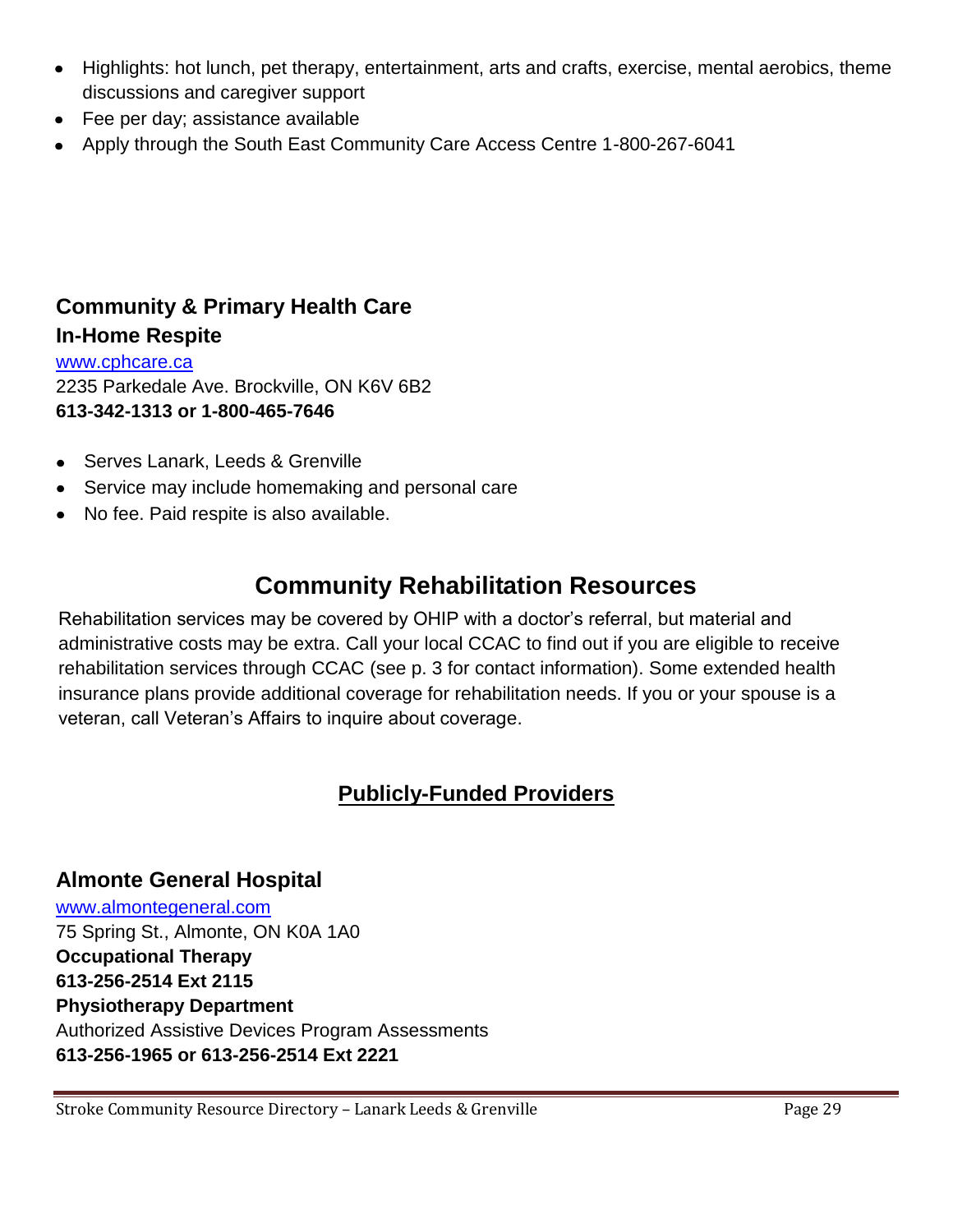- Serves Lanark County
- For ADP assessments, call for appointment ; bring health card and private insurance information; clients without private health insurance will be served, but may have a waiting period
- For outpatient occupational therapy and physiotherapy, doctor's referral is needed

### **Aphasia Centre of Ottawa**

[www.aphasiaottawa.org](http://www.aphasiaottawa.org/) 2081 Merivale Rd. Ottawa, ON K2G 1G9 **(613) 567-1119**

- Serves stroke survivors with aphasia in Eastern Ontario
- Offers Supported Communication Groups for individuals and couples
- Physiotherapy
- Computer, iPad and Technology groups
- Individual and Group Speech and LanguageTherapy
- Individual and Family Counselling
- Referral by self, family or health care provider
- Fee for service: assistance available

### **Brockville General Hospital**

[www.bgh-on.ca](http://www.bgh-on.ca/) 75 Charles St., Brockville, ON K6V 1S8

### **Perth and Smiths Falls District Hospital**

Great War Memorial Site [www.psfdh.on.ca](http://www.psfdh.on.ca/) 33 Drummond St W.,Perth, ON K7H 2K1 **613-267-1500**

#### **Authorized Assistive Devices Program Equipment Assessments**

**613-267-1500 Ext. 4212** (Occupational Therapy); **Ext. 4275** (Physiotherapy)

- Physiotherapy and Occupational Therapy assessments and ADP authorizations for walkers and wheelchairs
- Doctor's referral required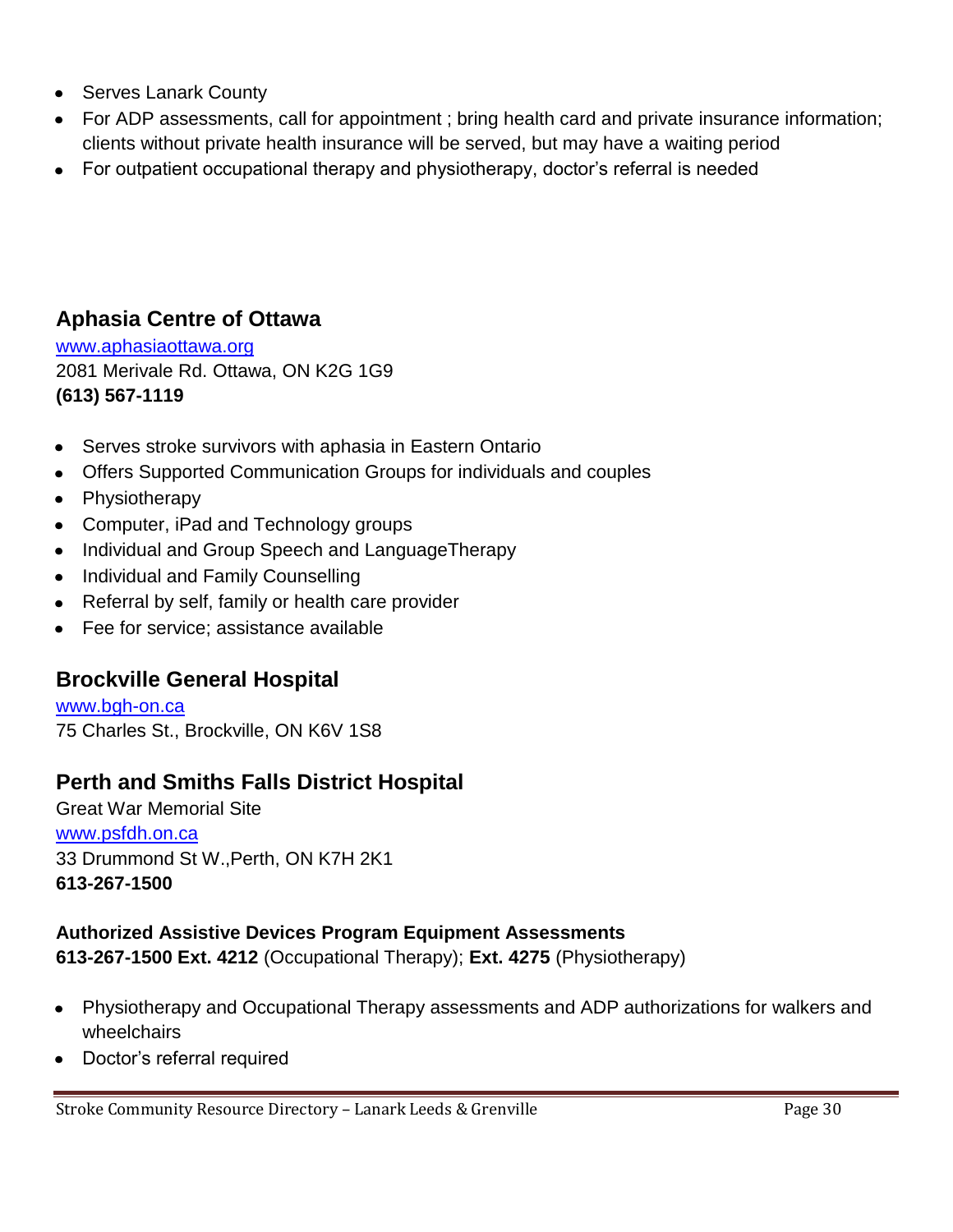#### **Rehabilitation Day Hospital 613-267-1500 ext. 2127**

- Neuro-rehabilitation program three days a week Occupational therapy, physiotherapy, speech  $\bullet$ therapy and nursing. Doctor's referral required
- Pulmonary Rehab program two days a week for people diagnosed with COPD two-month fitness program with continuing twice weekly exercise program. Doctor's referral required.
- Heart-to-Heart education program for people with heart disease seven-week education program. Can self-refer.
- Free

#### **Vascular Protection Clinic 613-267-1500 Ext. 4263**

- Timely medical assessment of stroke risk factors, case management and treatment/counselling to prevent stroke for those at high risk, e.g. those who have sustained transient ischemic attack (mini-stroke) or a mild stroke. Nutrition counselling and referral to rehabilitation services if required.
- Doctor's referral required

### **Providence Care**

#### **Regional Community Brain Injury Services**

#### [www.providencecare.ca](http://www.providencecare.ca/)

125 Stewart Blvd, Suite 227, Brockville, ON K6V 4W4 **613-342-1613 or 1-800-871-8096**

- Provides rehabilitation and support services for adults age 18-64 with acquired brain injuries,  $\bullet$ including education and support for families and other community agencies \* Community rehabilitation counsellors, with the advice and support of a psychologist, provide life skills and supported living services
- Referrals are accepted from service providers, individuals, and family members

#### **Providence Care**

[www.providencecae.ca](http://www.providencecae.ca/) **St. Mary's of the Lake Hospital site** 340 Union St., Kingston, ON K7L 5A2

**Physiotherapy Outpatient Services 613-548-7222 Ext 2245**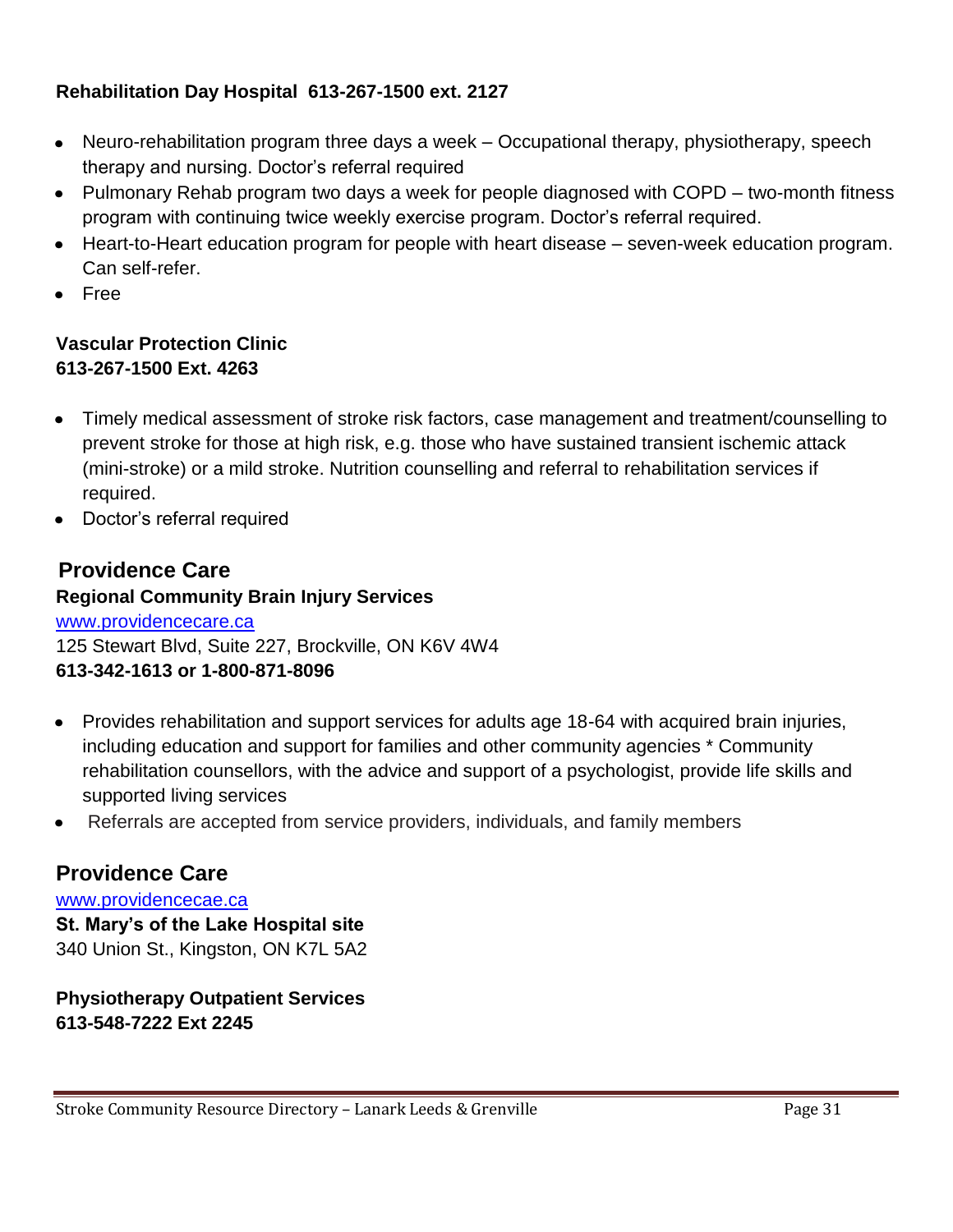#### **Occupational Therapy Outpatient Services 613-548-7222 Ext 2293**

- Serves Leeds & Grenville
- Doctor's referral required

#### **Stroke Prevention Clinic**

[www.strokenetworkseo.ca](http://www.strokenetworkseo.ca/) 60 Cornelia St. W. Smiths Falls, K7A 2H9 **613-345-5645 Ext 1410**

- Specialized clinic that provides instruction to patients on stroke prevention including dietary,  $\bullet$ physical and other lifestyle changes
- Doctor's referral required
- Program fees for non-OHIP insured services

### **Private Service Providers**

All of the services listed below provide physiotherapy services to stroke survivors, and additional services are listed. In selecting a private physiotherapist, you may wish to inquire about extra clinical course work and experience in neurological physiotherapy.

If you have benefits through an extended health insurance plan or Veteran's Affairs, check for physician referral requirements and coverage for rehabilitation needs including: physical therapy, occupational therapy, massage therapy, kinesiology, chiropractic treatments, and orthotics and prosthetics services. Fees vary. If you qualify for the *Disability Tax Credit* (p. 21), you may be able to claim some therapy services as a medical expense on your income tax.

#### **Action Potential Rehabilitation**

[www.actionpotentialrehab.net](http://www.actionpotentialrehab.net/) Administration Office: 72 Nanook Cres., Kanata, ON K2L 2A8 Clinic Location: 2081 Merivale Rd. Nepean, ON K2G 1G9 **613-228-0777**

- Focus on neurological conditions and disorders of balance and movement
- Offers both Clinic and In-home services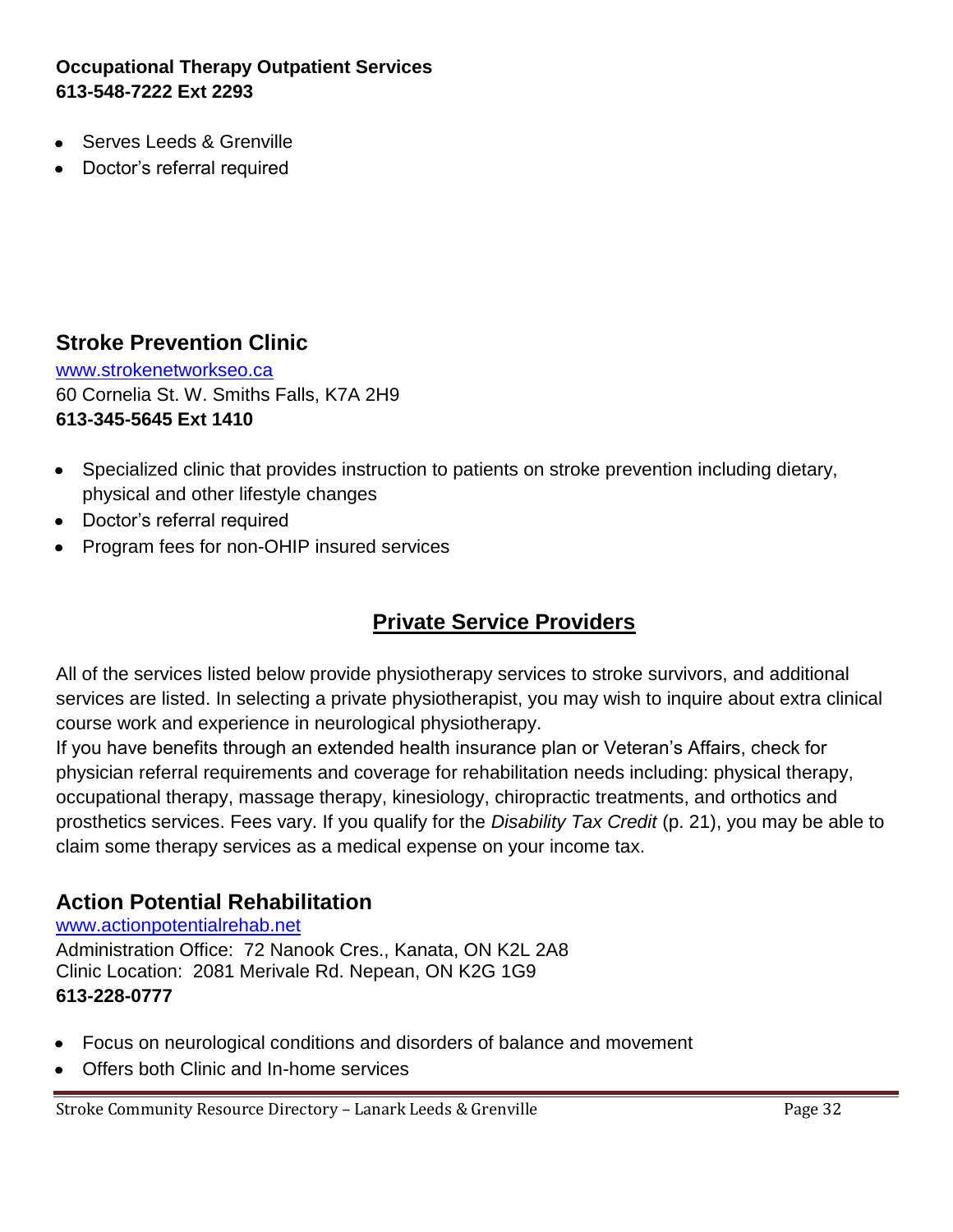### **Bayshore Home Health**

[www.bayshore.ca](http://www.bayshore.ca/) 555 California Ave. Suite 9, Brockville, ON K6V 5V5 **613-345-3371 or 1-866-227-3133** 94 Beckwith St. N. Smiths Falls, ON K7A 2C1 **613-283-1400 or 1-888-227-4599**

Offers Psyiotherapy, Occupational Therapy, Social Work, Dietician  $\bullet$ 

### **Brockville Physiotherapy & Sports Injuries Clinic**

202-133 King Street West, Brockville, ON, K6V6Z1 **[613-498-4002](http://www.yellowpages.ca/search/si/1/Physiotherapy/Brockville%2C+ON)** 

- Will assume care after in or outpatient rehab has been completed
- Also offers chiropody services

#### **Generations Physiotherapy Clinic**

52 Abbott Street North, Unit 3, Smiths Falls, ON, K7A 1W3 **613-283-0568**

In-home or clinic services  $\bullet$ 

### **Goodyer Therapy Services – Athens Physiotherapy Clinic**

10 Wellington St. E, Athens, ON K0E 1B0 **613-924-8888**

- Musculoskeletal and neurological conditions  $\bullet$
- Also offers massage therapy

#### **Kanata North Physiotherapy**

[www.kanataphysiotherapist.ca](http://www.kanataphysiotherapist.ca/) 700 March Rd. Kanata ON K2K 2V9 **613-519-0514**

Also offers acupuncture, orthotics, deep muscle massage therapy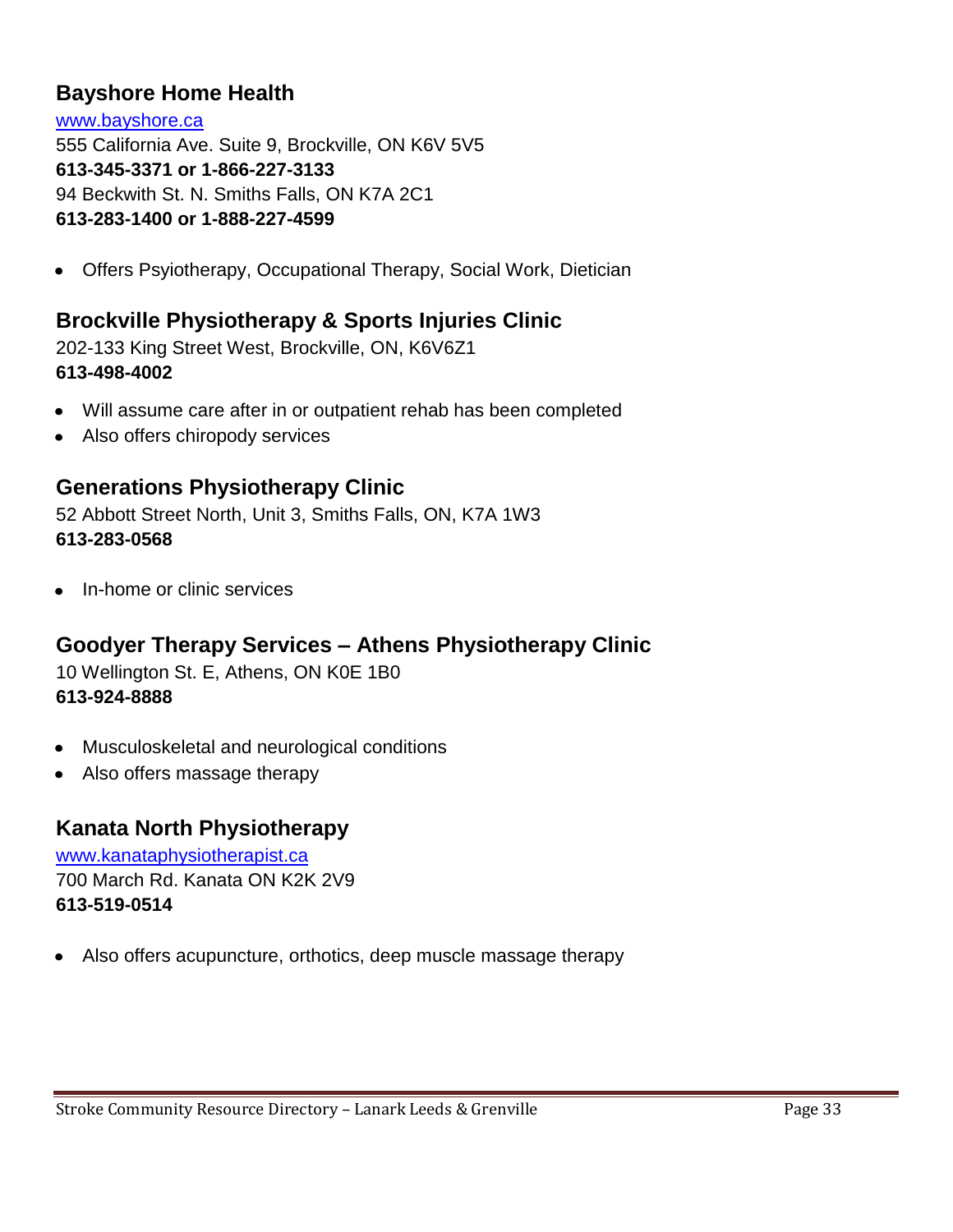### **[Kemptville Physiotherapy Centre](http://www.yellowpages.ca/bus/Ontario/Kemptville/Kemptville-Physiotherapy-Centre/3206678.html?what=Physiotherapy&where=Brockville%2C+ON&le=e7f227147a%7Ce7f227152a%7C31eb5307a%7Cc142d746fa)**

[www.kemptvillephysio.com](http://www.kemptvillephysio.com/) 2868 Hwy 43 (Creekside Centre), Kemptville, ON, K0G1J0 **[613-258-7661](http://www.yellowpages.ca/search/si/1/Physiotherapy/Brockville%2C+ON)** 

Also offers massage therapy

### **M.A.P. Physiotherapy**

[www.mapphysiotherapy.ca](http://www.mapphysiotherapy.ca/) 1731 St. Laurent Blvd., Ottawa, ON K1G 3V4 **613-321-3858**

Orthopedic and neurological physiotherapy; clinic services only  $\bullet$ 

#### **[Movewell Physiotherapy](http://www.yellowpages.ca/bus/Ontario/Gananoque/Movewell-Physiotherapy/3328893.html?adid=13910582ab&what=Physiotherapy&where=Brockville%2C+ON&le=e7f227138a%7C8663ce758a%7Cda4d52098a%7C31eb52f8a%7C103180de18a)**

[www.movewell.ca](http://www.movewell.ca/) 25 Mill Street Suite 201, Gananoque, ON, K7G2L5 **[613-382-4200](http://www.yellowpages.ca/search/si/1/Physiotherapy/Brockville%2C+ON)** 

Also offers orthotics and bracing, acupuncture, laser, occupational and massage therapies  $\bullet$ 

#### **[Perth Physiotherapy](http://www.yellowpages.ca/bus/Ontario/Perth/Perth-Physiotherapy/5220495.html?what=Physiotherapy&where=Brockville%2C+ON&le=e7f227163a)**

[www.perthphysiotherapy.ca](http://www.perthphysiotherapy.ca/) 3 Beckwith St. E, Perth, ON K7H 1B2 79 Bedford St. Unit 1, Westport, ON K0G 1X1 **613-267-6789**

- Neurological rehabilitation  $\bullet$
- Assessment and treatment to regain mobility and function  $\bullet$
- Also offers massage, personal training and cardio rehab
- Physiotherapy may be covered by OHIP if eligible  $\bullet$

### **Seaway Physiotherapy Centre**

[www.pthealth.ca](http://www.pthealth.ca/) 102 Centre St., Prescott, ON K0E 1T0 **613-499-2201**

- Personalized treatment plan  $\bullet$
- Specific stroke rehabilitation therapy option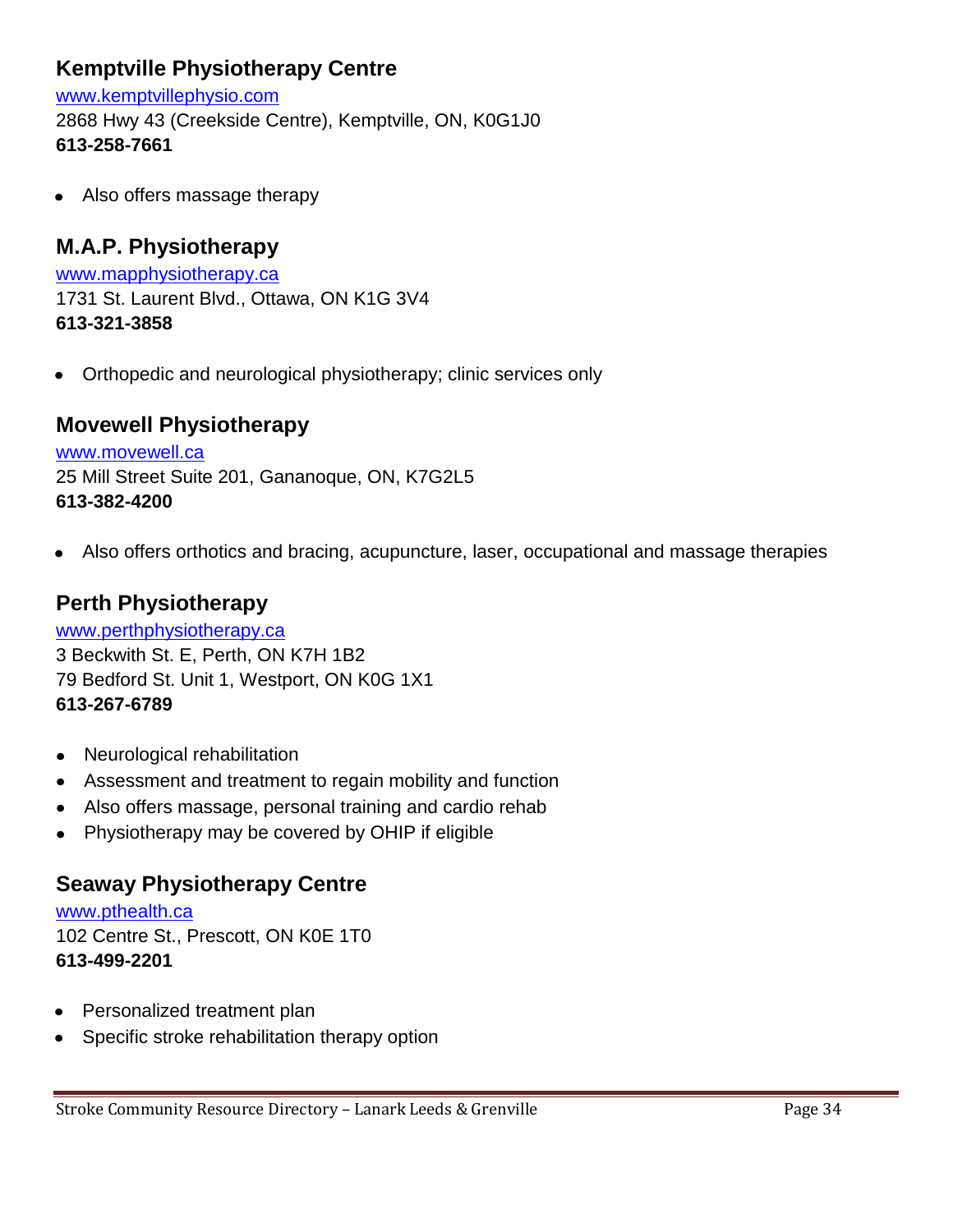- Gentle therapy solutions that can help reduce pain, strengthen, add flexibility, improve range and  $\bullet$ more
- Physiotherapy may be covered by OHIP if eligible

### **Shannon Mulholland** B.Sc.P.T. M.C.P.A

Licensed Physiotherapist **613-549-4754 or cell 613-888-0918**

- Neuro Physiotherapy Services  $\bullet$
- In home or clinic services
- available for consultation with individuals/health care providers outside of Kingston

### **Smiths Falls Physiotherapy & Sports Injuries Clinic**

91 Cornelia W, Smiths Falls, ON, K7A5K9 **[613-283-9169](http://www.yellowpages.ca/search/si/1/Physiotherapy/Brockville%2C+ON)** 

Will assume care after in or outpatient rehab has been completed  $\bullet$ 

#### **[Tay River Reflections](http://www.yellowpages.ca/bus/Ontario/Perth/Tay-River-Reflections/1555334.html?what=Physiotherapy&where=Brockville%2C+ON&le=e7f227163a)**

[www.tayriverreflections.com](http://www.tayriverreflections.com/) 279 Canal Bank, Perth, ON, K7H3C3 **[613-264-0888](http://www.yellowpages.ca/search/si/1/Physiotherapy/Brockville%2C+ON)** 

Physiotherapy including therapeutic exercise, acupuncture, ultrasound, electrotherapy

## **Leisure and Recreation**

#### **Access 2 Entertainment**

#### [www.access2card.ca](http://www.access2card.ca/)

c/o Easter Seals Canada, 40 Holly St. Suite 401, Toronto, ON M4S 3C3 **416-932-8382 or 1-877-376-6362**

- Provides free admission (or a discount) for support persons accompanying a person with a disability at movie theatres, select Ontario Attractions and Ontario Recreation Venues
- Person with the disability pays regular admission  $\bullet$
- Application forms can be found on the website $\bullet$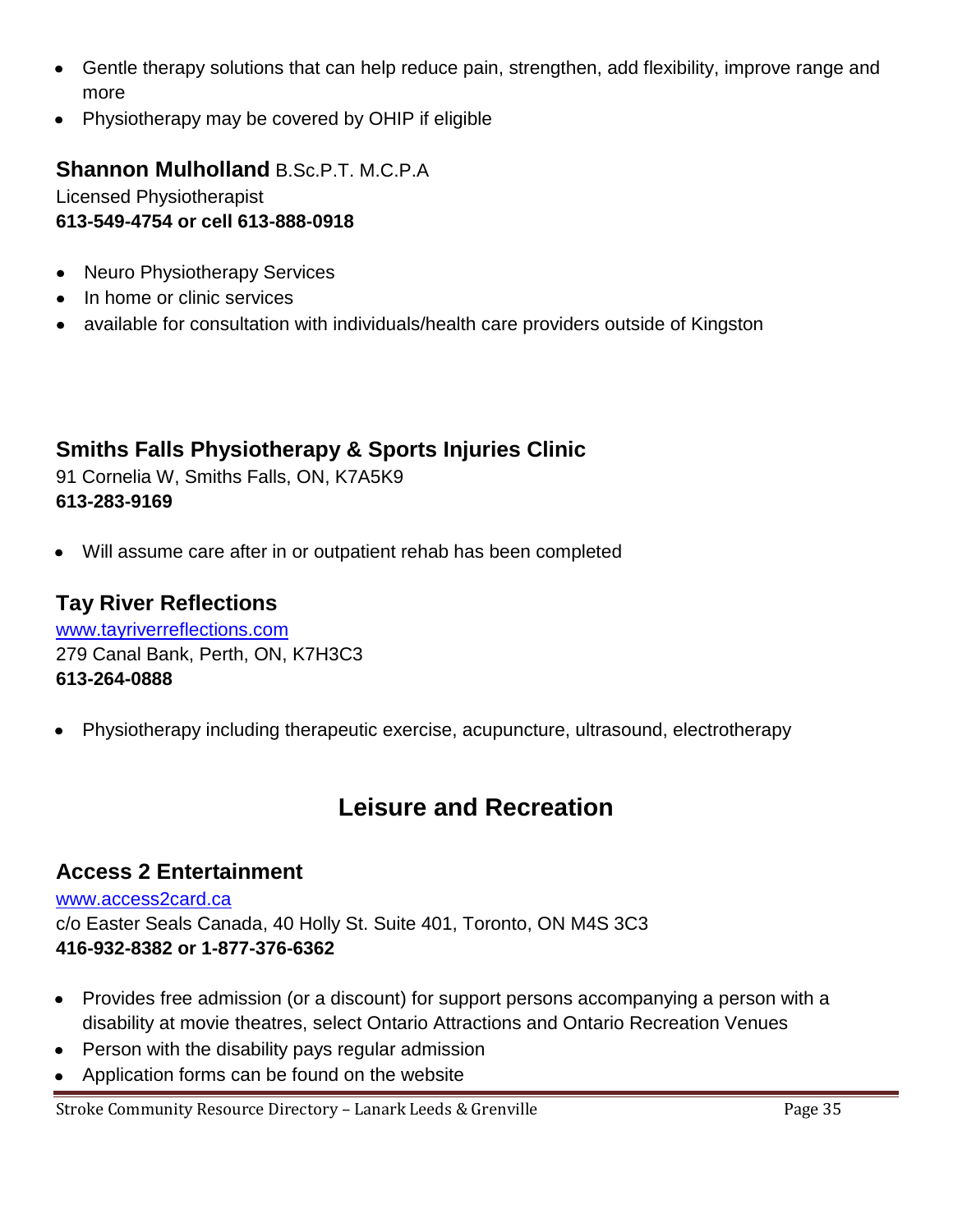### **Brockville Area YMCA**

[www.brockvilley.com](http://www.brockvilley.com/) 345 Park Street, Brockville, Ontario K6V 5Y7 **613-342-7961**

- Neuromuscular rehabilitation classes (must be a member) and drop-in fitness designed at a gentle  $\bullet$ level
- Chair lift in hydrotherapy pool and ramp and wheelchair for the swimming pool
- Financially assisted memberships require application and proof of income

### **Community & Primary Health Care**

#### **Seniors' Exercise Program**

333 California Ave, Unit 12, Brockville, ON K6V 5V5 **613-342-3693 or 1-800-465-7646** [www.cphcare.ca](http://www.cphcare.ca/)

- Serves Lanark, Leeds and Grenville
- Offers group exercise classes for seniors 50+ that are geared to personal ability \* Locations:
	- \* Althorpe/Bolingbroke ABC Community Hall
	- \* Athens Joshua Bates Centre
	- \* Brockville Highway Pentecostal Church Hall
	- \* Elgin Community Centre
	- \* Gananoque Recreation Centre
	- \* Kemptville Pentecostal Church Hall
	- \* Lansdowne Community Centre
	- \* Lyndhurst Legion Hall
	- \* Merrickville Community Centre
	- \* Perth Civitan Hall, Legion Hall
	- \* Portland Community Hall
	- \* Prescott Medical Centre
	- \* Smiths Falls Seniors' Centre, Legion Hall
	- \* Spencerville St. Andrew's Church
	- \* Toledo Legion Hall
	- \* Westport North Crosby Hall

#### Walking Program

- Gananoque Lou Jefferies Arena  $\bullet$
- Mallorytown Community Centre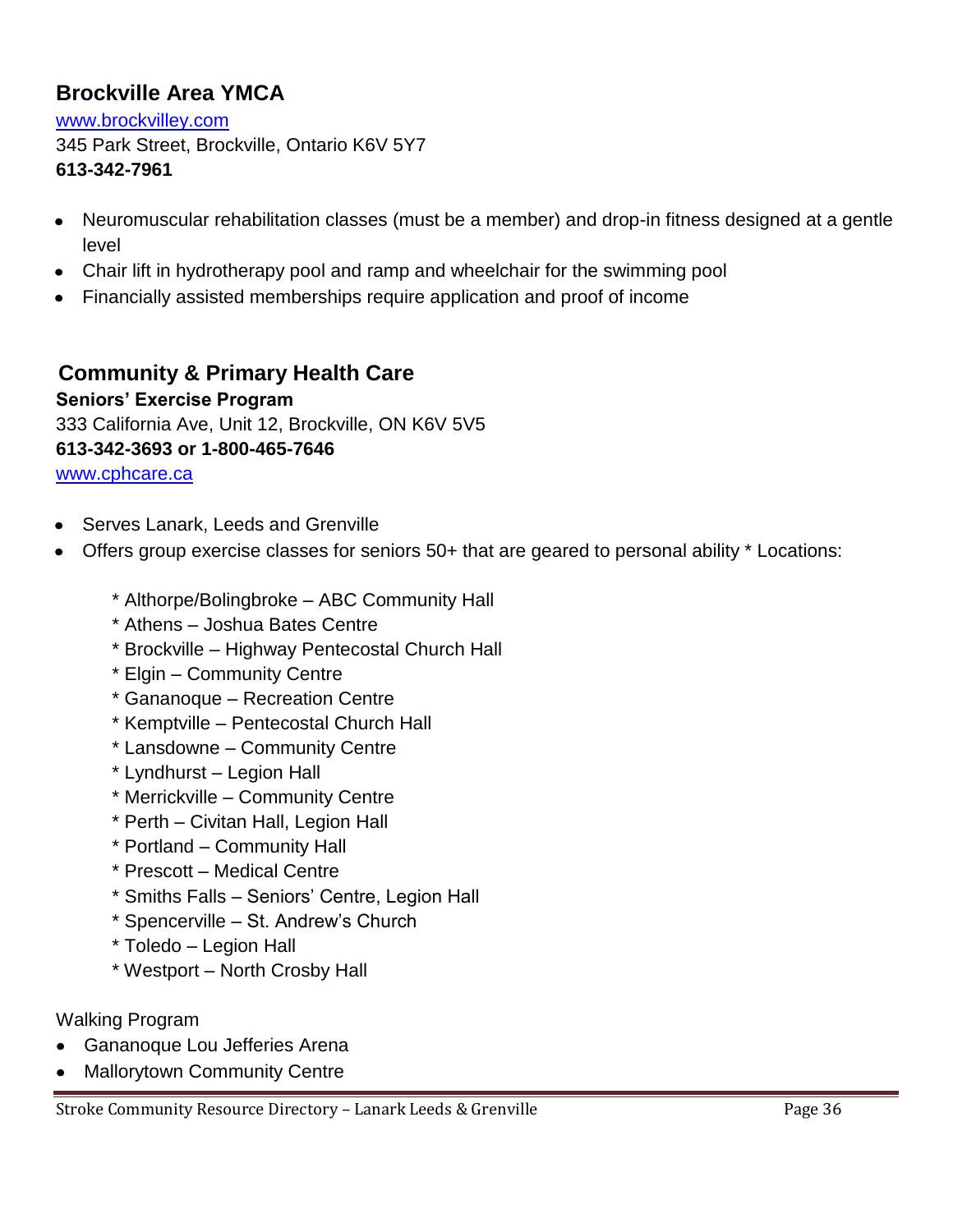In-Home 10 Step CPHC Seniors' Exercise

- Exercise program designed for home-bound seniors or adults with physical disabilities\* a trained volunteer is matched with the senior to teach them a 10-Step exercise program in their home \* program is also aired on Cogeco Cable Television in Perth, Smiths Falls and Brockville
- Registration needed \* call for scheduled dates & times of classes
- Fee for service

### **Country Roads Community Health Centre**

4319 Cove Road at Hwy 15, Portland ON K0G 1V0 **613-272-3302 or 1-888-998-9927**

[www.crchc.on.ca](http://www.crchc.on.ca/)

- Mindfulness Meditation bi-weekly group open to the community  $\bullet$
- Living Well With a Chronic Condition 6-week self-management program  $\bullet$
- Senior Fit Weekly exercise class at Portland Community Hall

### **Functional Fitness for Seniors**

138 First Ave. Brockville, ON K6V 3B4 **613-865-9914**

- In home service to ambulatory and wheelchair clients  $\bullet$
- Custom designed exercise programs
- One-to-one instruction or small group class  $\bullet$

### **Jasper Fitness & Aquatic Centre**

32 Jasper Street, Jasper, ON, K0G 1G0 **613-283-8738**

Gym equipment, classes, pool, aqua-fit classes.

### **North Lanark Community Health Centre**

207 Robertson Drive, Lanark, ON, K0G 1K0 **613-259-2182 or 1-866-762-0496** [www.northlanarkchc.on.ca](http://www.northlanarkchc.on.ca/)

Living A Healthy Life – 6-week self-management program for people with a persistent health concern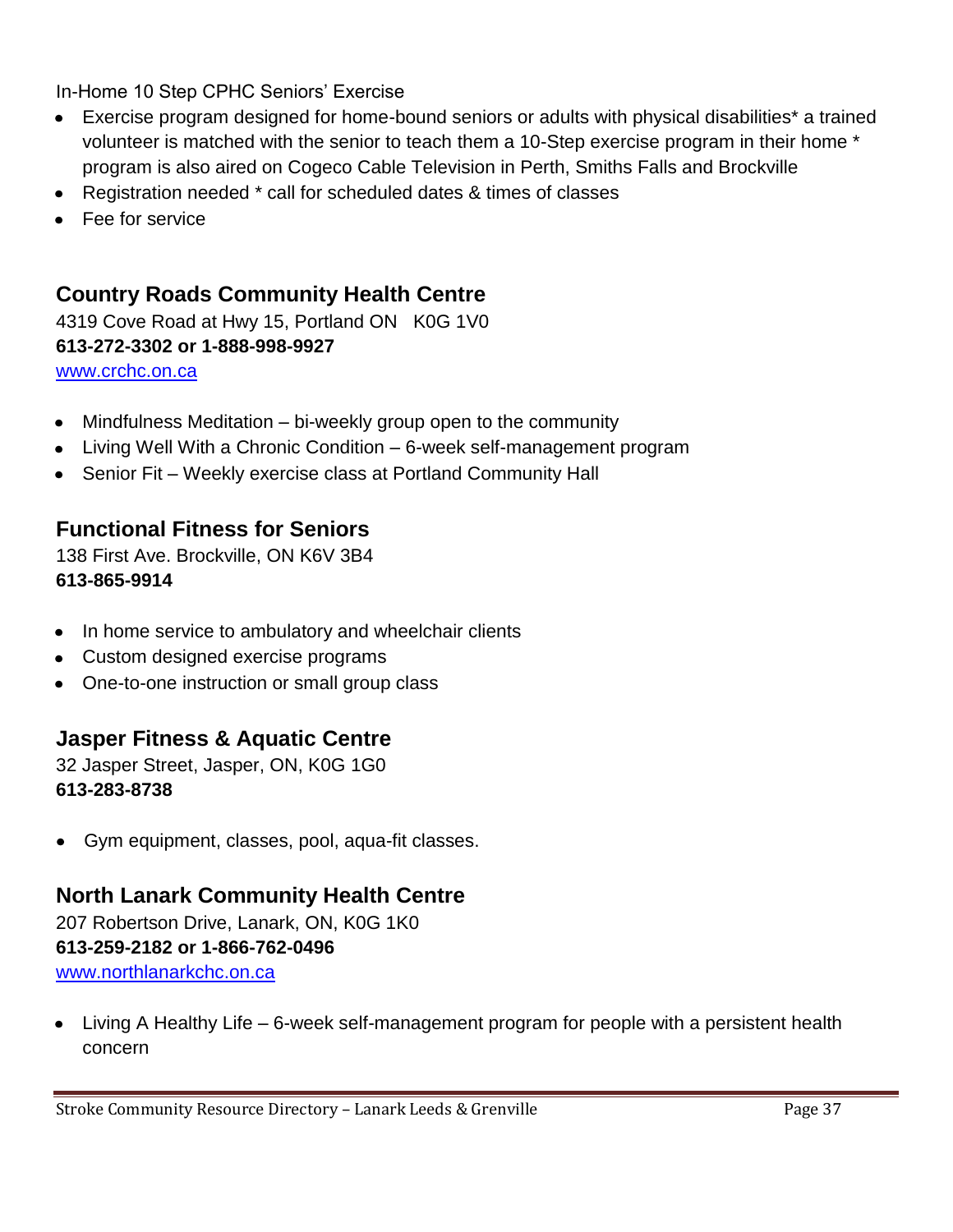- Growing Together Through Yoga 10-week program for people with persistent health concerns or recovering from illness or injury
- Mindfulness-Based Stress Reduction 8-week program
- [Fitness Classes for Older Adults & Seniors](http://www.northlanarkchc.on.ca/ps_afc.php) Weekly program in different locations. Led by trained volunteers; different levels of fitness ability are accommodated. Free
- [Lanark Highlands Walking Group](http://www.northlanarkchc.on.ca/ps_walk.php) A weekly walking group with monthly guest speakers. Free.
- [Active Seniors Koalition \(ASK\)](http://www.northlanarkchc.on.ca/ps_ask.php) ASK provides numerous physical and fun activities around the community e.g. Wii bowling, line dancing, shuffleboard.
- \$3-5 per session; financial assistance available
- [Get WITH It](http://www.northlanarkchc.on.ca/ps_gwi.php) Walking In The Halls Monday and Wednesdays 5:30 until 7:30 pm at Maple Grove School in Lanark. Free.

### **Perth & District Indoor Pool**

80 Wilson Street West, Perth, ON K7H 2N6 **613-267-5302**

### **Rideau Community Health Centre**

[www.rideauchc.ca](http://www.rideauchc.ca/)

2 Gould St., Smiths Falls, ON K7A 2S5 **613-283-1952** 354 Read St. Merrickville, ON K0G 1N0 **613-269-3400**

- Get W.I.T.H. It! Walking Program
- Living Well 6-week program for people with a chronic health condition
- Call to register

### **Smiths Falls Mall Walking**

Country Fair Mall, 275 Brockville St., Smiths Falls ON K7A 4Z6 **613-283-2418** Mall walking at 7 a.m. on weekdays

### **Township of Rideau Lakes**

**Parks and Recreation** [www.twprideaulakes.on.ca/recreation.html](http://www.twprideaulakes.on.ca/recreation.html) 1439 County Road 8, Delta, ON, K0E 1G0 **613-928-2251 Ext. 238 or 1-800-928-2250** 

Recreation programs, courses and events; groups, clubs and organization contacts list  $\bullet$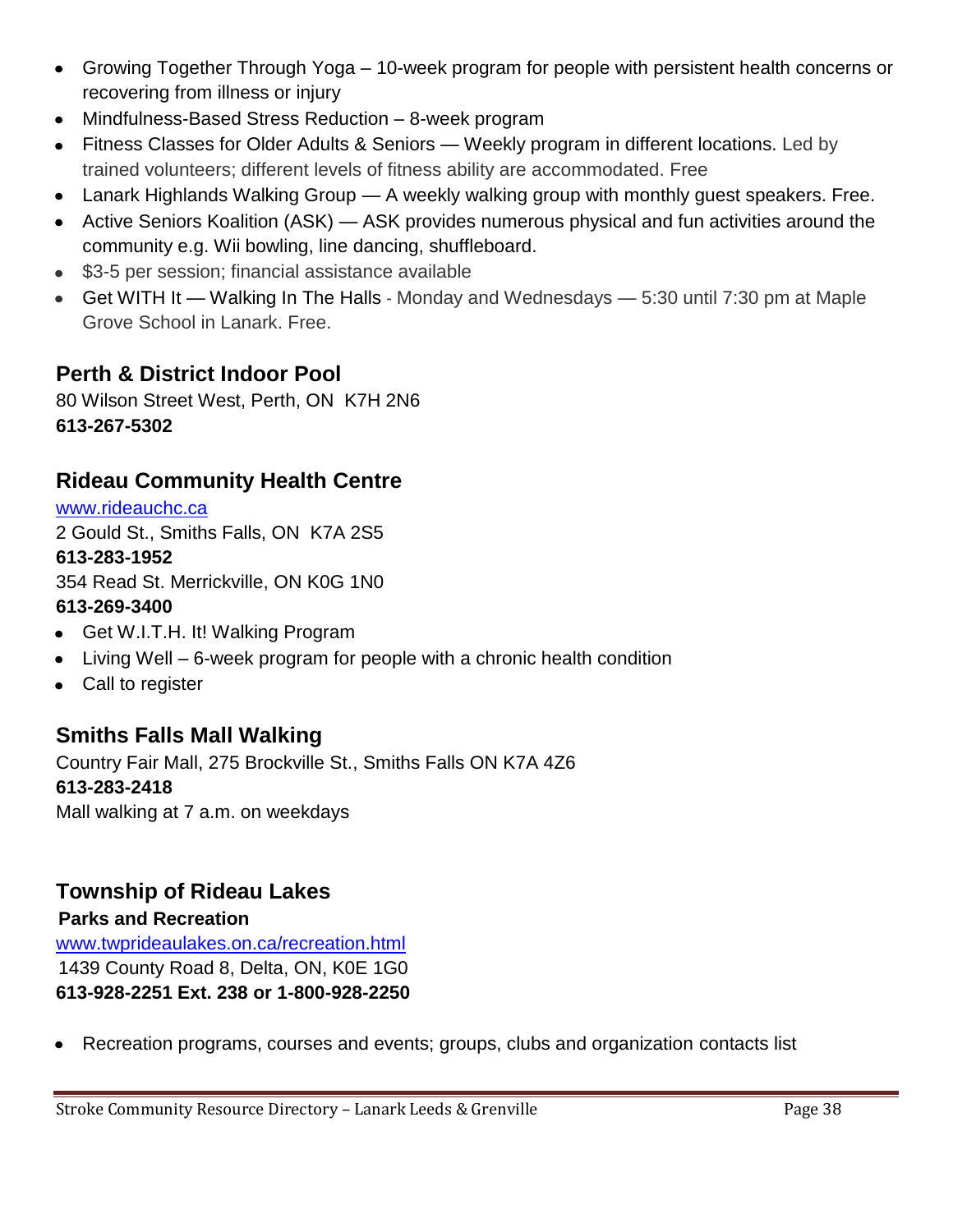### **Kemptville and District Home Support**

#### [www.kdhsi.com](http://www.kdhsi.com/)

Raina's Northside Mall, 215 Sanders St, Ste 101, Kemptville, ON K0G 1J0 **613-258-3203**

- Serves North Grenville
- Drop-in centre and organized social/recreational programs such as dining, bridge, tole, Internet  $\bullet$ café, games & cards, memoir writing, Sing'n Swing'n Seniors.
- Fees apply

### **Township of Leeds & the Thousand Islands**

### **Recreation Department**  [www.townshipleeds.on.ca](http://www.townshipleeds.on.ca/)

**613-659-2415**

Offers leisure interest courses and exercise programs

### **United Senior Citizens of Ontario**

An opportunity to meet your neighbors, form some strong friendships, have a communication network amongst your peers, play some cards, enjoy exercise, travel, listen to guest speakers, be entertained, eat, hold fun fund- raising ventures, and above all, enjoy your leisure hours to their fullest. New members are always welcome. Membership fees apply.

#### **Brockville Seniors Citizens Inc**

[www.twprideaulakes.on.ca/recreation.html](http://www.twprideaulakes.on.ca/recreation.html)

15 Elm Ave., Brockville, ON K6V 2M3 **613-345-2266**

- Transportation may be available Bus is free on Tuesdays, or contact the coordinator for free transportation
- Check website for group contact person  $\bullet$

#### **SOUTH ELMSLEY CLUB 55** (Lombardy and area)

Meet 3<sup>rd</sup> Tuesday at the South Elmsley Municipal Complex

### **SOUTH CROSBY FRIENDSHIP CLUB** (Elgin and area)

Meet 2<sup>nd</sup> Wednesday at the Elgin Municipal Complex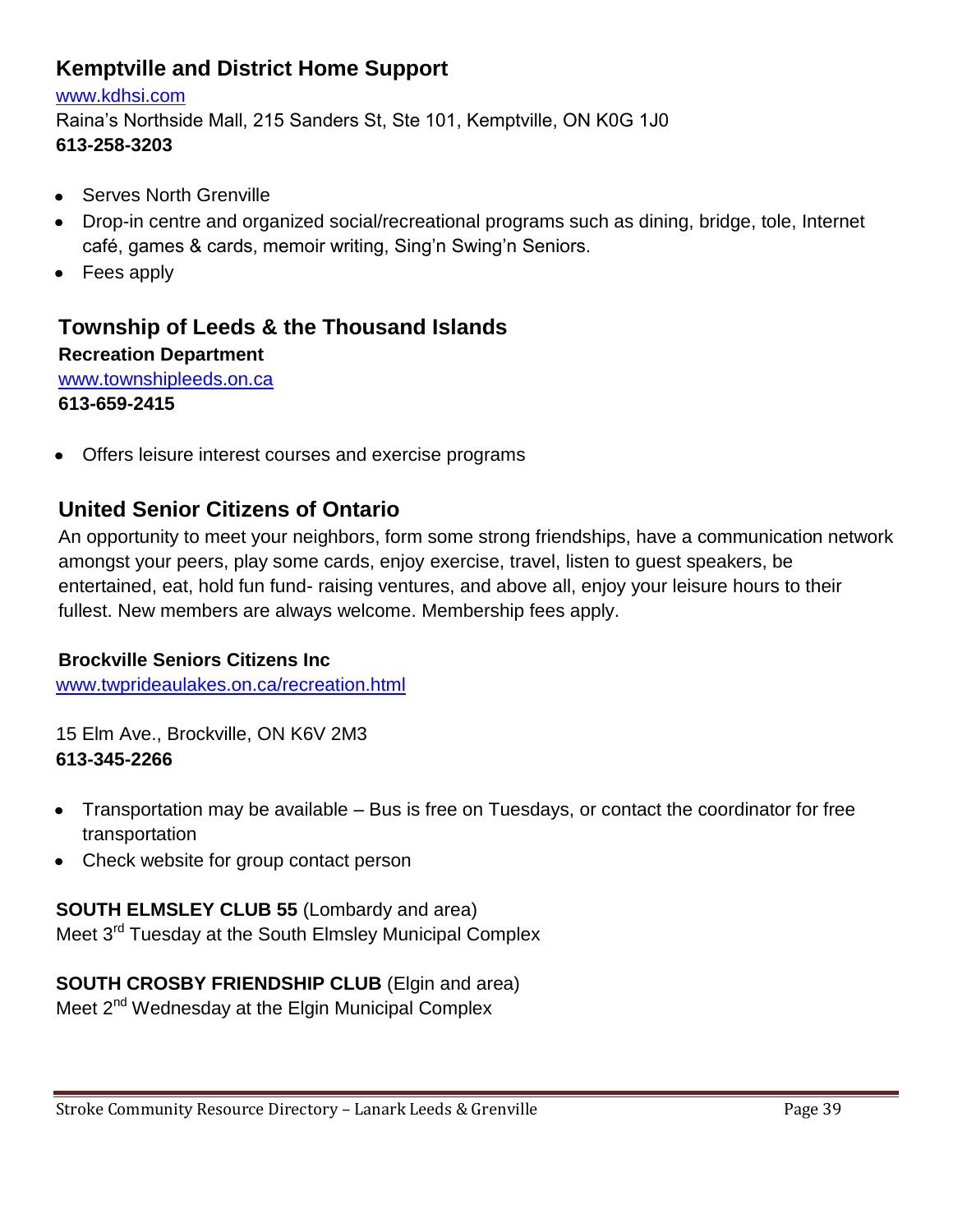**RIDEAU FRIENDSHIP CIRCLE** (Newboro, North Crosby and area) Meet 1<sup>st</sup> Wednesday at the North Crosby Community Centre

**PORTLAND CLUB** (Portland and area Meet 1<sup>st</sup> Wednesday at the Portland Community Hall

**CHAFFEY'S LOCK CLUB** (Chaffey's Lock and area) Meet 3<sup>rd</sup> Thursday at the Chaffey's Locks Community Hall

**BEVERLEY LAKE CLUB** (Delta and area) Meet 4<sup>th</sup> Wednesday at the Delta United Church

### **Smiths Falls Seniors Activity Building**

[www.smithsfalls.ca](http://www.smithsfalls.ca/) 61 Cornelia St. Smiths Falls, ON K7A 2H9 **613-283-4684**

- A variety of activities daily, including carpet bowling, darts, 4 & 6 hand euchre, shuffleboard, cribbage
- Seniors bi-weekly potluck lunches, Seniors Club, and off-site and exercise programs offered in other locations

### **Volunteer Bureau of Leeds and Grenville**

[www.volunteerleedsgrenville.com](http://www.volunteerleedsgrenville.com/) United Way Building, 42 George St., Brockville, ON K6V 6K8 **613-345-7000 or 1-866-269-0200**

Matches volunteers with organizations in the community  $\bullet$ 

### **Walker House Older Adults Centre**

623 King St W., Prescott, ON K0E 1T0 **613-925-5300**

- Areas served: Augusta ; Edwardsburgh-Cardinal ; Prescott  $\bullet$
- Operated by the Town of Prescott, this seniors' centre offers cards, crafts, pool tables, weaving and exercise classes \* also plans day trips and events throughout the year
- Membership fee and service fees apply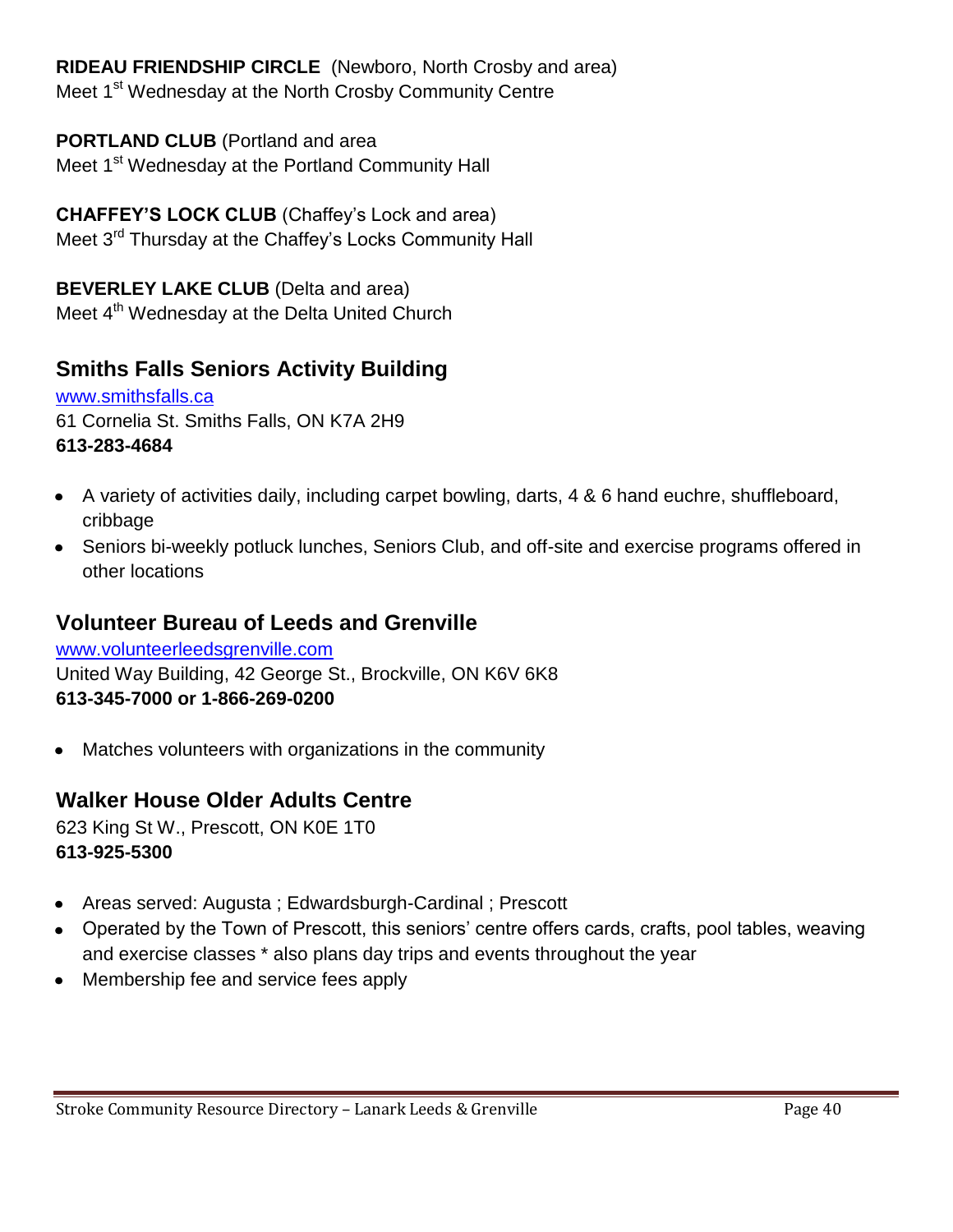# **Friendly Visiting and Telephone Reassurance**

Friendly visiting and telephone reassurance programs provide a regular visit or call to seniors or adults with physical disabilities who are socially isolated. Volunteers are screened and trained and matched based on shared interests or availability. All services are free.

### **Community and Primary Health Care**

[www.cphcare.ca](http://www.cphcare.ca/) 2235 Parkedale Ave. Brockville, K6V 6B2 **613-342-1313 or 1-800-465-7646** 740 King St. W. Gananoque, ON K7G 2H5 **613-382-1175 or 1-800-561-8024**

- Friendly Visiting and Telephone Reassurance  $\bullet$
- Serves Lanark, Leeds & Grenville

### **Community Home Support – Lanark County**

[www.chslc.ca](http://www.chslc.ca/) 40 Sunset Blvd. Suite 100, Perth, ON K7H 2Y4 **613-267-6400** 2 Gould St. Smiths Falls, ON K7A 2S5 **613-283-6745**

Friendly visiting and telephone security/reassurance  $\bullet$ 

### **Kemptville and District Home Support**

#### [www.kdhsi.com](http://www.kdhsi.com/) Raina's Northside Mall, 215 Sanders St, Ste 101, Kemptville, ON K0G 1J0 **613-258-3203**

- Friendly visiting and telephone reassurance  $\bullet$
- Serves North Grenville

### **Ontario March of Dimes**

**Brockville Region, Befriending Program** [www.marchofdimes.ca](http://www.marchofdimes.ca/) 6 Glenn Wood Pl, Unit 6, Brockville, ON K6V 2T3 **613-342-1935 ext.6408 or 1-888-252-9008**

Serves Brockville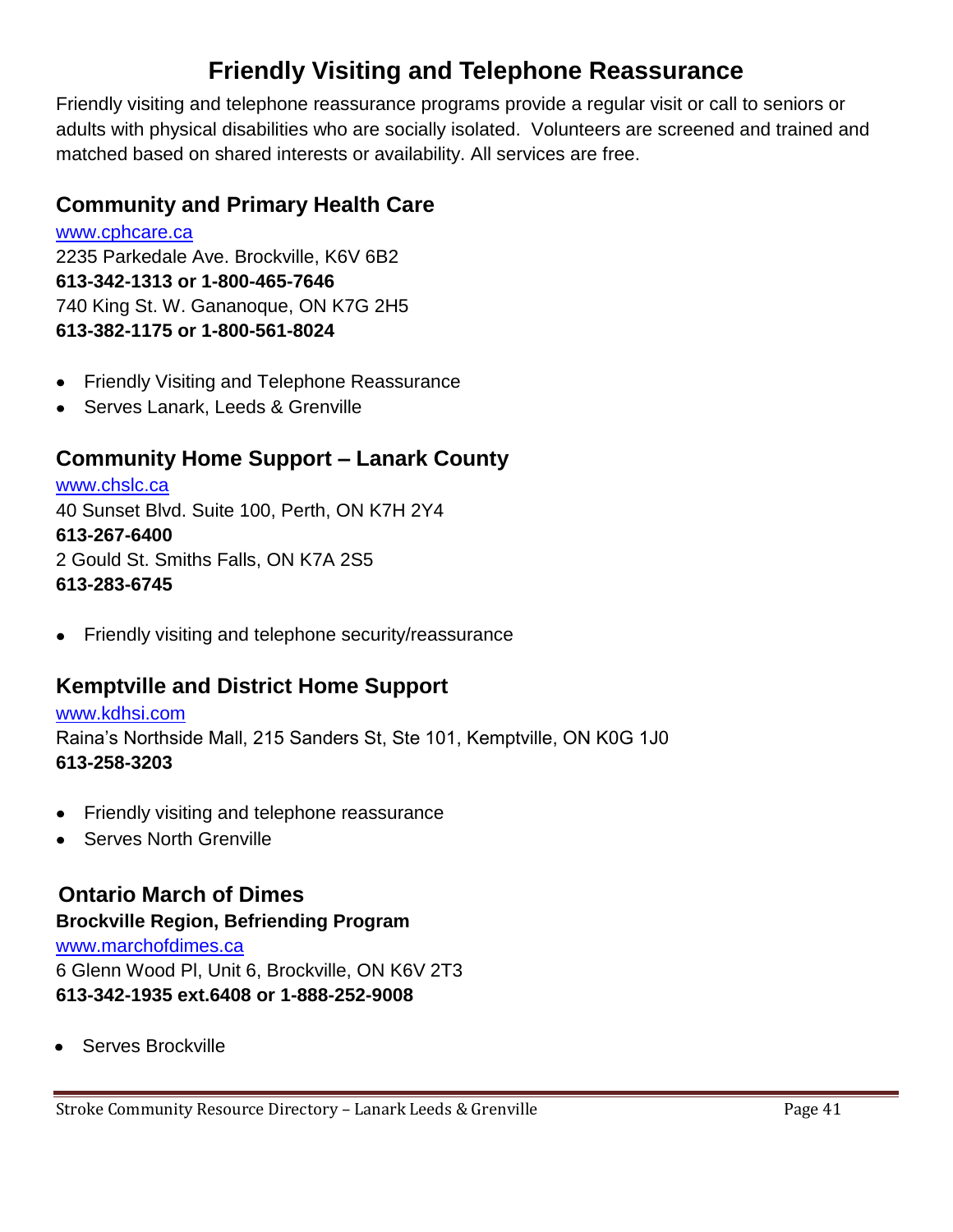### **Westminster Presbyterian Church**

#### **Friendly Visiting**

11 Church St W., Smiths Falls, ON K7A 1P6 **613-283-7527**

- Serves Lanark County ; Leeds and the Thousand Islands
- Home visits provided to persons either already affiliated in some way with the church or anyone  $\bullet$ who lets the church know that they would like a visit

# **Support, Counselling and Advocacy Services**

Psychotherapy services are not covered by OHIP. However, if you have an extended health insurance plan, it may cover psychotherapy. Check your policy for limitations on the qualifications of the therapist and amount you can claim. These practitioners are listed under "Psychotherapy" in the yellow pages of your phone book or [www.yellowpages.ca.](http://www.yellowpages.ca/) The support services listed in this section are all not-for-profit and most are free of charge.

### **Aphasia Centre of Ottawa**

[www.aphasiaottawa.org](http://www.aphasiaottawa.org/) 2081 Merivale Rd. Suite 300, Ottawa, ON K2G 1G9 **(613) 567-1119**

- Serves stroke survivors with aphasia in Eastern Ontario
- Offers Supported Communication Groups for individuals and couples
- Individual counselling and family support
- Referral by self, family or health care provider  $\bullet$
- Fee for service; assistance available  $\bullet$

### **ARCH Disability Law Centre**

[www.archdisabilitylaw.ca](http://www.archdisabilitylaw.ca/) 425 Bloor St E, Suite 110, Toronto, ON M4W 3R5 **1-866-482-2724**

- A community legal aid clinic dedicated to defending and advancing the equality rights of people with disabilities in Ontario through advice and representation
- No fee for services $\bullet$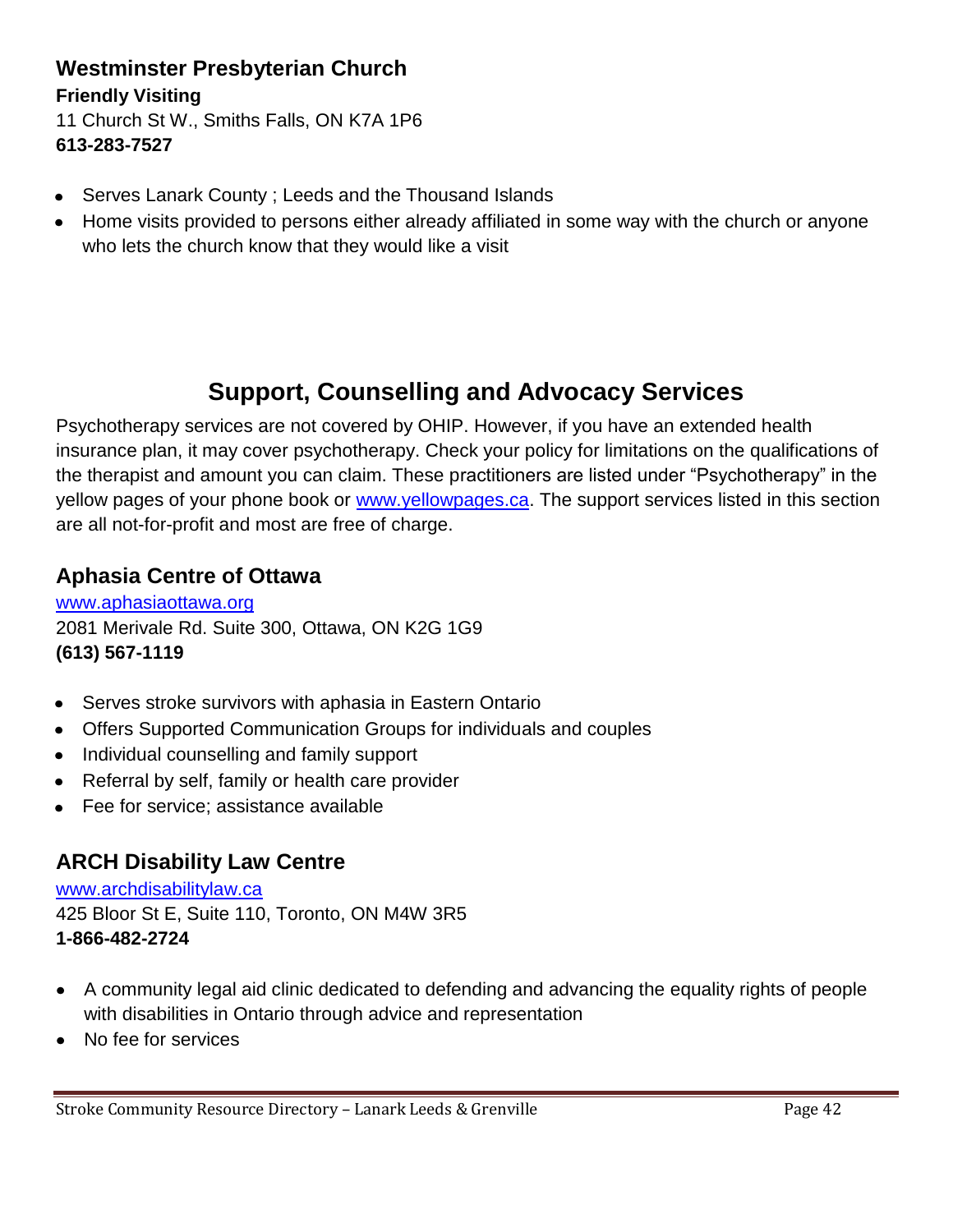### **Brockville Mental Health Centre**

#### **Geriatric Mental Health Community Team**

[www.rohcg.on.ca](http://www.rohcg.on.ca/) 1804 Hwy 2 E, Brockville, ON K6V 5W7 **613-345-1461 Ext 1704** or **Toll free crisis line: 1-886-281-2911**

- Serves residents of Lanark, Leeds & Grenville who are 65 years of age or older and living with a serious mental illness such as depression or dementia with related behavioural problems that make it difficult for them to manage at home or in a community setting
- Referral from family physician is required. Services covered by OHIP.  $\bullet$

### **Canadian Paraplegic Association Ontario Champlain LHIN, Services and Supports**

#### [www.cpaont.org](http://www.cpaont.org/)

1101 Prince of Wales Dr, Suite 230, Ottawa, ON K2C 3W7 **613-723-1033 Ext 234 or 1-888-723-1033**

- Serves Northern Lanark County; Eastern Leeds & Grenville
- Provides assistance and support to individuals with spinal cord injuries and other physical disabilities and their families.
- services may include information and referral, advocacy, case management, peer support and caregiver support
- No fee

### **Centre for Equality Rights in Accommodation**

#### [www.equalityrights.org/cera](http://www.equalityrights.org/cera) 215 Spadina Ave. Unit 133, Toronto, ON M5T 2C7 **1-800-263-1139**

- Housing advocacy group \* works to remove the barriers to housing for disadvantaged individuals  $\bullet$ and families; helps file human rights claims; helps human rights claimants and mediates with landlords to change discriminatory tenant selection practices
- Services are free

### **Community & Primary Health Care**

[www.cphcare.ca](http://www.cphcare.ca/) 2235 Parkedale Ave. Brockville, ON K6V 6B2 **613-342-1313 or 1-800-465-7646**

Serves Lanark, Leeds & Grenville  $\bullet$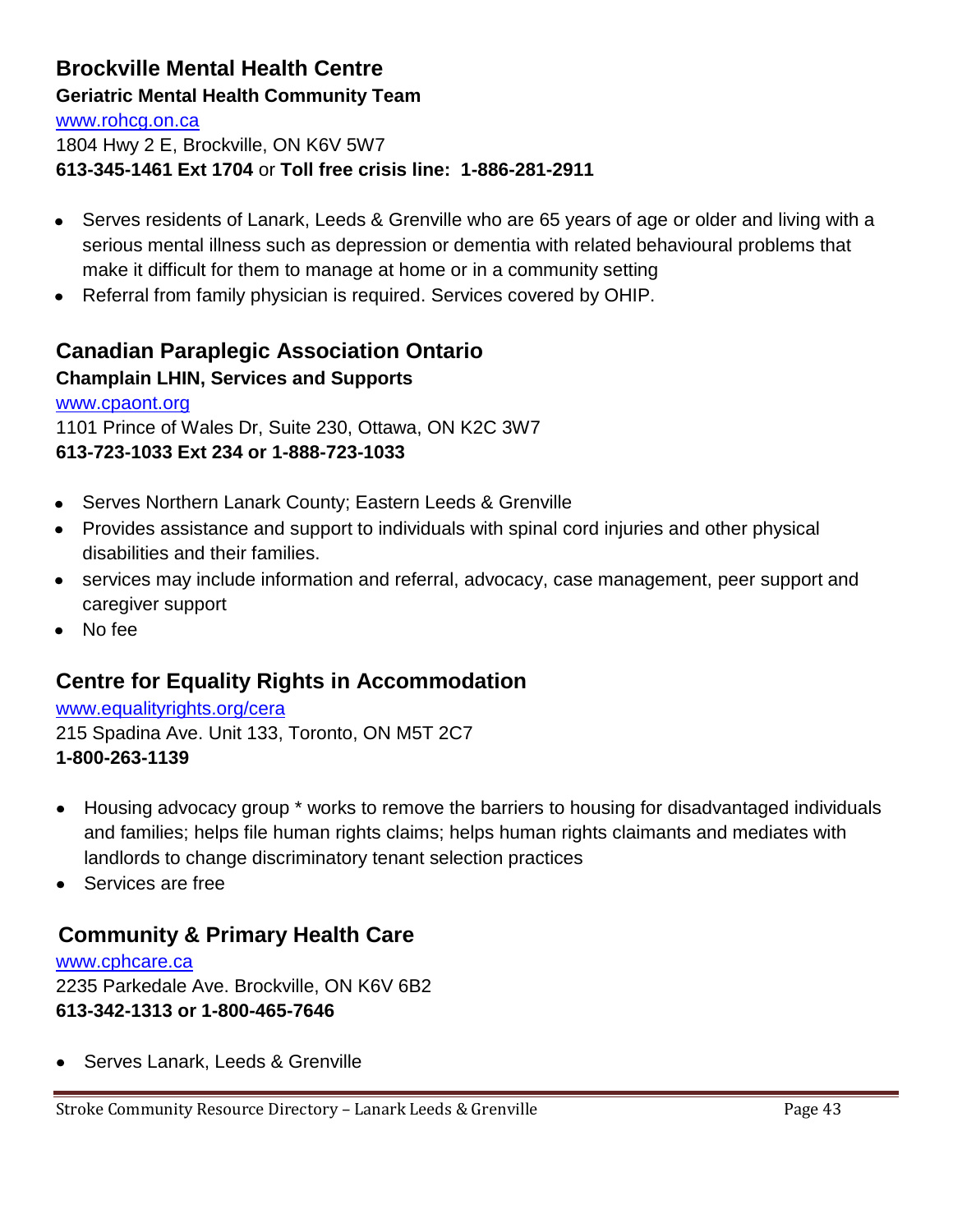- No fee for services  $\bullet$
- Community Programs and Services, Client Intervention and Assistance  $\bullet$
- Offers home visits; will provide services or make referrals to other agencies for needed services
- Caregiver Support and Counselling includes short-term counselling to caregivers and family members experiencing stress.
- Caregiver Information and Education includes emotional support, information about resources, help with problem solving and coping skills. The service is provided in group or individual sessions.

### **Community & Primary Health Care: Stroke Support Services**

#### [www.cphcare.ca](http://www.cphcare.ca/)

2235 Parkedale Ave. Brockville, ON K6V 6B2 **613-257-3296 ext.2303 or 1-800-456-7647 ext.2306**

- Offers support groups for Stroke survivors and caregivers  $\bullet$
- Once a month meetings in both Brockville and Perth  $\bullet$
- Contact the office for time and location information

### **Family Counselling Service of Leeds and Grenville**

438 Laurier Blvd., Brockville, ON K6V 6C5 **613-498-2300**

- Serves Leeds & Grenville  $\bullet$
- individual, couples and family counselling services

### **Independent Living Centre Kingston**

#### **Disability Management Skills Training Program**

[www.ilckingston.com](http://www.ilckingston.com/) 298 Concession St., Kingston, ON K7K 2C1 **613-542-8353 or 1-800-553-4572**

- Serves South-Eastern Ontario  $\bullet$
- Assists individuals in receipt of Ontario Works (OW) to apply for the Ontario Disability Support Program (ODSP).
- Referral by Ontario Works caseworker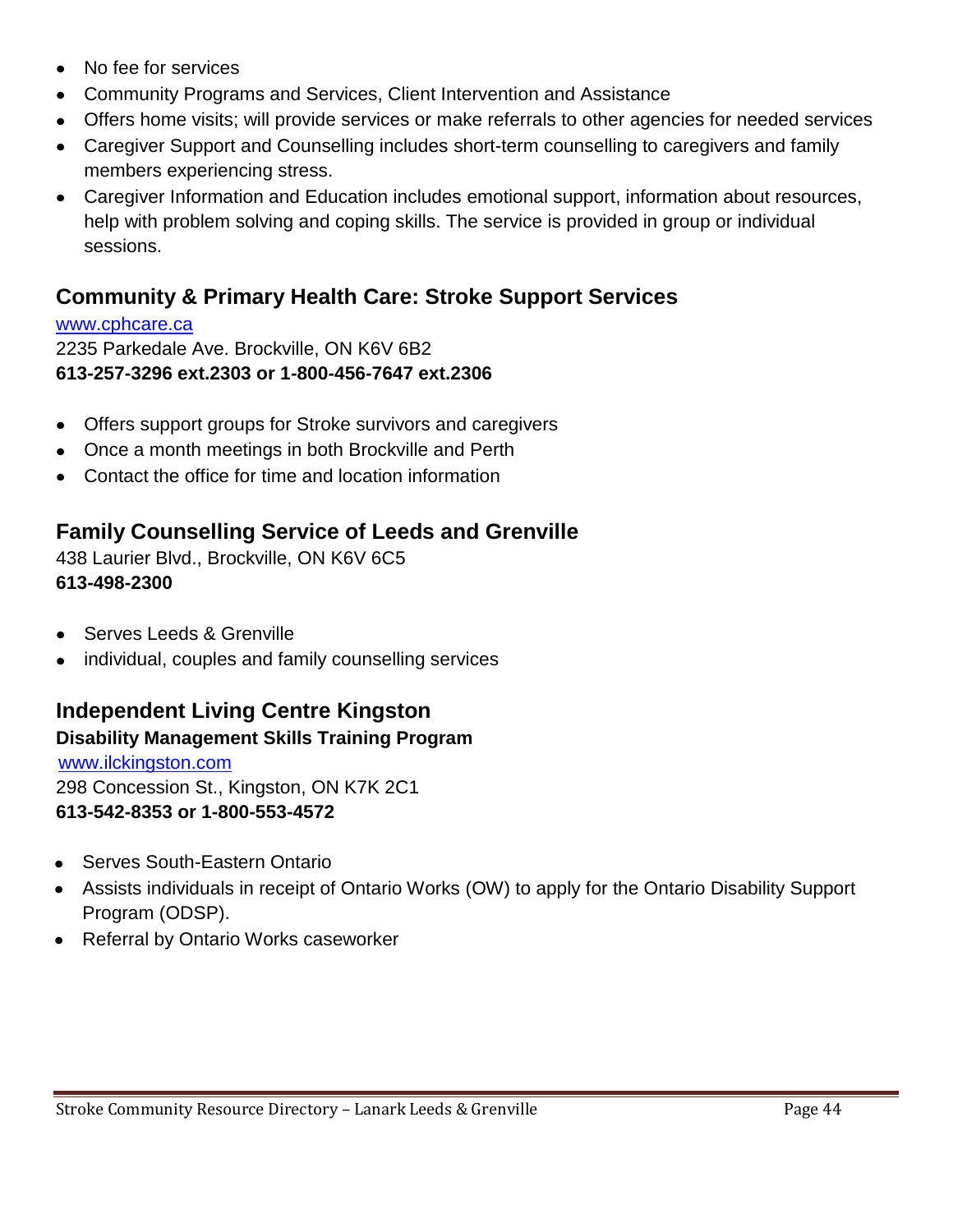### **[1000 Islands Credit Counselling Service](http://www.yellowpages.ca/bus/Ontario/Brockville/1000-Islands-Credit-Counselling-Service/2062512.html?adid=13854274ac&what=Counselling&where=Brockville%2C+ON&le=5a995d684a%7C814a76f94a%7C5a995d6c9a)**

#### [www.eecentre.com](http://www.eecentre.com/)

105 Strowger Boulevard, Brockville, ON, K6V5K1 **[613-498-2111](http://www.yellowpages.ca/search/si/1/Counselling/Brockville%2C+ON)** 

- Services include budget planning courses and debt and credit counselling
- No fee  $\bullet$

### **K3C Brockville Credit Counselling**

#### [www.k3c.org](http://www.k3c.org/)

7B Perth St., Brockville, ON K6V 6C5 **613-341-8788 or 1-800-379-5556**

- Confidential financial counselling for individuals and families, in addition to budgeting and debt  $\bullet$ management program, which includes settlements to creditors and consumer education
- Appointments are available in Brockville, Smiths Falls, Kemptville and Gananoque  $\bullet$
- Individual counselling is free of charge; small fee for Debt Management Program  $\bullet$

### **Leeds and Grenville Mental Health Services**

[www.lgmentalhealth.ca](http://www.lgmentalhealth.ca/) 25 Front Ave. W, Brockville, ON K6V 4J2 **613-342-6214 or 1-866-499-8445**

- Main office in Brockville  $\bullet$
- Surrounding and Satellite Offices in Delta, Gananoque, Kemptville, Prescott and Smiths Falls  $\bullet$

### **VON Canada – Stroke Support Services**

[www.von.ca](http://www.von.ca/) 737 Arlington Park Pl, Lower Level, Kingston K7M 8M8 **613-634-0130 ext. 469**

- Offers support groups for stroke survivors and care partners  $\bullet$
- Offers individual support and referrals to community resources

# **Vocational Rehabilitation**

If you are receiving a disability pension from the government (e.g. CPP, ODSP) or an employer, inquire about employment supports that may be available to help you get training, accommodate disabilities or find work.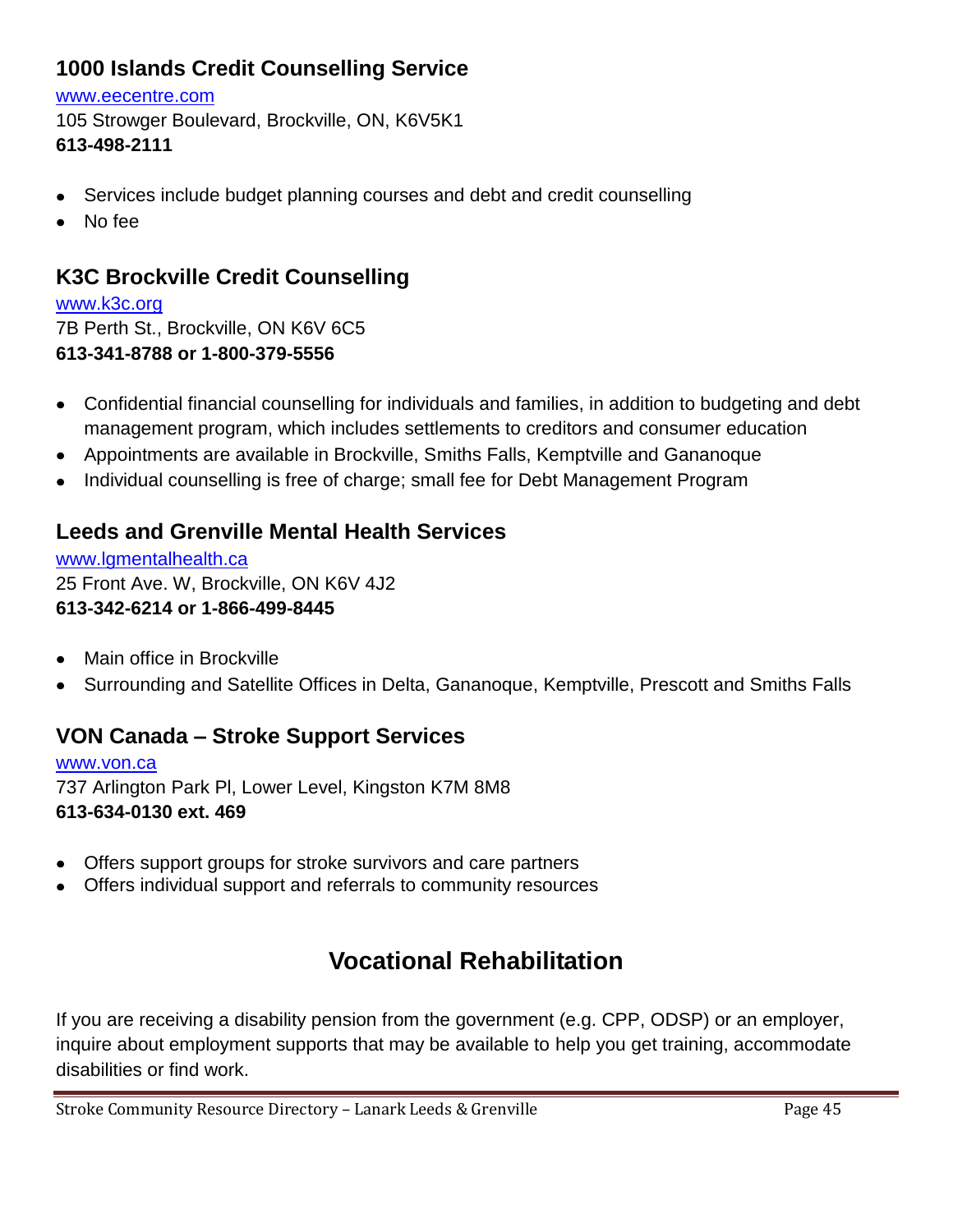### **Career Services of Brockville**

[www.careerservices.ca](http://www.careerservices.ca/) 89 Hubbell St., Brockville, ON K6V 4K6 **613-342-5775**

- Serves Lanark, Leeds & Grenville  $\bullet$
- Comprehensive job assistance centre \* offers vocational assessment, training, resume preparation, employment plans and preparation, job search assistance, job placement options and job coaching, accommodation and adaptation, assistance to employers \* flexible support geared to the individual
- Open to people who wish to work and who experience barriers to employment \* attendant care not provided
- Fee for some services

### **Employment and Education Program**

[www.eecentre.com](http://www.eecentre.com/) 105 Strowger Blvd. Brockville, ON K6V 5V2 **613-498-2111 or 1-800-926-0777**

- Services offered include: vocational, interest and skill testing
- On site referral and information
- Personal development plans
- Pre employment training
- Job market and employer contacts
- Interview skills and formal training plans

### **Independent Living Centre Kingston**

**Access to Employment Access to Technology**  [www.ilckingston.com](http://www.ilckingston.com/) 298 Concession St., Kingston, ON K7K 2C1 **613-542-8353 or 1-800-553-4572**

- Serves South-Eastern Ontario
- Provides individual assistance working through barriers to employment
- Free internet and computer access; computers are equipped with accessible software and hardware.
- Services are free except for computer training; subsidies are available.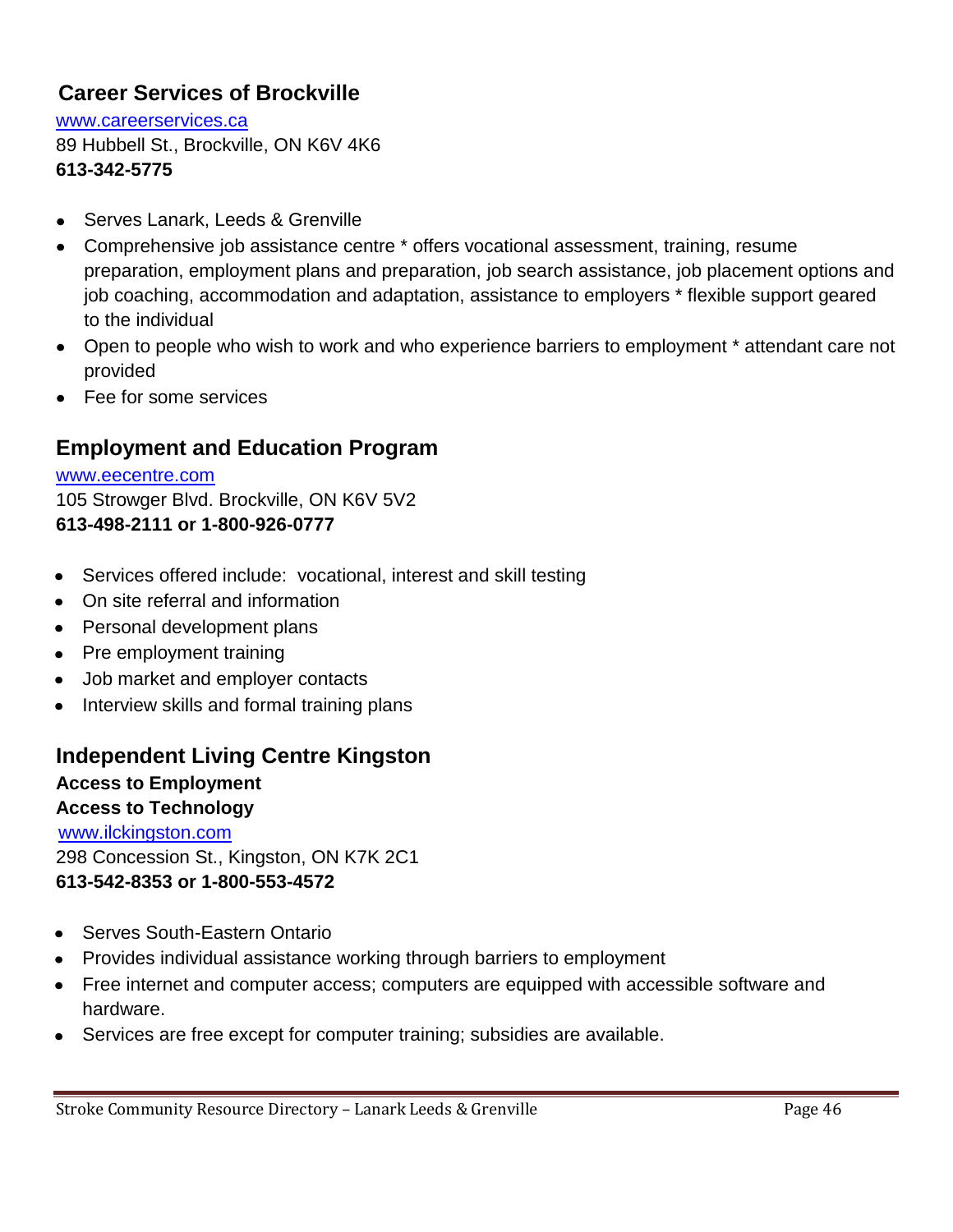### **[KEYS Employment Services](http://kingston.cioc.ca/bresults.asp?OL1=KEYS+Employment+Services)**

[www.keys.ca](http://www.keys.ca/) 140 Garden St. Gananoque, ON K7G 1H0 **613-382-1085** 10 Perth St. Elgin, ON K0G 1E0 **613-359-1140** 30 Bedford St. Westport, ON K0G 1X0 **613-359-1140**

- Employment Resource Centre and Career Counselling Service with access to on-line computers, job postings, photocopier, fax and a variety of career-related resources and information.
- Parking for persons with disabilities; interviews can be arranged at accessible locations

**Ontario March of Dimes Kingston Region, Job Finding Club** [www.marchofdimes.ca](http://www.marchofdimes.ca/) 920 Princess St, 3rd Floor, Kingston, ON K7L 1H1 **(613) 549-4141 or 1-888-686-0663**

- Serves South-Eastern Ontario
- A three-week job search program in a supportive group environment
- other services available include: computer access, internet, photocopying and faxing, career exploration software, telephones for local and long distance calls and other community and job search resources
- **Free services**

### **Providence Care**

#### **St. Mary's of the Lake Hospital site, Rehabilitation Management**

[www.providencecare.ca](http://www.providencecare.ca/) 752 King St. W. Kingston, ON K7L 4X3 **613-548-2327 or 1-866-671-8939**

- Vocational testing \* career planning consulting \* physical capacities assessment \* work adjustment training \* employment planning \* job analysis \* job site analysis \* client rehabilitation \* file review \* disability case management \* return to work coordination \* community occupational therapy services
- Referral is usually received from an external agency i.e. Ontario Disability Support Program (ODSP), Workplace Safety and Insurance Board, insurance companies or lawyers
- Fee for service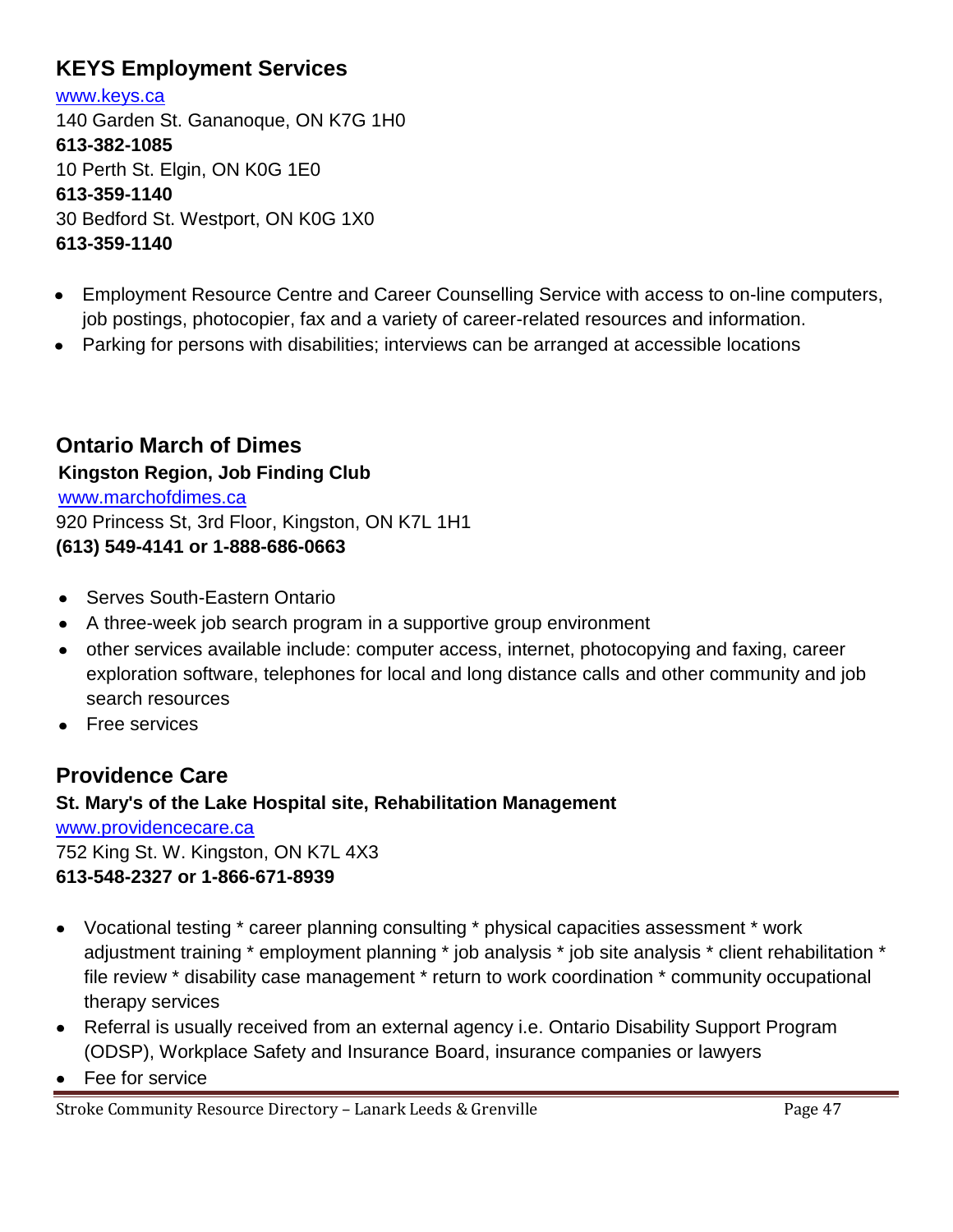## **Information Resources**

### Fraud Prevention Resources

**Canadian Marketing Association (CMA)**

**Do Not Contact Service**

[www.the-cma.org](http://www.the-cma.org/) **(416) 391-2362**

- The CMA's Do Not Contact Service is offered free of charge to consumers to reduce the number of marketing offers they receive by mail from CMA Members
- Register on-line to have your name removed

### **National Do Not Call List**

#### [www.lnnte-dncl.gc.ca](http://www.lnnte-dncl.gc.ca/)

Register on-line or by fax: **1-888-DNCL-Fax (888-362-5329)**

• Reduce the number of telemarketing calls to your residential or cell phone by registering your number on the National Do Not Call List

### **Ontario Securities Commission**

[www.osc.gov.on.ca/en/Investors\\_protect-yourself\\_index.htm](http://www.osc.gov.on.ca/en/Investors_protect-yourself_index.htm) **1-877-785-1555**

Provides protection to investors from unfair, improper and fraudulent practices  $\bullet$ 

### **Phonebusters**

[www.antifraudcentre.ca](http://www.antifraudcentre.ca/) **1-888-495-8501**

Central agency in Canada that collects information on illegal mass marketing, consumer fraud via  $\bullet$ mail, telephone or internet, advanced fee fraud letters and identity theft complaints

#### Information Resources

## **Government of Canada. 1 800 O Canada**

[www.canada.gc.ca](http://www.canada.gc.ca/) **1-800-926-9105**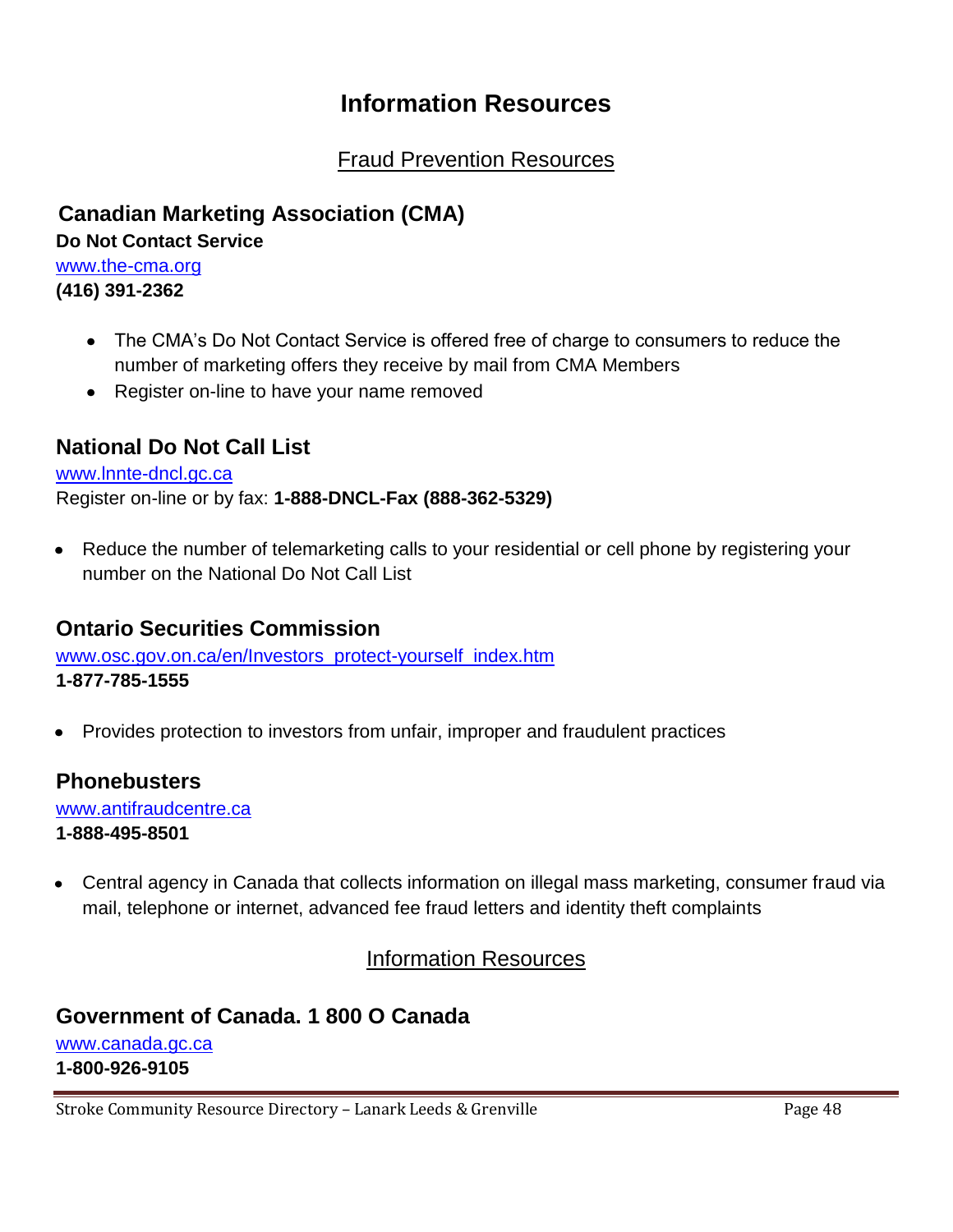Main telephone and internet access point for up-to-date information on Government of Canada programs and services

### **Heart and Stroke Foundation**

www.heartandstroke.ca 51 King Street East, Suite 310, Brockville, Ontario K6V 1A8 **613-345-6183 or 1-888-473-4636**

Information about health, research and advocacy related to heart disease and stroke  $\bullet$ 

### **Leeds, Grenville & Lanark District Health Unit**

[www.healthunit.org](http://www.healthunit.org/) **1-800-660-5853** Health Action Line

**Brockville (Main Office):** 458 Laurier Blvd, Brockville, ON K6V 7A3 **613-345-5685**

**Almonte** 79 Spring St. Unit 2, Almonte, ON K0A 1A0 **613-256-1203**

**Gananoque** 375 William Street South Suite #200, Gananoque, ON K7G 1T2 **613-382-4231**

**Kemptville** 2675 Concession Rd. Kemptville, ON K0G 1J0 **613-258-5941**

**Smiths Falls** 25 Johnston St. Smiths Falls, ON K7A 0A4 **613-283-2740**

Offers a variety of health-related information, including senior abuse, falls prevention and medication safety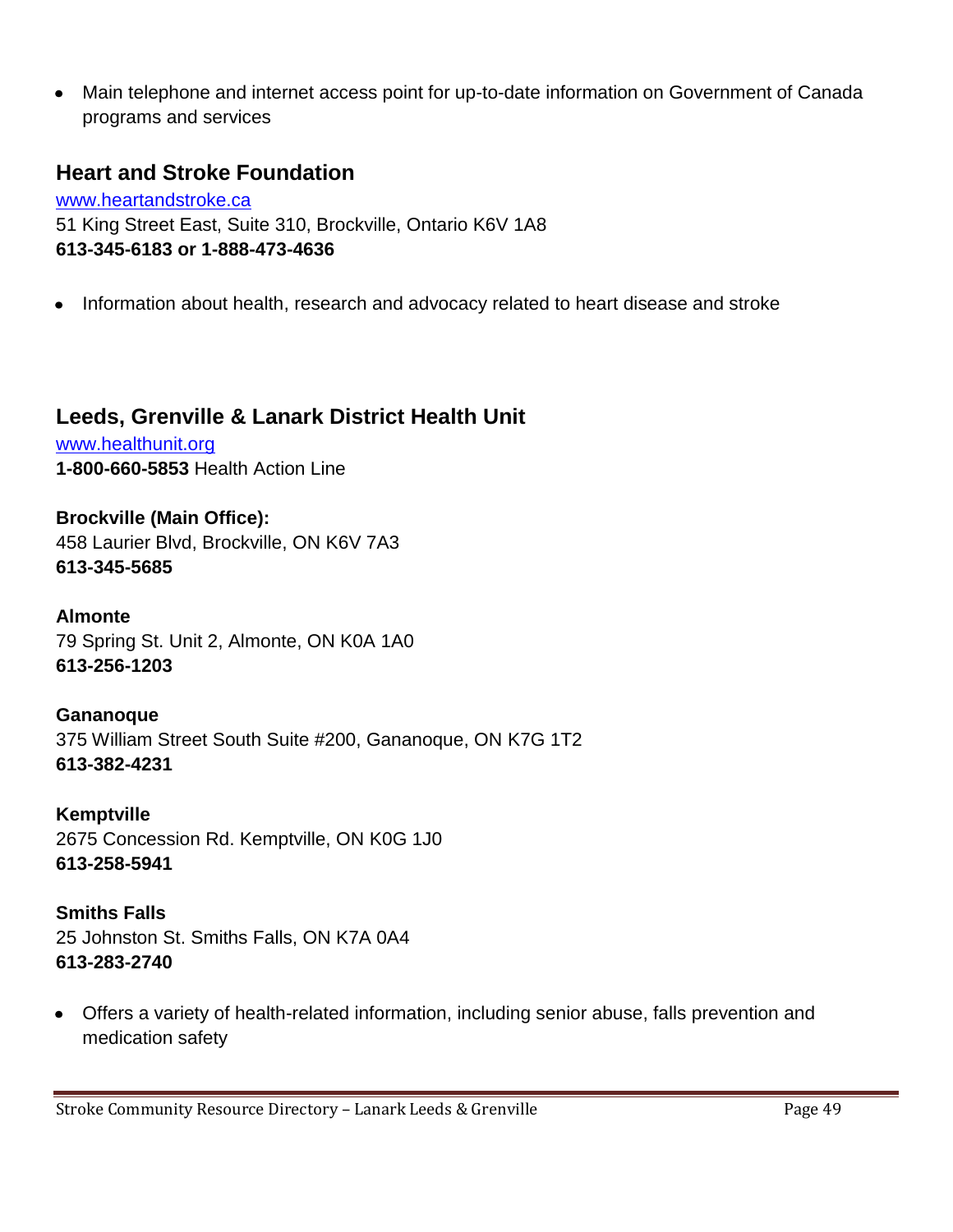### **Service Ontario**

[www.serviceontario.ca](http://www.serviceontario.ca/)

7 King St W, (Market St Entrance), Brockville, ON K6V 3P7 **1-800-267-8097**

77 Pine St. E. Gananoque, ON K7G 2W3 **1-613-382-7207**

10 Campus Dr. Kemptville, ON K0G 1J0 **1-800-267-8097**

Cornelia Court, 88 Cornelia St W. Smiths Falls, ON K7A 5L3 **1-800-283-6837** 

- An information centre that answers frequently asked questions about government services, and  $\bullet$ provides referrals to government staff that can provide specialized help.
- ServiceOntario website allows ordering of Government publications, and general on-line information about government programs, services, staff

### **Telehealth Ontario**

[www.health.gov.on.ca](http://www.health.gov.on.ca/) **1-866-797-0000/24h**

- free, confidential telephone service where callers can get health advice or general health information from a Registered Nurse
- can help clients decide whether to care for themselves, make an appointment with their doctor or go to a hospital emergency room

### **Volunteer & Information Kingston**

[www.volunteerkingston.ca](http://www.volunteerkingston.ca/) Canada Post Building, 120 Clarence St, Suite 274A, 2nd floor, Kingston, ON K7L 1X4 **613-542-1001**

Offers a free, confidential helpline for information about programs, services and activities available  $\bullet$ in Eastern Ontario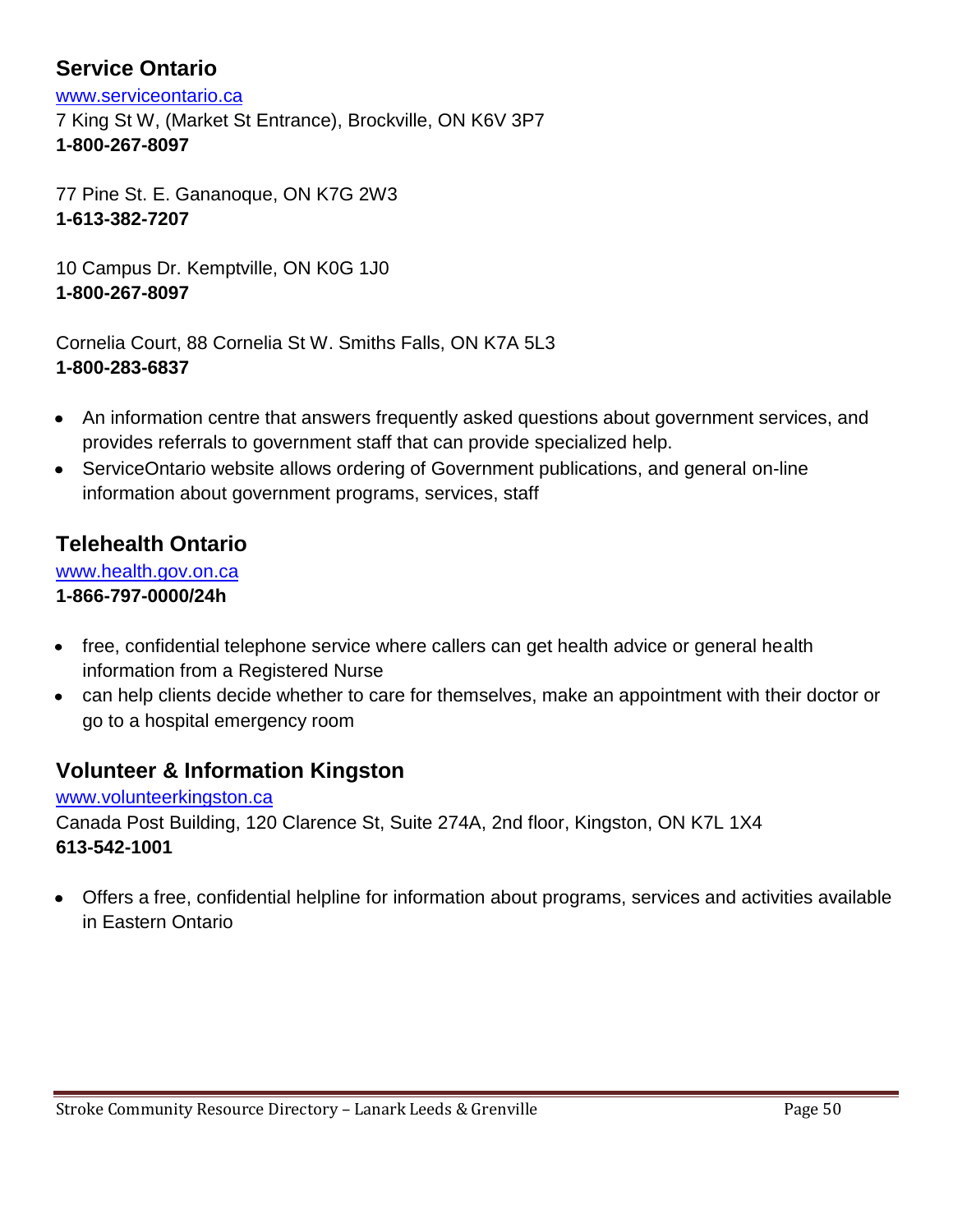### Value for Live, Vial Program

The *Vial of Life* communicates important medical information to emergency services personnel using a vial kept in the refrigerator containing health information. No fee but registration is required.

### **[Community & Primary Health Care](http://kingston.cioc.ca/bresults.asp?UseCICVw=57&OL1=Community+%26+Primary+Health+Care)**

[www.cphcare.ca](http://www.cphcare.ca/) 2235 Parkedale Ave. Brockville ON K6V 6B2 **613-342-1313 or 1-800-465-7646**

Serves Lanark, Leeds & Grenville

### On-Line Resources

#### **Canadian Stroke Network**

[www.canadianstrokenetwork.ca](http://www.canadianstrokenetwork.ca/)

Presents new information about stroke prevention, treatment and rehabilitation  $\bullet$ 

### **Education for Quality Accessibility (Canada) Brockville Chapter**

[www.eqa4accessibility.ca](http://www.eqa4accessibility.ca/)

Brockville & Area Guide to Accessibility for facilities in the Brockville community is available from  $\bullet$ the website

### **Seniors Info**

[www.seniorsinfo.ca](http://www.seniorsinfo.ca/)

Access to information, programs and services from all levels of government

### **Stroke Engine**

[http://strokengine.ca](http://strokengine.ca/)

created by a group of experts in stroke rehabilitation, provides scientific evidence about stroke  $\bullet$ rehabilitation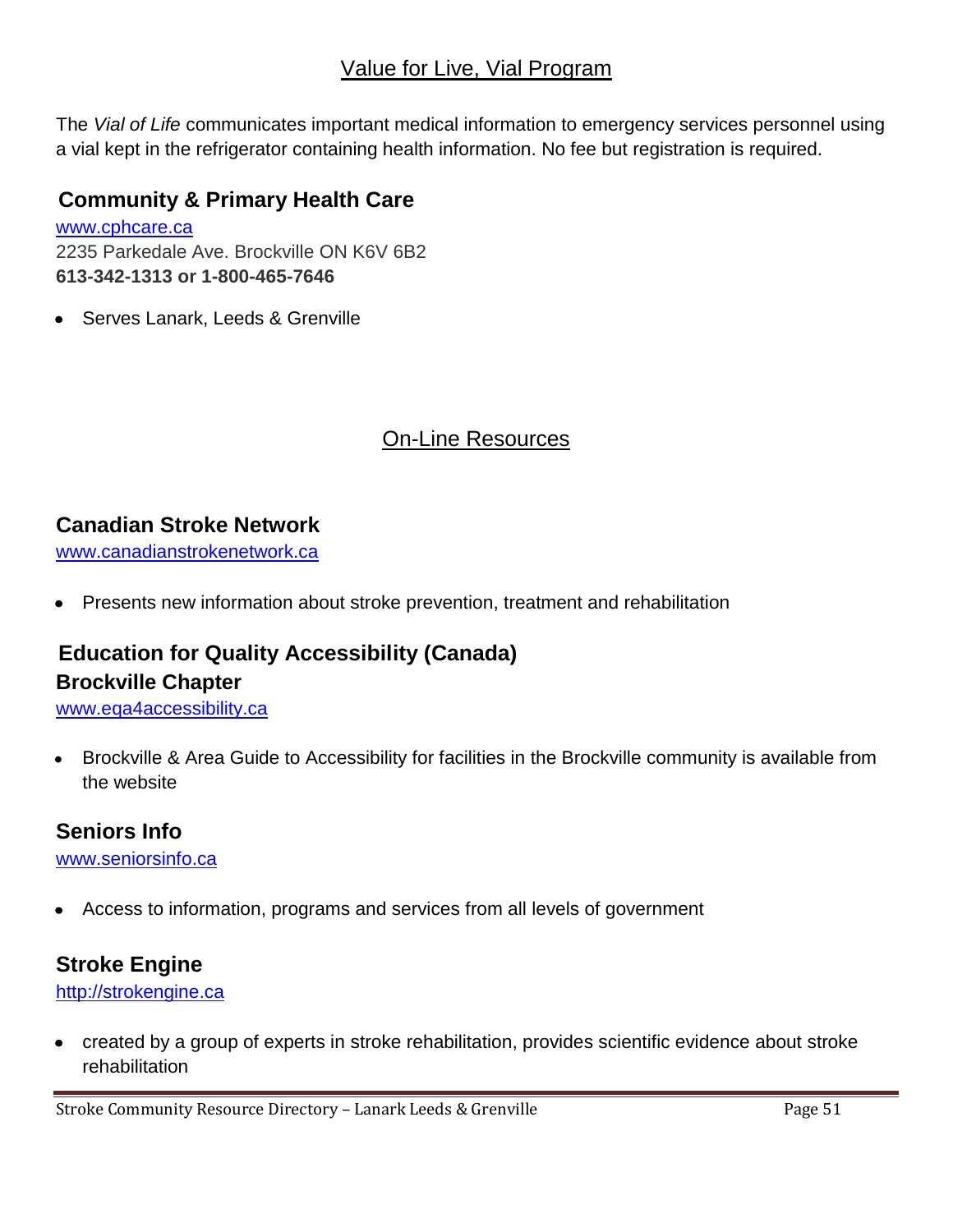### **Stroke Network**

[www.strokenetwork.org](http://www.strokenetwork.org/)

- Online stroke support and information resources  $\bullet$
- Provides message board and online chats for stroke survivors and stroke caregiver support

### **Stroke Recovery Canada**

[www.marchofdimes.ca/dimes/national\\_programs/national\\_programs/src/](http://www.marchofdimes.ca/dimes/national_programs/national_programs/src/)

A program of the March of Dimes Canada offering post-recovery support, education and  $\bullet$ community integration programs for stroke survivors, their caregivers, families and health care providers

### **Stroke Strategy of Southeastern Ontario**

#### [www.strokestrategyseo.ca](http://www.strokestrategyseo.ca/)

Website has a listing of community services available to stroke survivors and their families across  $\bullet$ the continuum of care from prevention to discharge.

### **Stroke Survivors Association of Ottawa**

www.strokesurvivors.ca

Educational website providing information for stroke survivors and care partners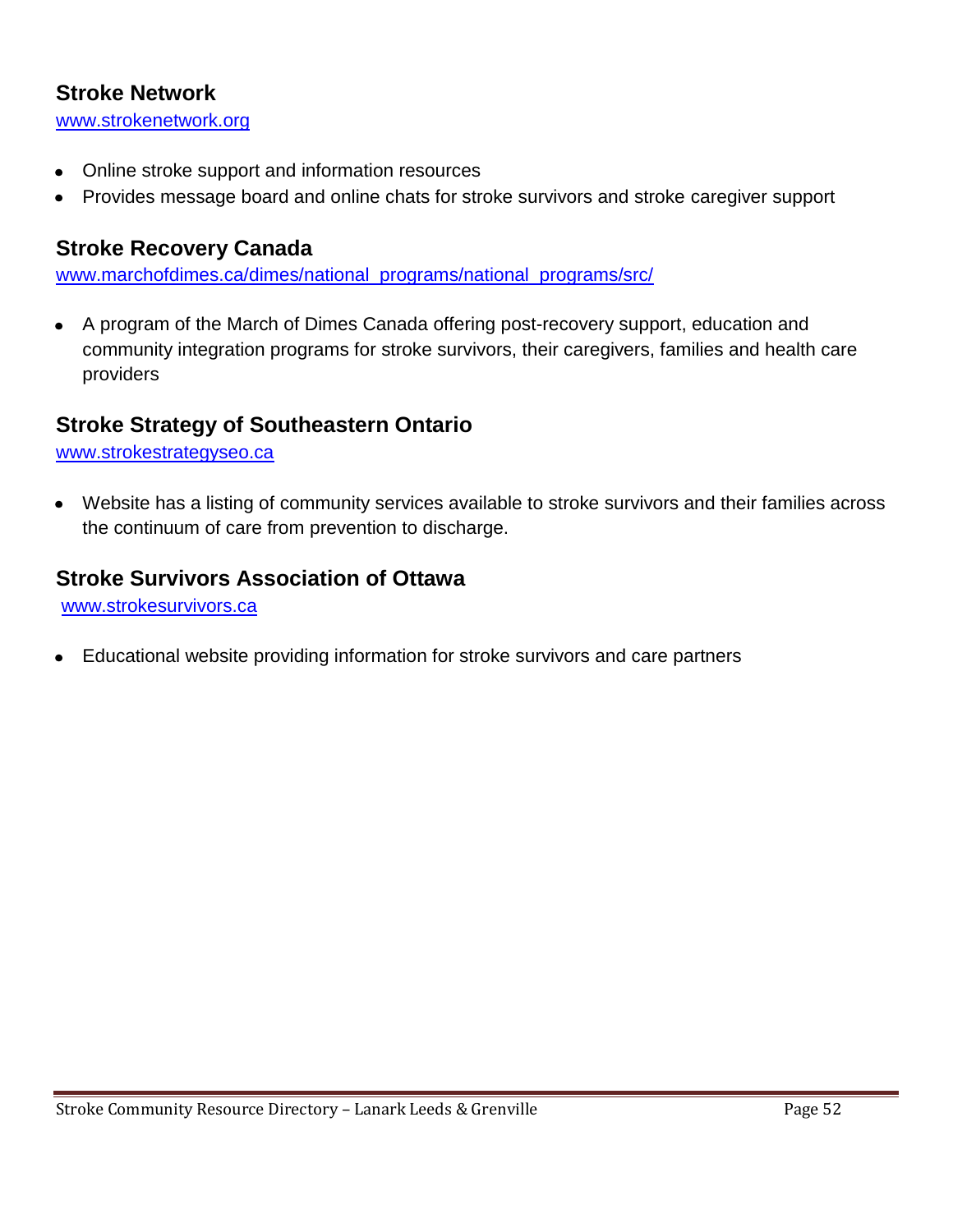# **Non-Profit Housing and Seniors Apartments**

Non-profit housing offers subsidized (rent-geared-to-income – RGI) units. An application and income assessment is usually required and waiting lists vary. For subsidized units, application must be made through the **Lanark County Housing Corporation** or **Leeds & Grenville Housing Registry.** For market rent (not subsidized) units, application may be made directly through the housing provider.

### **United Communities of Leeds & Grenville Community Housing Dept. Community & Social Services**

#### [www.leedsgrenville.com](http://www.leedsgrenville.com/)

25 Central Avenue West, Suite 100, Brockville, ON K6V 4N6 **613-342-3480 ext. 2450 or 1-800-267-8146 ext. 2450**

The Community Housing Registry maintains a centralized waiting list for four types of social housing in Leeds & Grenville:

- 1. *Municipally-owned and managed properties* designated for families, adults or seniors. All of the residents of public housing pay 30% of their income on rent if eligible for RGI subsidy.
- 2. *Non Profit housing* owned and operated by groups such as churches, service clubs, seniors´ organizations or controlled by local governments. Usually funded under a government housing program, non-profits provide housing for low and moderate income people.
- 3. *Cooperative Housing* is collectively owned and run by its resident members.
- 4. *Rent Supplement Housing* provides rent geared to income units in private or non-profit properties. The municipality pays the private landlord the difference between 30% of the tenant's income and market rent.
- Applicants can apply to more than one housing provider by completing the [application form,](http://www.leedsandgrenville.ca/en/services/resources/ApplicationForInclusionOnTheSocialHousingWaitListMay2007.doc) which is available on the website or from the office. Application instructions, eligibility requirements, maps and descriptions of properties are available on the website.
- Leeds/Brockville area: properties located in Brockville, Mallorytown, Lansdowne, Gananoque and **Westport**
- Grenville/Prescott area: properties located in Prescott, Cardinal, Spencerville, Kemptville and **Merrickville**
- Other Regions: Properties located in Elgin, Athens and Portland

### **Lanark County Housing Corporation**

[www.county.lanark.on.ca](http://www.county.lanark.on.ca/) 52 Abbott St N, Unit 4, Smiths Falls, ON K7A 1W3 **613-283-2555 or 1-800-267-1313**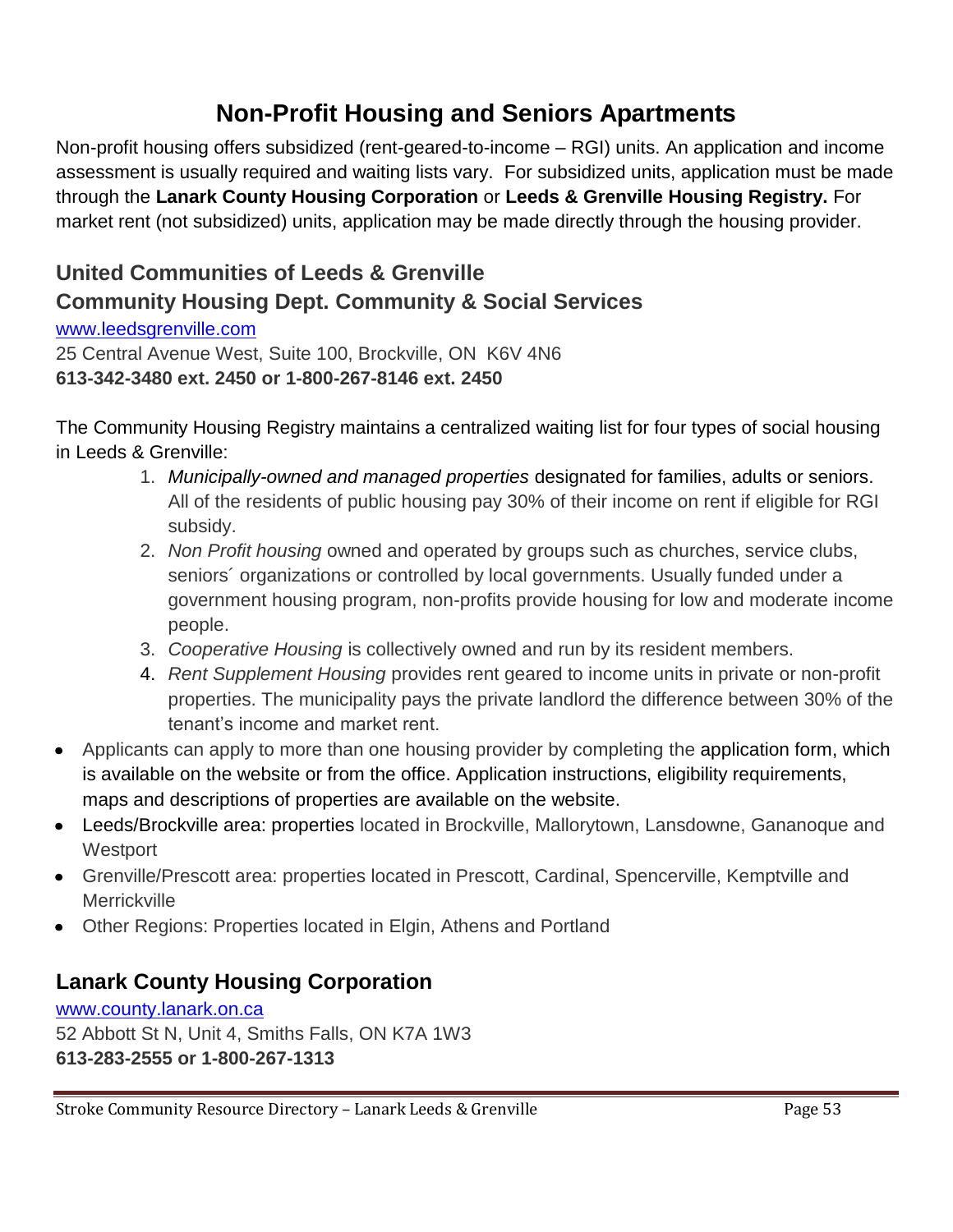- Maintains waiting lists for subsidized housing units for families, seniors and single adults. Some units are wheelchair accessible.
- Properties are located in Almonte, Carleton Place, Clayton, Perth, Pakenham and Smiths Falls
- Application form, instructions, detailed description of properties with contact information for each is available for download from the website or from the office. Application forms are also available from individual housing providers.

### **Ontario March of Dimes**

#### **Brockville Region, Supportive Housing Program**

[www.marchofdimes.ca](http://www.marchofdimes.ca/) 6 Glenwood Pl, Unit 6, Brockville, ON K6V 2T3 **613-342-1935 or 1-888-252-9008**

- Provides 24 hour attendant care for adults with a physical disability who are living within a supportive housing complex.
- Open to those 16+ with a permanent physical disability, the ability to direct own care, has a valid Ontario health card and is not in receipt or not expecting to be in receipt of, insurance payments of benefits for attendant services
- Applications for supportive housing must be made through the Leeds & Grenville Community Housing Registry.

# **Retirement Homes**

Unlike long-term care homes, retirement homes operate without any government regulation. Costs, accommodation and services vary. *Chart on pages 53-57 reproduced with permission of Southeast CCAC.*

### **Ontario Retirement Communities Association**

[www.orcaretirement.com](http://www.orcaretirement.com/) 2401 Bristol Cir, Unit 6, Oakville, ON L6H 6M5 **1-800-361-7254**

- sets professional operating standards, inspects and accredits retirement residences in Ontario \* not all retirement residences are ORCA approved, only those that meet and maintain ORCA's standards for accreditation
- Operates a toll-free, government- funded, Retirement Homes Complaints Response & Information Service that seniors and their families can call for information about the care options available and to get answers to questions or help resolving a complaint about any retirement residence in Ontario, not just those that are a member of ORCA
	- "Tips on Choosing a Retirement Residence" available on website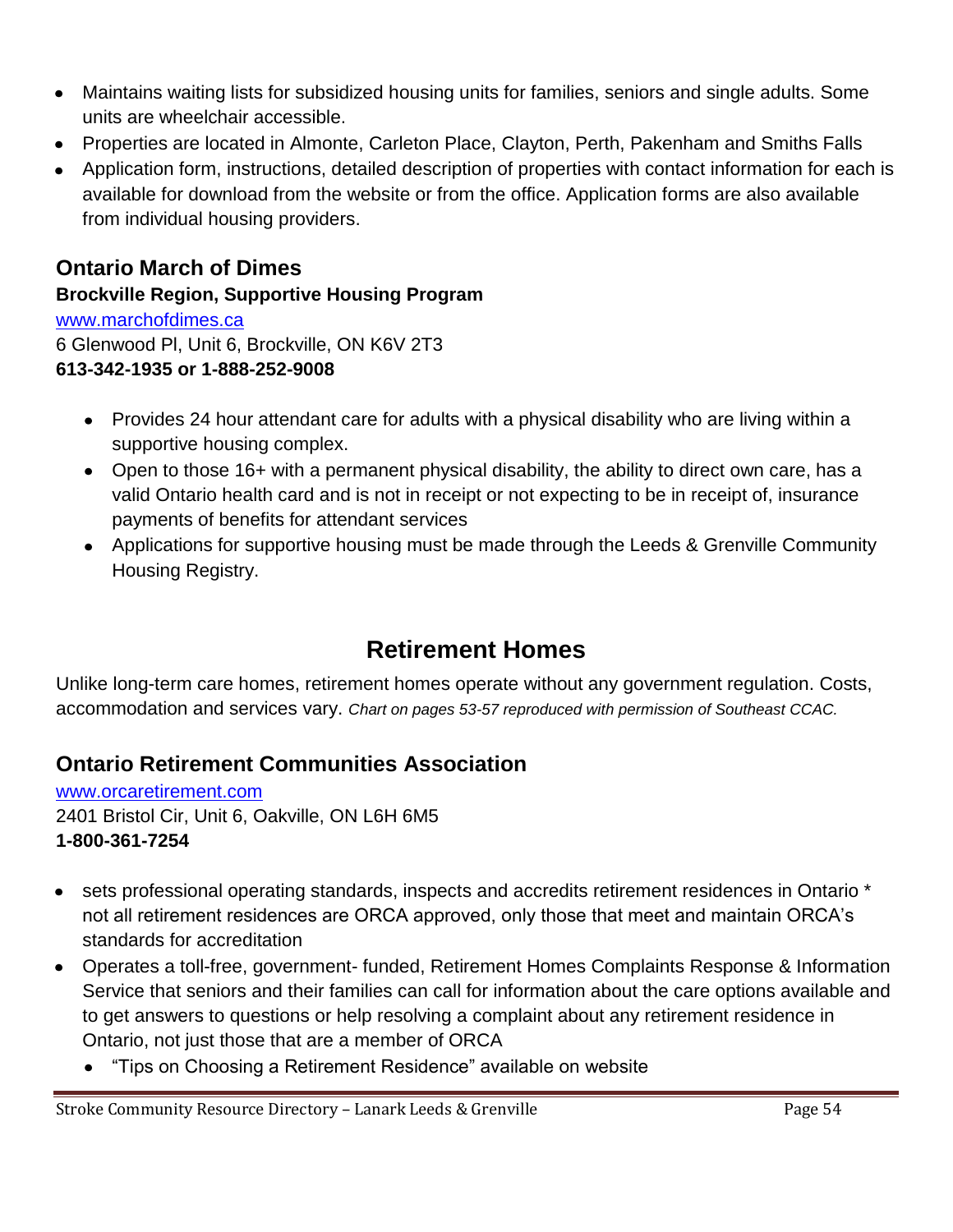| <b>Retirement Homes in LANARK COUNTY</b>                    |                                                                                                                                                                                                                                                      |              |                       |                                      |  |  |  |
|-------------------------------------------------------------|------------------------------------------------------------------------------------------------------------------------------------------------------------------------------------------------------------------------------------------------------|--------------|-----------------------|--------------------------------------|--|--|--|
| <b>RETIREMENT HOME</b>                                      | <b>ADDRESS/CONTACT</b>                                                                                                                                                                                                                               | <b>PHONE</b> | <b>CAPACITY</b>       | <b>RESPITE/</b><br><b>SHORT STAY</b> |  |  |  |
| <b>Broadview Retirement</b><br>Lodge                        | 210 Brockville St., Smiths Falls, ON<br><b>K7A 3Z4</b><br>www.broadviewnc.ca                                                                                                                                                                         | 613-283-8566 | 21 Beds               | <b>Respite-Yes</b><br>$SS - Yes$     |  |  |  |
|                                                             | Laundry, meals, medication supervised, nursing care, social activities. Affiliated with the Broadview Nursing Home.                                                                                                                                  |              |                       |                                      |  |  |  |
| <b>Carolina Retirement</b><br><b>Suites</b>                 | 105 North Street, Perth, ON K7H 3R1<br>www.carolinasuites.ca                                                                                                                                                                                         | 613-267-7000 | 85 Suites             | Respite – Yes<br>SS - Yes            |  |  |  |
| 24H.                                                        | Meals, laundry facilities available, activities provided, small town community located on river, pets allowed, nursing on call                                                                                                                       |              |                       |                                      |  |  |  |
| <b>Chartwell and</b><br><b>Willowdale Retirement</b><br>Ctr | 9 Armstrong Dr., Smiths Falls, ON<br>613-283-0691<br><b>K7A 5H7</b><br>www.chartwellreit.ca                                                                                                                                                          |              | 59 Beds               | Respite-Yes<br>SS-Yes                |  |  |  |
|                                                             | Laundry, meals, housekeeping, social activities, piano lounge, sunroom, library, hair salon, social activities, shuffleboard                                                                                                                         |              |                       |                                      |  |  |  |
| <b>Rideau Ferry Country</b><br>Home                         | 613-267-6213                                                                                                                                                                                                                                         | 43 Beds      | Respite-Yes<br>SS-Yes |                                      |  |  |  |
|                                                             | www.rideauferrycountryhome.com<br>Housekeeping, laundry, meals, social and activity program, on site foot care and hair salon, transportation assistance,<br>regular church services. Landscaped gardens and outdoor patio, assisted living services |              |                       |                                      |  |  |  |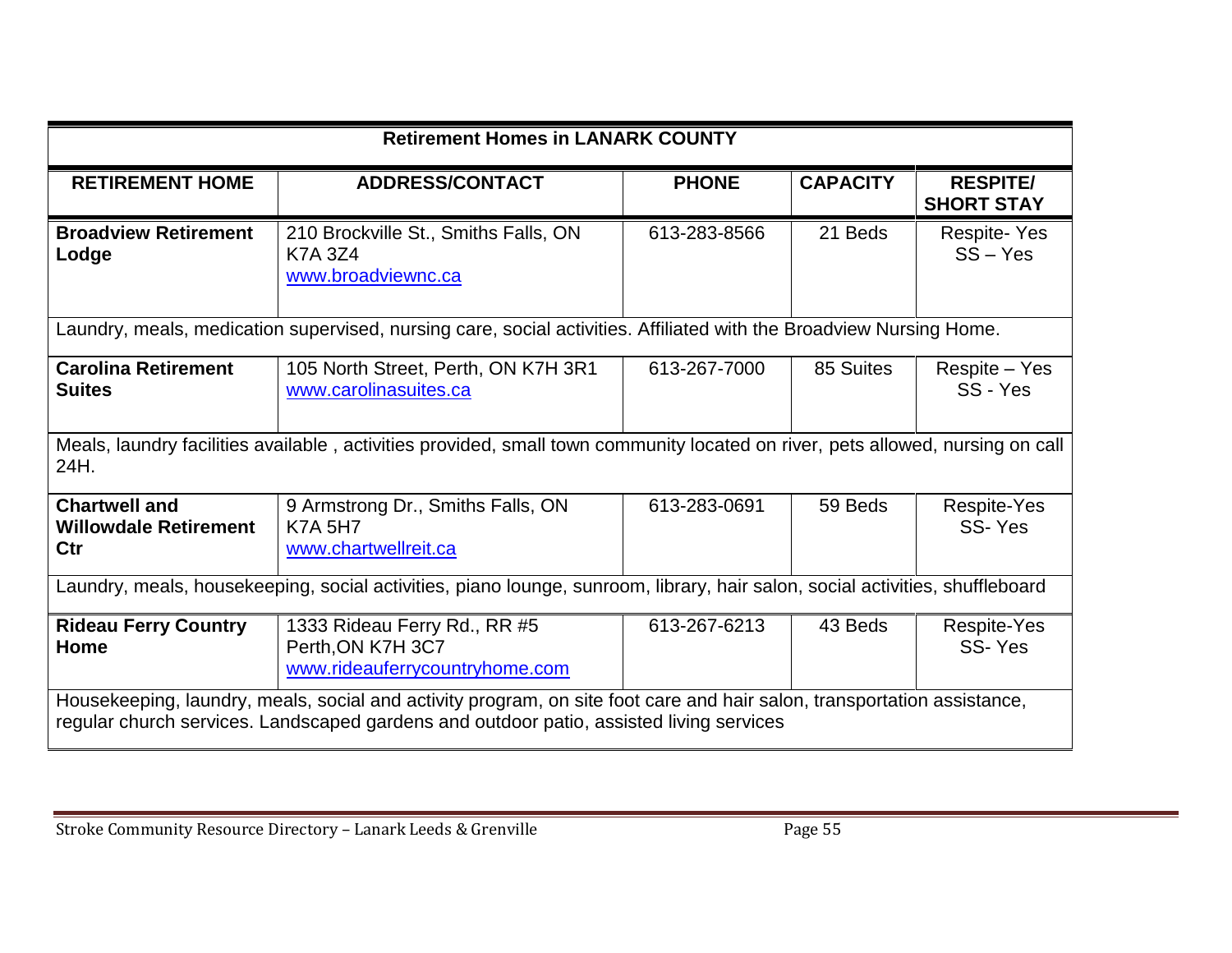| <b>Retirement Homes in LANARK COUNTY</b>                                                      |                                                                                                                              |                                      |         |                              |  |  |  |
|-----------------------------------------------------------------------------------------------|------------------------------------------------------------------------------------------------------------------------------|--------------------------------------|---------|------------------------------|--|--|--|
| <b>RETIREMENT HOME</b>                                                                        | <b>CAPACITY</b>                                                                                                              | <b>RESPITE/</b><br><b>SHORT STAY</b> |         |                              |  |  |  |
| <b>Shardon Manor</b>                                                                          | 3249 Hwy 43 RR #1 Smiths Falls, ON<br><b>K7A 5B8</b><br>www.shardonmanor.com                                                 | 613-283-8667                         | 52 Beds | Respite-Yes<br>$SS - Yes$    |  |  |  |
|                                                                                               | Laundry, meals, cleaning, local transportation, medication management, activities, two storey building with country setting. |                                      |         |                              |  |  |  |
| Van Horne Manor                                                                               | 25 Van Horne Ave. Smiths Falls, ON<br><b>K7A 5L2</b><br>www.chartwellreit.ca                                                 | 613-284-8080                         | 58 Beds | <b>Respite-Yes</b><br>SS-Yes |  |  |  |
| Meals, laundry, housekeeping, transportation, social activities, library, near shopping mall. |                                                                                                                              |                                      |         |                              |  |  |  |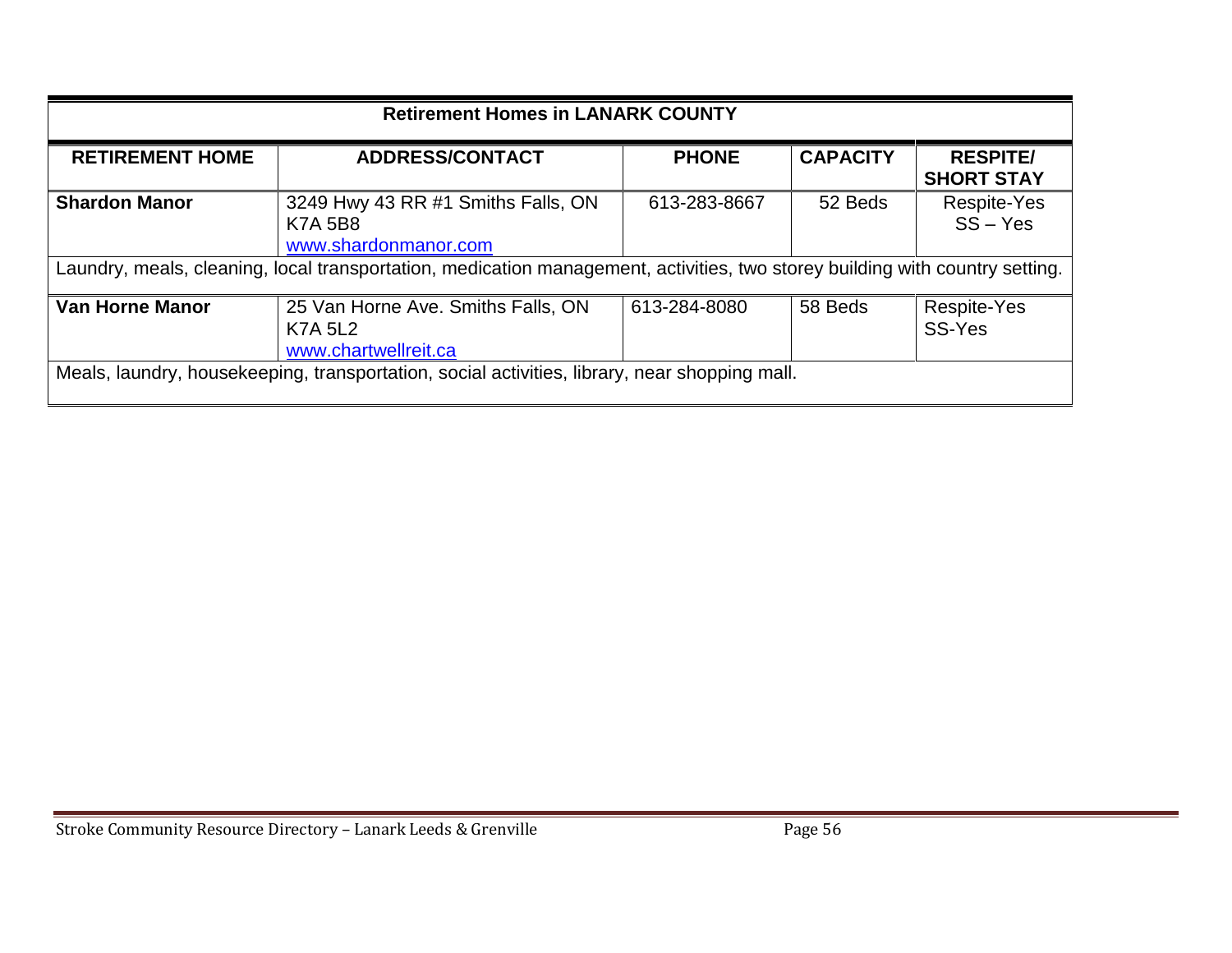| <b>Retirement Homes in LEEDS COUNTY</b>                                                                               |                                                                                                                                                                                               |                  |                      |                           |  |  |  |
|-----------------------------------------------------------------------------------------------------------------------|-----------------------------------------------------------------------------------------------------------------------------------------------------------------------------------------------|------------------|----------------------|---------------------------|--|--|--|
| <b>RETIREMENT</b><br><b>HOME</b>                                                                                      | <b>ADDRESS/CONTACT</b>                                                                                                                                                                        | <b>PHONE</b>     | <b>CAPACITY</b>      | <b>RESPITE/SHORT STAY</b> |  |  |  |
| <b>Bridlewood</b><br><b>Manor by Revira</b>                                                                           | 1026 Bridlewood Dr.,<br>Brockville, ON<br><b>K6V 7J8</b><br>www.reveraliving.com<br>Meals, laundry, housekeeping, social activities, 24 H nursing, church services on site, social activities | 613-345-<br>2477 | 68 Beds              | Respite-Yes<br>SS - Yes   |  |  |  |
| <b>Carveth Care</b><br><b>Centre</b>                                                                                  | 375 James St. Gananoque, ON<br><b>K7G 2Z1</b><br>www.gibsonfamilyhealthcare.com                                                                                                               | 613-382-<br>4752 | 38 Beds              | Respite-Yes<br>SS - Yes   |  |  |  |
|                                                                                                                       | Meals, laundry, housekeeping, medication management, social activities, one-level, all private rooms with baths and patio.                                                                    |                  |                      |                           |  |  |  |
| Fox Run By The<br><b>River</b>                                                                                        | RR2 104 Thousand Island Pkwy,<br>Gananoque, ON K7G 2V4<br>www.foxrunbytheriver.com                                                                                                            | 613-382-<br>8448 | 72 Beds              | Respite - Yes<br>SS - Yes |  |  |  |
|                                                                                                                       | Meals, housekeeping, social activities, library, garden, pets are welcome upon pre-arrangement.                                                                                               |                  |                      |                           |  |  |  |
| <b>Lombard Manor</b>                                                                                                  | 844 Highway 15, South<br>Lombardy, ON<br><b>K0G 1L0</b><br>www.lombardmanor.com                                                                                                               | 613-283-<br>9759 | 48<br>Bedroom/Suites | Respite-Yes<br>$SS - Yes$ |  |  |  |
| Meals, laundry, housekeeping, nursing supervision, personal care, social activities, country setting. Transportation. |                                                                                                                                                                                               |                  |                      |                           |  |  |  |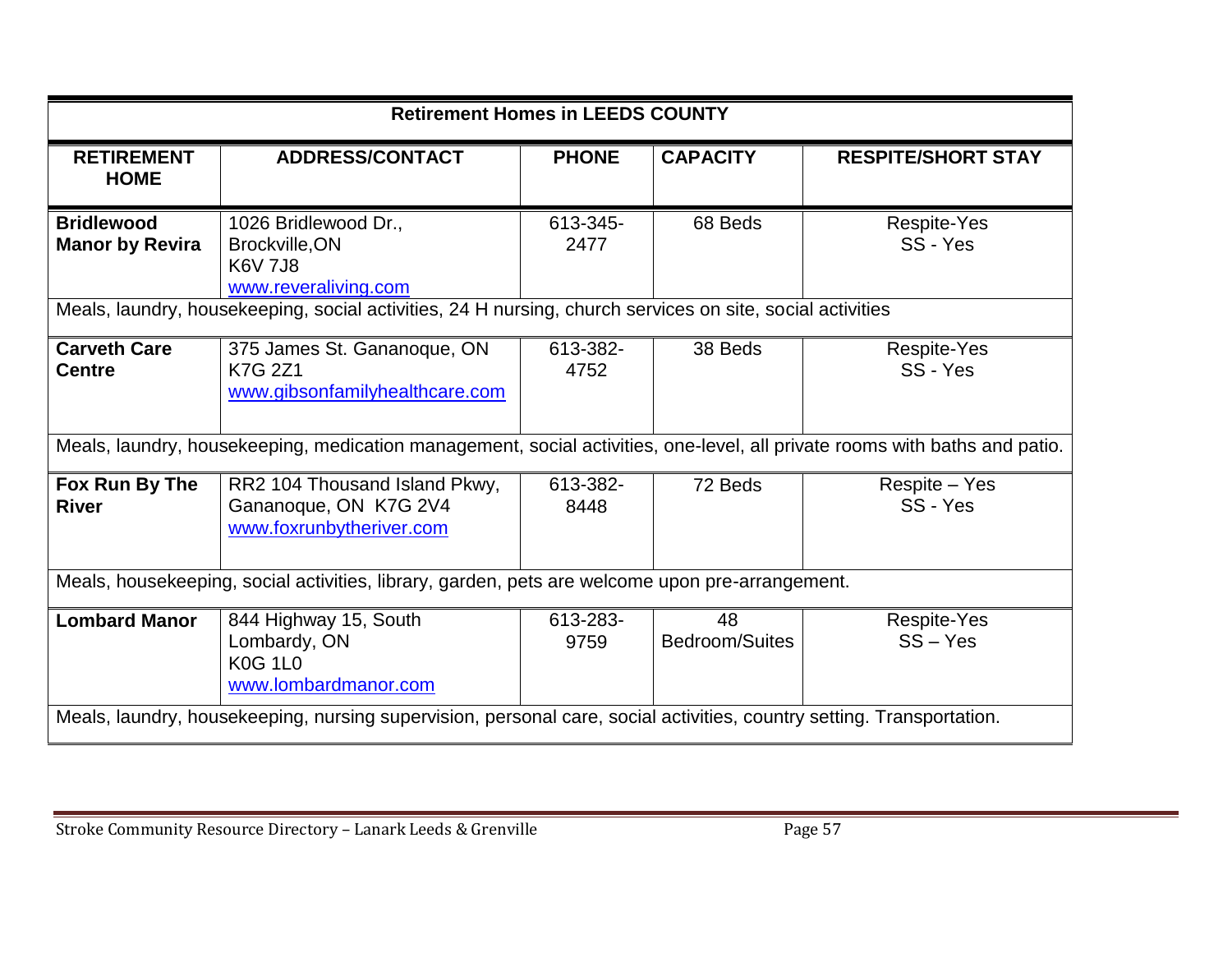| <b>Retirement Homes in LEEDS COUNTY</b>                                                                                                                                                                                                                                                                                                                        |                                                                                                               |                  |                 |                           |  |  |  |  |
|----------------------------------------------------------------------------------------------------------------------------------------------------------------------------------------------------------------------------------------------------------------------------------------------------------------------------------------------------------------|---------------------------------------------------------------------------------------------------------------|------------------|-----------------|---------------------------|--|--|--|--|
| <b>RETIREMENT</b><br><b>HOME</b>                                                                                                                                                                                                                                                                                                                               | <b>ADDRESS/CONTACT</b>                                                                                        | <b>PHONE</b>     | <b>CAPACITY</b> | <b>RESPITE/SHORT STAY</b> |  |  |  |  |
| <b>Rosedale</b><br><b>Retirement</b><br><b>Centre</b>                                                                                                                                                                                                                                                                                                          | 1813 Highway #2 E, Brockville, ON<br><b>K6V 5T1</b><br>www.chartwellreit.ca                                   | 613-342-<br>0200 | 75 Beds         | Respite-Yes<br>SS - Yes   |  |  |  |  |
|                                                                                                                                                                                                                                                                                                                                                                | Meals, laundry, housekeeping, medication management, 24H nursing, social activities                           |                  |                 |                           |  |  |  |  |
| Seeley's Bay<br><b>Retirement</b><br>Home                                                                                                                                                                                                                                                                                                                      | 138 Main St., Seeley's Bay, ON<br><b>K0H 2N0</b><br>www.Seeleysbayretirementhome.com                          | 613-387-<br>9990 | 25 Beds         | Respite - Yes<br>SS - Yes |  |  |  |  |
|                                                                                                                                                                                                                                                                                                                                                                | Private and semi-private rooms available. Meals, laundry and cleaning provided social activities and outings. |                  |                 |                           |  |  |  |  |
| Wedgewood<br>(The)                                                                                                                                                                                                                                                                                                                                             | 15 Market St. E, Brockville, ON<br><b>K6V 0A6</b><br>www.retirementresort.ca                                  | 613-342-<br>9800 | 109 Beds        | Respite – Yes<br>SS - Yes |  |  |  |  |
| Meals, laundry, housekeeping, recreational activities, pool/whirlpool, transportation, 24H security, pets may stay in facility<br>or visit, 24 H Nursing. Offers independent living and has a special assisted living floor providing enhanced care. Private<br>and semi-private rooms available. Meals, laundry and cleaning provided. Medication management. |                                                                                                               |                  |                 |                           |  |  |  |  |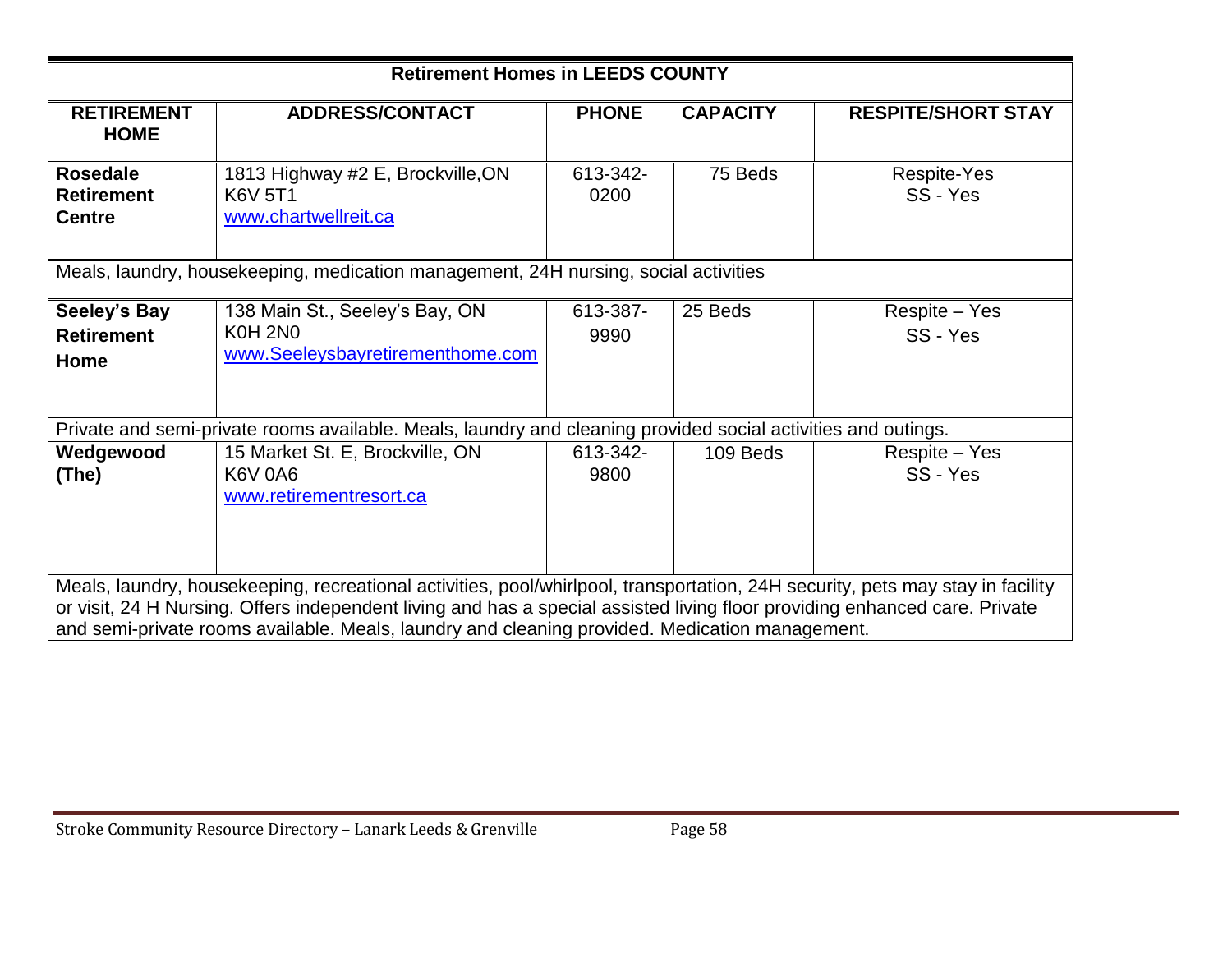| <b>Retirement Homes in GRENVILLE COUNTY</b>                                                                                      |                                                                   |              |                           |                                      |  |  |  |
|----------------------------------------------------------------------------------------------------------------------------------|-------------------------------------------------------------------|--------------|---------------------------|--------------------------------------|--|--|--|
| <b>RETIREMENT HOME</b>                                                                                                           | <b>PHONE</b><br><b>ADDRESS/CONTACT</b>                            |              | <b>CAPACITY</b>           | <b>RESPITE/</b><br><b>SHORT STAY</b> |  |  |  |
| <b>Green Acres Retirement</b><br>Home                                                                                            | 5661 McCrea Rd. Prescott, ON<br><b>K0E 1T0</b>                    | 613-658-5779 | 14 Beds                   | Respite-Yes<br>$SS - Yes$            |  |  |  |
|                                                                                                                                  | Country home environment, meals, laundry, housekeeping, shopping. |              |                           |                                      |  |  |  |
| <b>Mayfield Retirement</b><br><b>Residence</b>                                                                                   | 613-925-3784                                                      | 64 Beds      | Respite-Yes<br>$SS - Yes$ |                                      |  |  |  |
| Laundry, housekeeping, personal care, nursing supervision, social activities, chapel, library, hair salon. Landscaped<br>gardens |                                                                   |              |                           |                                      |  |  |  |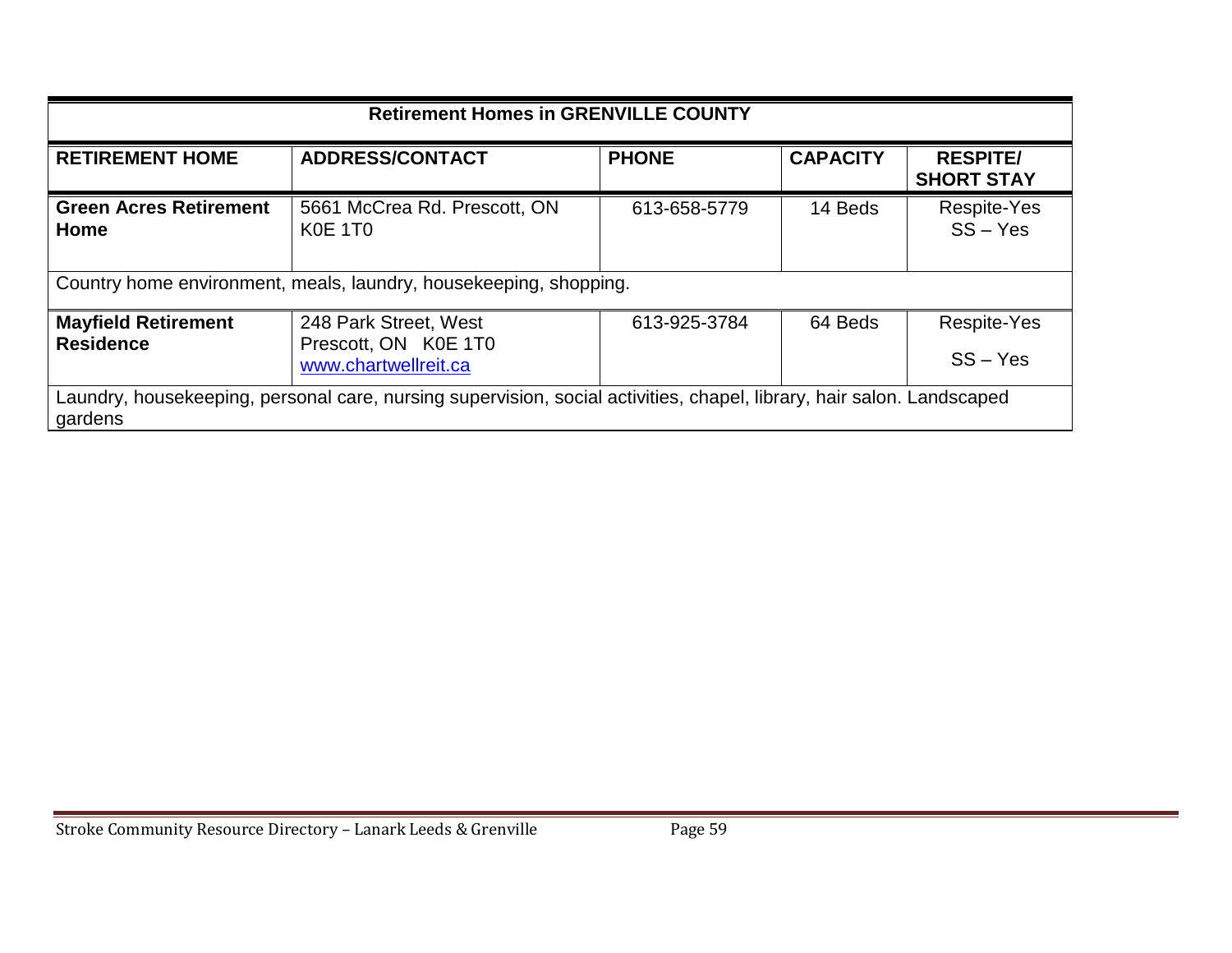#### **Long Term Care Homes**

Long term care homes are regulated and funded by the Ministry of Health and Long Term Care. They provide 24-hour supervision, personal support and nursing services. Applications for long-term care must be made through your local Community Care Access Centre (CCAC) (see p. 3 for contact information). Costs vary depending on type of accommodation selected, and a subsidy is available. The CCAC case manager can provide detailed information about services and waiting lists for long term care homes in your area. *Chart reproduced with permission of Southeast CCAC.*

| Long Term Care Homes in LANARK COUNTY                                                                                                                                                           |                                                                                                                                                                                                         |              |                       |                                             |  |  |  |
|-------------------------------------------------------------------------------------------------------------------------------------------------------------------------------------------------|---------------------------------------------------------------------------------------------------------------------------------------------------------------------------------------------------------|--------------|-----------------------|---------------------------------------------|--|--|--|
| <b>HOME</b>                                                                                                                                                                                     | <b>ADDRESS/CONTACT</b>                                                                                                                                                                                  | <b>PHONE</b> | <b>CAPACITY</b>       | <b>SECURE/</b><br><b>SHORT STAY</b>         |  |  |  |
| <b>Broadview Nursing</b><br><b>Centre</b>                                                                                                                                                       | 210 Brockville St., Smith Falls, ON<br><b>K7A 3Z4</b><br>www.broadviewnc.ca                                                                                                                             | 613-283-1845 | 75 Beds<br>2 DVA beds | Short Stay - No<br>Secure Unit - No         |  |  |  |
| Nonsmoking facility                                                                                                                                                                             | 5 Private, 26 Semi-private, 44 Basic beds (4 beds per room). 3 DVA Beds. Physiotherapy, occupational therapy,                                                                                           |              |                       |                                             |  |  |  |
| <b>Lanark Lodge</b>                                                                                                                                                                             | 115 Christie Lake Rd., RR#4 Perth, ON  <br><b>K7H 3C6</b><br>www.county.lanark.on.ca                                                                                                                    | 613-267-4225 | 163 Beds              | Short Stay -<br>Yes<br>Secure Unit -<br>Yes |  |  |  |
|                                                                                                                                                                                                 | 54 Basic (2 beds per room), 41 Semi-Private and 68 Private beds. 1 Short Stay bed. Physiotherapy, restorative care,<br>Nonsmoking facility, activities. Handbook accessible on website indicated above. |              |                       |                                             |  |  |  |
| <b>Perth Community Care</b><br>101 Christie Lake Rd., RR#4 Perth, ON   613-267-2506<br>Short Stay - No<br>121 Beds<br>Secure Unit - No<br><b>Centre</b><br><b>K7H 3C6</b><br>www.diversicare.ca |                                                                                                                                                                                                         |              |                       |                                             |  |  |  |
| 92 Basic (2-4 beds per room), 2 semi-private and 27 private beds. 24H nursing, palliative and dementia care,<br>physiotherapy 5X week, activities, smoking outdoors.                            |                                                                                                                                                                                                         |              |                       |                                             |  |  |  |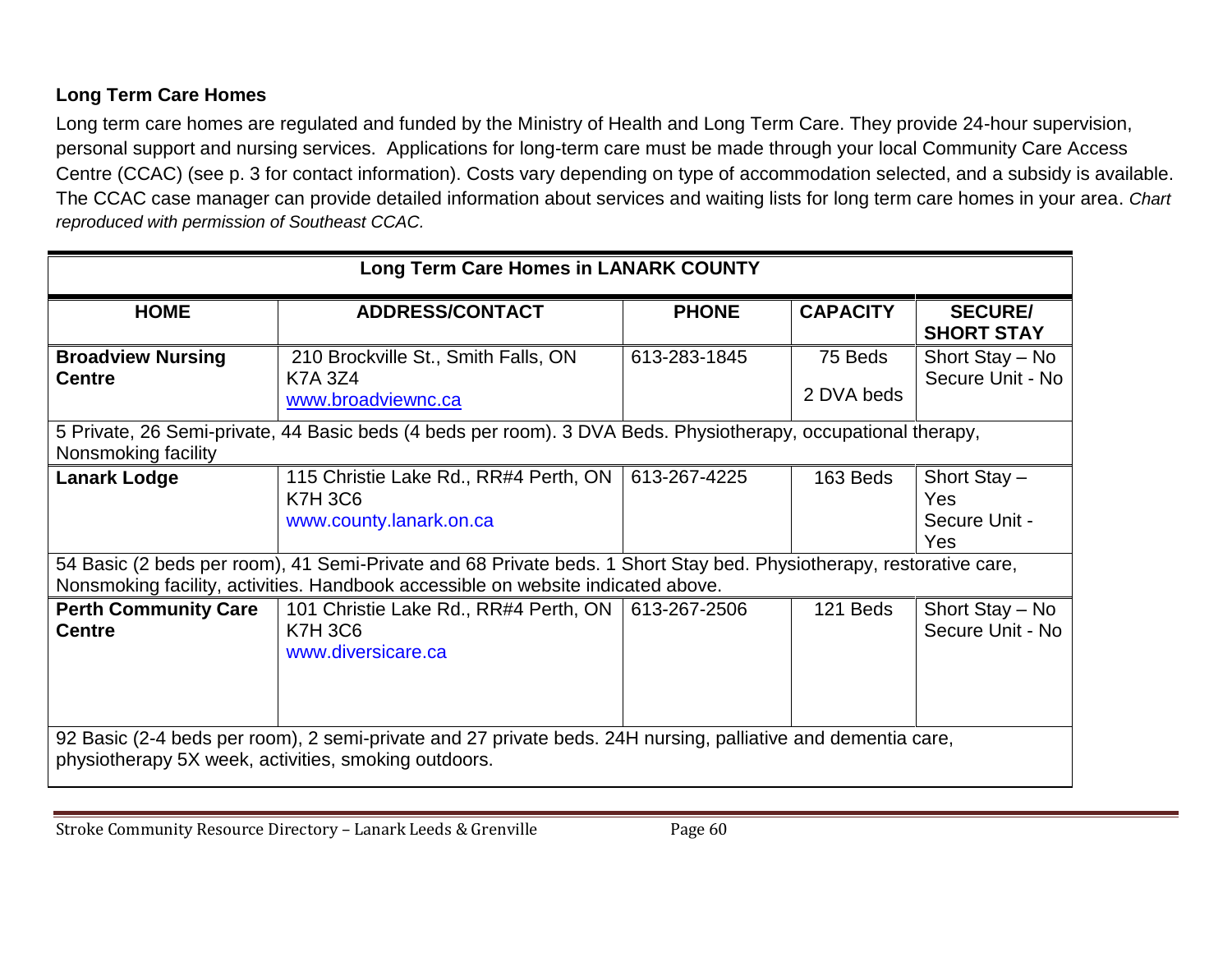| Long Term Care Homes in LEEDS COUNTY                                                                                                                                |                                                                                                                                                                                              |              |                                     |                                         |  |  |  |
|---------------------------------------------------------------------------------------------------------------------------------------------------------------------|----------------------------------------------------------------------------------------------------------------------------------------------------------------------------------------------|--------------|-------------------------------------|-----------------------------------------|--|--|--|
| <b>HOME</b>                                                                                                                                                         | <b>ADDRESS/CONTACT</b>                                                                                                                                                                       | <b>PHONE</b> | <b>CAPACITY</b>                     | <b>SECURE/</b><br><b>SHORT STAY</b>     |  |  |  |
| <b>Carveth Care Centre</b>                                                                                                                                          | 375 James St. Gananoque, Ontario<br>K7G 2Z1<br>www.gibsonfamilyhealthcare.com                                                                                                                | 613-382-4752 | 104 Beds                            | Short Stay - No<br>Secure Unit - No     |  |  |  |
|                                                                                                                                                                     | 42 Basic (2 beds per room), 20 semi-private and 42 private beds. English, French and polish spoken. Nonsmoking.<br>Physiotherapy, restorative, daily activity programming.                   |              |                                     |                                         |  |  |  |
| <b>Maple View Lodge</b>                                                                                                                                             | 746 County Rd. 42, PO Box 100<br>Athens, Ontario K0E 1B0<br>www.leedsandgrenville.ca                                                                                                         | 613-924-2696 | 60 Beds                             | Short Stay - No<br>Secure Unit - No     |  |  |  |
| outdoors                                                                                                                                                            | 20 Basic (2 beds per room), 38 Semi-private and 2 private. Physiotherapy 3X week, hairdresser, activities, smoking                                                                           |              |                                     |                                         |  |  |  |
| <b>St. Lawrence Lodge</b>                                                                                                                                           | 1803 County Rd 2 E., Brockville, ON<br><b>K6V 5W2</b><br>www.stll.org                                                                                                                        | 613-345-0255 | 224 Beds<br>3 DVA beds              | Short Stay - No<br>Secure Unit -<br>Yes |  |  |  |
| 112 semi-private (2 beds per room) and 112 Private beds. 3 DVA Beds. Physiotherapy, hair dressing, activities, student<br>programs, smoking outdoors, music therapy |                                                                                                                                                                                              |              |                                     |                                         |  |  |  |
| <b>Sherwood Park Manor</b>                                                                                                                                          | 613-342-5531                                                                                                                                                                                 | 107 Beds     | Short Stay - No<br>Secure Unit - No |                                         |  |  |  |
|                                                                                                                                                                     | 9 Private, 43 Basic (2 beds per room), 55 Semi-Private beds. 2 DVA Beds. Physiotherapy, music, pet therapy, and<br>walking programs. Weekly church services. Group outings. Smoking outdoors |              |                                     |                                         |  |  |  |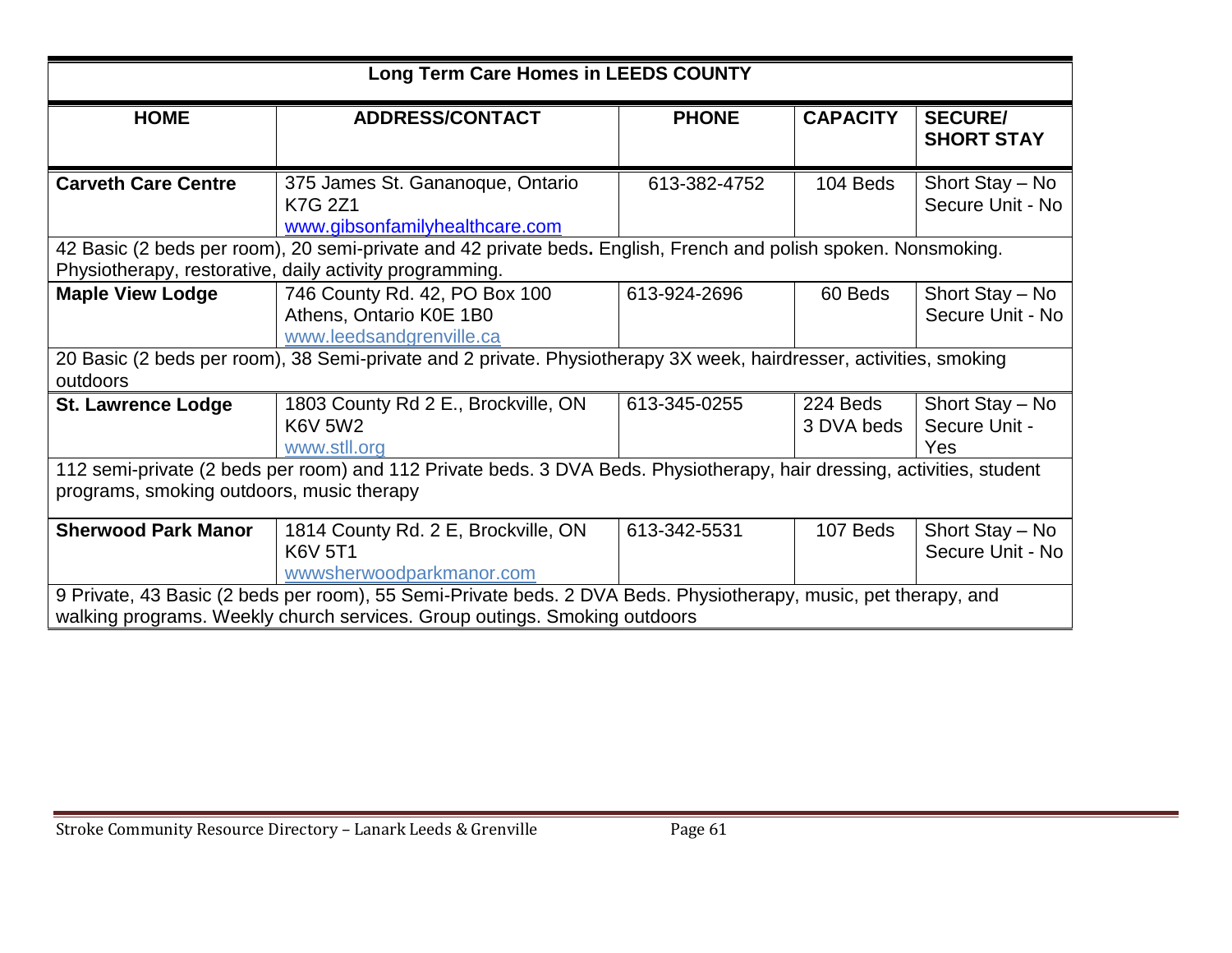| Long Term Care Homes in GRENVILLE COUNTY                                                                                                                                                                                                                        |                                                                                             |              |                  |                                         |  |  |  |
|-----------------------------------------------------------------------------------------------------------------------------------------------------------------------------------------------------------------------------------------------------------------|---------------------------------------------------------------------------------------------|--------------|------------------|-----------------------------------------|--|--|--|
| <b>HOME</b>                                                                                                                                                                                                                                                     | <b>ADDRESS/CONTACT</b>                                                                      | <b>PHONE</b> | <b>CAPACITY</b>  | <b>SECURE/</b><br><b>SHORT STAY</b>     |  |  |  |
| <b>Hilltop Manor Nursing</b><br>Home                                                                                                                                                                                                                            | 1005 St. Lawrence St., Box 430<br>Merrickville, ON<br><b>K0G 1N0</b><br>www.hilltopmanor.ca | 613-269-4707 | 60 Beds          | Short Stay - No<br>Secure Unit - No     |  |  |  |
| 4 private, 24 semi-private and 32 basic beds (4 beds per room). Alarm system on doors. Restorative, palliative care,<br>occupational, physiotherapy and massage therapies. Foot care, manicures, hearing aid maintenance, dental and vision<br>care. Nonsmoking |                                                                                             |              |                  |                                         |  |  |  |
| <b>Rosebridge Manor</b>                                                                                                                                                                                                                                         | 131 Roses Bridge Rd. Jasper, ON<br><b>K0G 1G0</b><br>www.omni-way.com                       | 613-283-5471 | 78 Beds          | Short Stay -<br>Yes<br>Secure Unit - No |  |  |  |
| 16 Private, 30 Semi-private and 32 Basic beds (3-4 beds per room). Alarm system. Provide physiotherapy, activities, foot<br>care, hairdresser. Nonsmoking facility                                                                                              |                                                                                             |              |                  |                                         |  |  |  |
| <b>Wellington House</b><br><b>Nursing Home</b>                                                                                                                                                                                                                  | 990 Edward St. North, Box 1510,<br>Prescott, ON K0E 1T0                                     | 613-925-2834 | 60 Beds<br>2 DVA | Short Stay-No<br>Secure Unit - No       |  |  |  |
| 6 Private, 26 semi private, 28 basic beds (2 beds per room). Physiotherapy 3x week, 2 designated Veterans beds.<br>Smoking outdoors                                                                                                                             |                                                                                             |              |                  |                                         |  |  |  |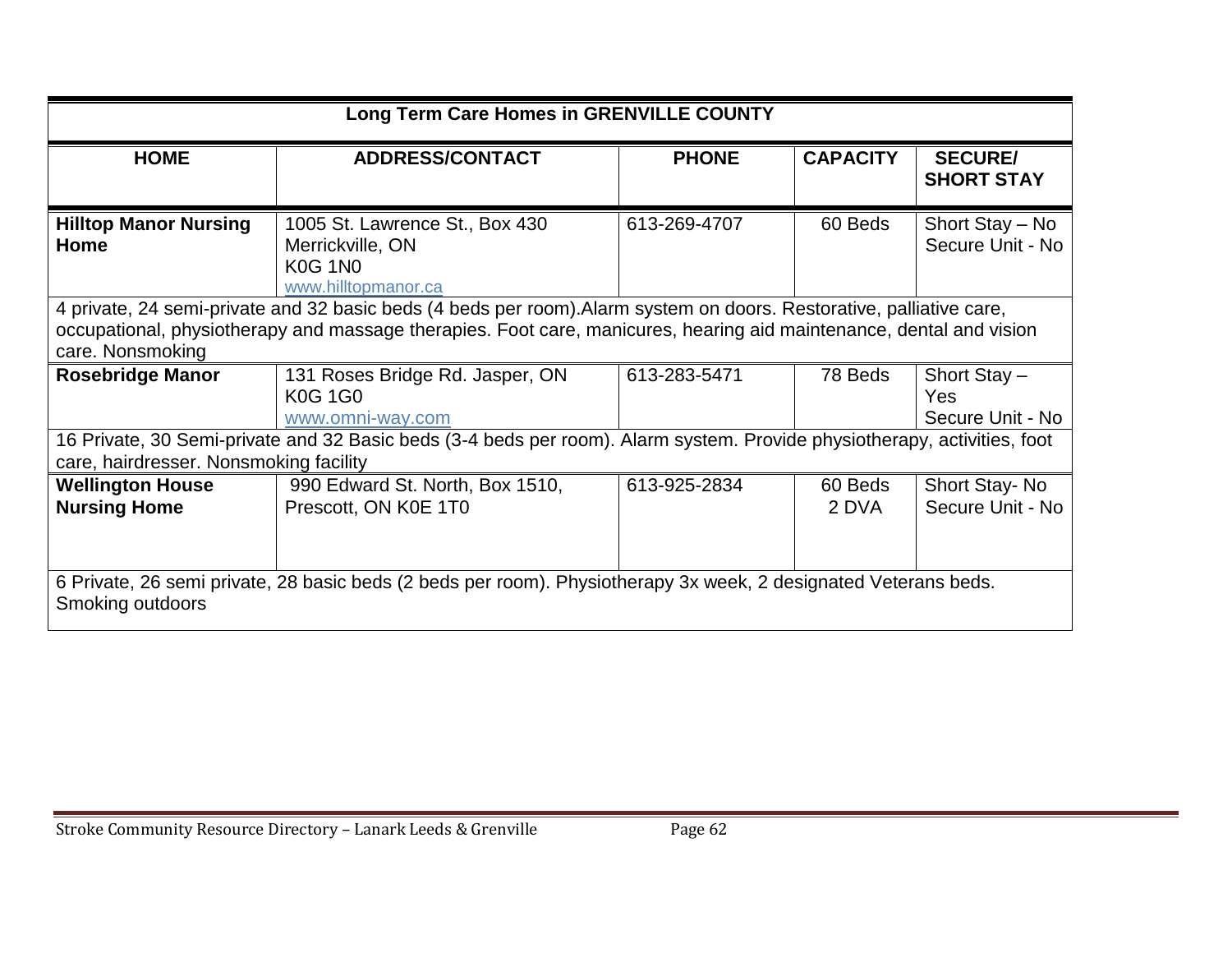### *Appendix: Non-Profit Organizations that Provide Personal Care and Home Help*

| Name                                                                                                   | Area<br>Served | Self-<br>Referral<br>accepted | Wheelchair<br>accessible<br>office | Personal<br>Care | Home<br>Help | Transport<br>-ation | Respite   | Other<br><b>Services</b>                                                                                           | Subsidized<br>(may be part<br>or full) |
|--------------------------------------------------------------------------------------------------------|----------------|-------------------------------|------------------------------------|------------------|--------------|---------------------|-----------|--------------------------------------------------------------------------------------------------------------------|----------------------------------------|
| South-East<br><b>CCAC</b>                                                                              | LL&G           | <b>Yes</b>                    | Yes                                | Yes              | <b>No</b>    | <b>No</b>           | Yes       | PT, OT,<br>Speech, SW <sup>1</sup>                                                                                 | Yes                                    |
| 1-800-869-8828<br>Champlain<br><b>CCAC</b><br>613-253-9000/<br>1-800-538-0520                          | N.<br>Lanark   | Yes                           | Yes                                | Yes              | No           | <b>No</b>           | Yes       | PT, OT,<br>Speech, SW                                                                                              | Yes                                    |
| Canadian Red<br><b>Cross</b><br>613-342-3524/<br>1-800-668-0842                                        | LL&G           | Yes                           | $\overline{N}$ No $^2$             | Yes              | Yes          | <b>No</b>           | Yes       |                                                                                                                    | Available                              |
| Community<br>Home Support<br><b>Lanark County</b><br>(see p.4 for<br>local office<br>phone<br>numbers) | Lanark         | Yes                           | Yes                                | <b>No</b>        | Yes          | Yes                 | <b>No</b> | Foot care<br>clinics,<br>friendly<br>visiting,<br>income tax<br>assistance,<br>Meals on<br>Wheels,<br>Diner's Club | <b>No</b>                              |

 1 Physiotherapy, Occupational therapy, Speech therapy, Social Work

<sup>&</sup>lt;sup>2</sup> Interviews can be arranged at accessible locations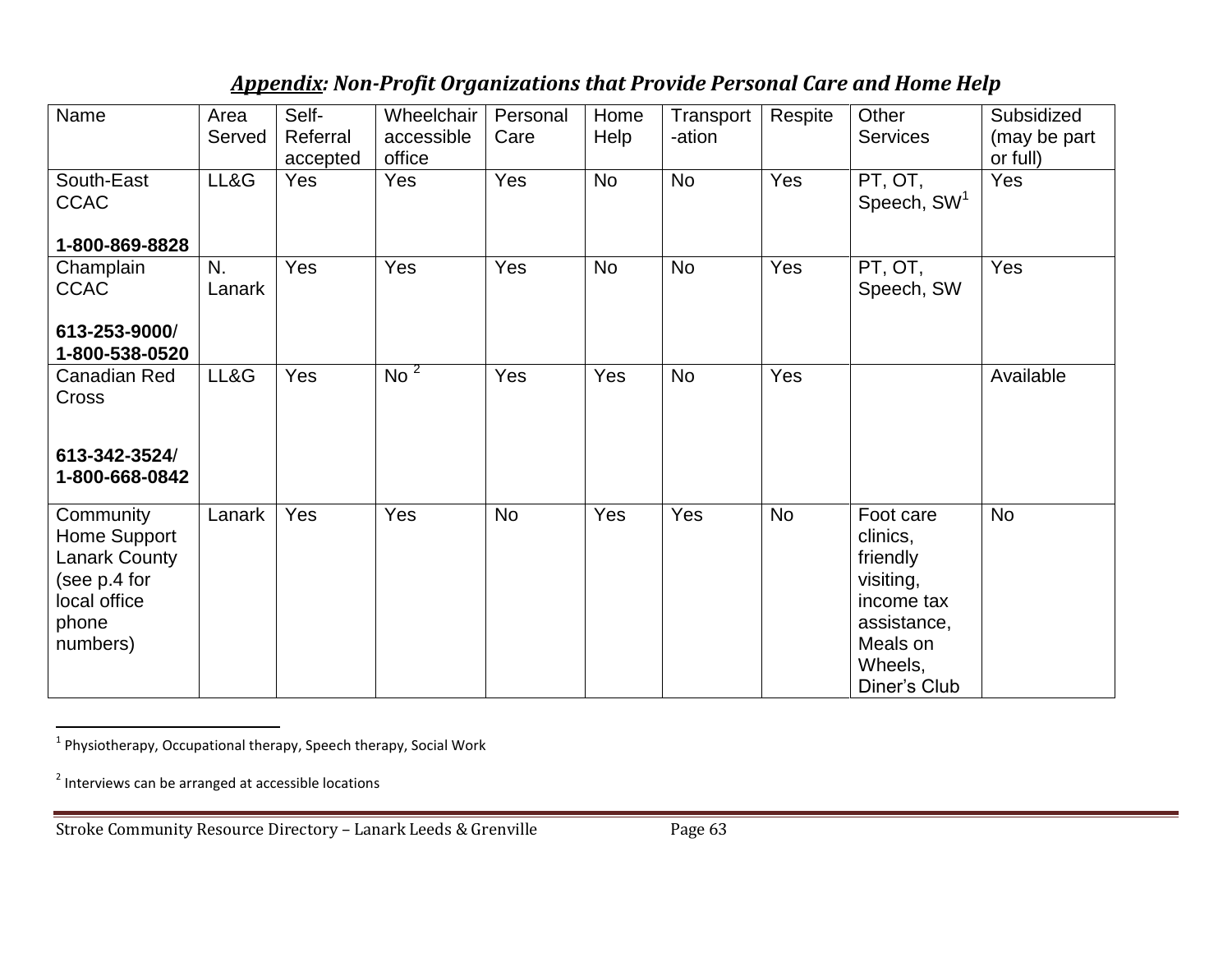| Name                                                                              | Area<br>Served       | Self-<br>Referral | Wheelchair<br>accessible | Personal<br>Care | Home<br>Help | Transport<br>-ation | Respite   | Other<br><b>Services</b>                                                                                                                                                        | Subsidized<br>(may be part |
|-----------------------------------------------------------------------------------|----------------------|-------------------|--------------------------|------------------|--------------|---------------------|-----------|---------------------------------------------------------------------------------------------------------------------------------------------------------------------------------|----------------------------|
|                                                                                   |                      | accepted          | office                   |                  |              |                     |           |                                                                                                                                                                                 | or full)                   |
| Community and<br><b>Primary Health</b><br>Care<br>613-342-3693/<br>1-800-465-7646 | LL&G                 | Yes               | Yes                      | <b>No</b>        | Yes          | Yes                 | Yes       | Foot care<br>clinics,<br>friendly<br>visiting,<br>Meals on<br>Wheels,<br>Diner's Club,<br>Lifeline,<br>Client<br>intervention,<br>Vial for Life                                 | Available                  |
| Kemptville and<br><b>District Home</b><br>Support<br>613-258-3203                 | N.<br>Gren-<br>ville | Yes               | Yes                      | <b>No</b>        | Yes          | Yes                 | <b>No</b> | Foot care<br>clinics, Meals<br>on Wheels,<br>Wheels to<br>Meals,<br>friendly<br>visiting,<br>telephone<br>reassurance,<br>income tax<br>assistance,<br>recreational<br>programs | <b>No</b>                  |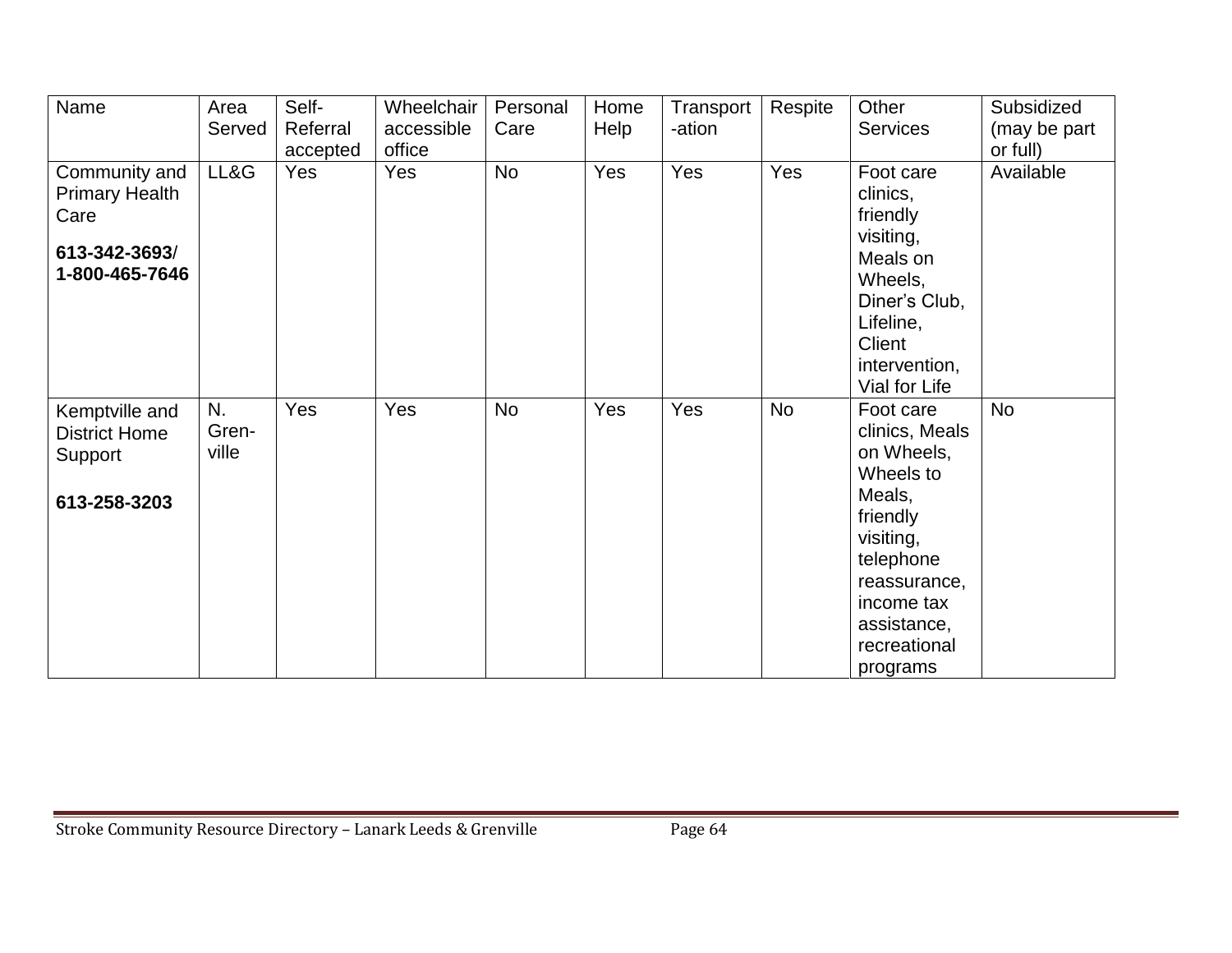| Name                                                                | Area<br>Served                   | Self-<br>Referral<br>accepted | Wheelchair<br>accessible<br>office | Personal<br>Care | Home<br>Help | Transport<br>-ation | Respite | Other<br><b>Services</b>                                                                                                                                                        | Subsidized<br>(may be part<br>or full)   |
|---------------------------------------------------------------------|----------------------------------|-------------------------------|------------------------------------|------------------|--------------|---------------------|---------|---------------------------------------------------------------------------------------------------------------------------------------------------------------------------------|------------------------------------------|
| <b>Mills</b><br>Community<br>Support<br>Corporation<br>613-256-4700 | Miss-<br>issippi<br><b>Mills</b> | Yes                           | Yes                                | <b>No</b>        | <b>Yes</b>   | Yes                 | Yes     | Meals on<br>Wheels,<br>Dining Club,<br>friendly<br>visiting,<br>telephone<br>reassurance<br>Non-profit/<br>supportive<br>housing,<br>income tax<br>clinic, foot<br>care clinics | Available $-$<br>requires<br>application |